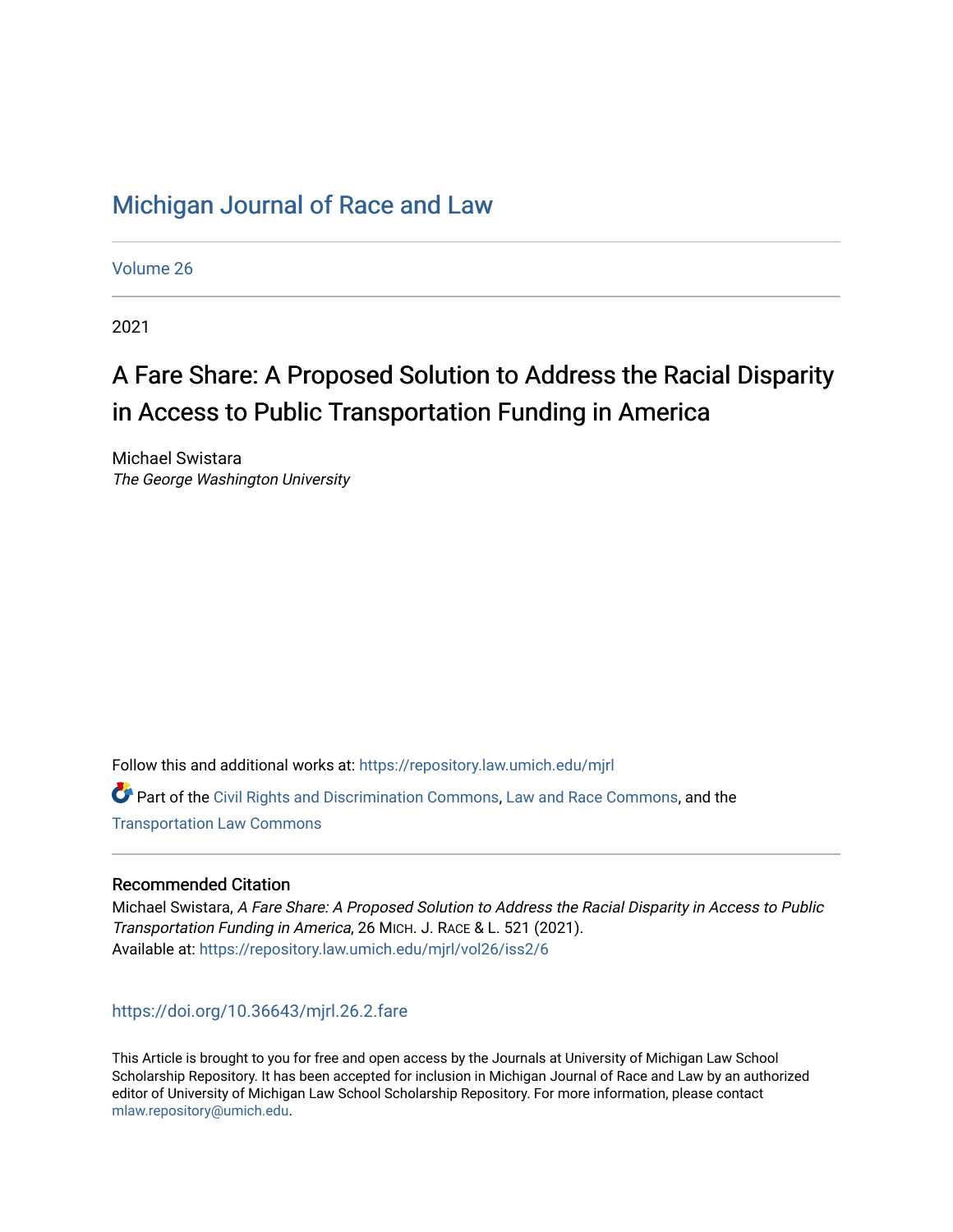# A FARE SHARE: A PROPOSED SOLUTION TO ADDRESS THE RACIAL DISPARITY IN ACCESS TO PUBLIC TRANSPORTATION FUNDING IN AMERICA

*Michael Swistara\** 

# **ABSTRACT**

*Black American households are up to six times less likely to own a car than white families and are four times more likely to rely on public transportation to meet their daily needs. Despite this, communities of color have seen consistent disinvestment in their transit infrastructure. Four hundred years of continued housing segregation combined with post-recession austerity policies and ongoing pro-automobile bias has exacerbated this disparity. This Note proposes a straightforward legislative tool to*  begin to combat this inequity. The proposed legislation would require that *urbanized areas spend their public transit dollars according to the population density of the communities a given project would serve, create reporting requirements related to the racial and economic impact of transit projects, and establish a private right of action. In proposing this legislation, this Note evaluates the state of civil rights litigation as it pertains to transportation racism and draws lessons from other areas such as environmental law in order to put forth a simple solution that would have tangible effects across the country in both the short and long term.* 

# Table of Contents

|  | I. HISTORY OF HOUSING AND TRANSPORTATION SEGREGATION525 |                                                    |  |  |
|--|---------------------------------------------------------|----------------------------------------------------|--|--|
|  |                                                         | II. THE PROBLEM OF TRANSPORTATION RACISM TODAY 529 |  |  |
|  |                                                         |                                                    |  |  |
|  |                                                         |                                                    |  |  |
|  |                                                         |                                                    |  |  |
|  |                                                         |                                                    |  |  |
|  |                                                         |                                                    |  |  |
|  |                                                         |                                                    |  |  |
|  |                                                         |                                                    |  |  |

 <sup>\*</sup> J.D./M.P.P., expected 2022, The George Washington University; M.A., Economics, 2016, Columbia University; B.A., Political Science and Economics, 2015, McGill University.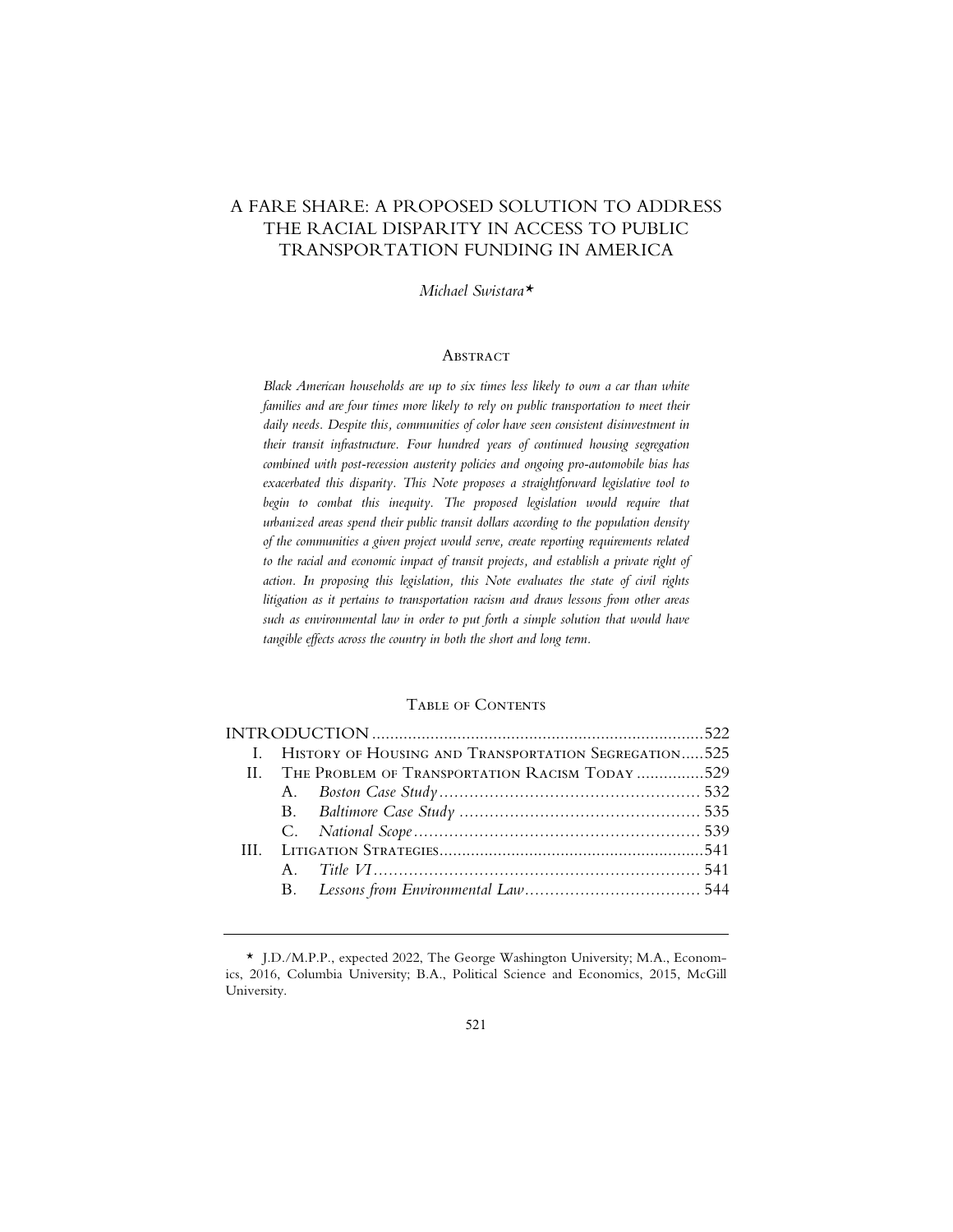| 522      |    | Michigan Journal of Race & Law                     | [VOL. 26:2 |  |  |
|----------|----|----------------------------------------------------|------------|--|--|
| $IV_{-}$ |    | <b>CURRENT STATUTORY FRAMEWORK AND ATTEMPTED</b>   |            |  |  |
|          |    |                                                    |            |  |  |
|          | A. |                                                    |            |  |  |
|          | В. |                                                    |            |  |  |
| V.       |    |                                                    |            |  |  |
|          | А. |                                                    |            |  |  |
|          |    | Allocating Spending to Projects According to<br>1. |            |  |  |
|          |    |                                                    |            |  |  |
|          |    | Impact Statement Reporting Requirement557<br>2.    |            |  |  |
|          |    | 3.                                                 |            |  |  |
|          | B. |                                                    |            |  |  |
|          | C. |                                                    |            |  |  |
|          |    |                                                    |            |  |  |

# INTRODUCTION

*It was the cotton that passed through our chained hands that inaugu*rated this age. It is the flight from us that sent them sprawling into the *subdivided woods. And the methods of transport through these new subdivisions, across the sprawl, is the automobile, the noose around the neck of the earth, and ultimately, the Dreamers themselves.*<sup>1</sup>

*–* Ta-Nehisi Coates

More than six decades after the Supreme Court declared that separating train cars on the basis of race was inherently unequal, $^2$  there remain vast racial inequities in access to public transportation in America. The deep inequality in access to funding for reliable and affordable transit has been characterized as a "transportation apartheid" by Robert Bullard, Director of the Environmental Justice Center in Atlanta, Georgia.<sup>3</sup>

Getting to and from work is a daily challenge for many people of color. People of color have longer commutes than their white counter-

 <sup>1.</sup> TA-NEHISI COATES, BETWEEN THE WORLD AND ME 151 (2015).

 <sup>2.</sup> Plessy v. Ferguson, 163 U.S. 537 (1896) (upholding the separation of Black and white train passengers into "separate but equal" train cars), *overruled by* Brown v. Bd. of Educ., 347 U.S. 483 (1954).

 <sup>3.</sup> Andrea Bernstein & Nancy Solomon, *Back of the Bus: Mass Transit, Race and Inequality*, WNYC (Feb. 10, 2012), https://project.wnyc.org/backofthebus/ [https://perma.cc/ 47VX-BPNU].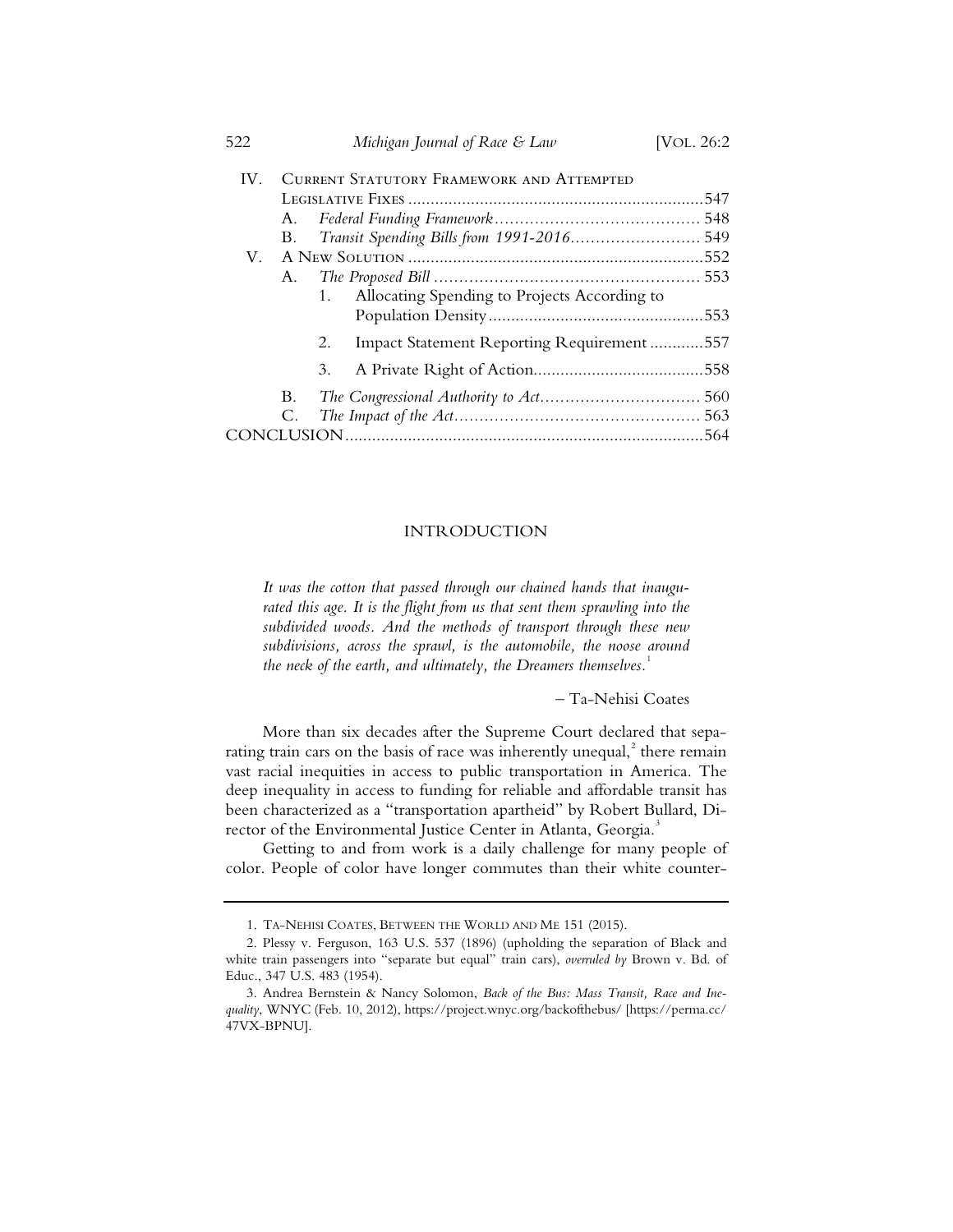parts and are more likely to live near busy roads, increasing their risk of health impacts from pollution and collision.<sup>4</sup> Black workers are also three to six times less likely to have a car at home than white workers and are almost four times more likely to use public transportation for their commute.<sup>5</sup>

Due to a history of race-based zoning laws and restrictive covenants on home ownership that barred Black residents from affluent neighborhoods near job centers in cities and suburbs, Black people are likely to live farther away from their jobs, making alternatives to driving, such as cycling or walking, impracticable – and in many areas, the sidewalk infrastructure simply does not exist. <sup>6</sup> As a result, lower-income people of color are disproportionally reliant on public transportation as a means of access to work, school, healthcare, childcare, and recreation.<sup>7</sup> Yet, despite continued zoning forcing reliance on public transit, Black communities suffer from disinvestment in their transit networks (and have for decades)

5. AUSTIN**,** *supra* note 4, at 6-9.

 6. *See generally* RICHARD ROTHSTEIN, THE COLOR OF LAW (2017); *See* Monica Anderson, *Who Relies on Public Transit in the U.S.*, PEW RSCH. CTR. (Apr. 7, 2016), https:// www.pewresearch.org/fact-tank/2016/04/07/who-relies-on-public-transit-in-the-u-s/ [https://perma.cc/BZ78-BBQZ].

 <sup>4.</sup> ALEX KARNER, DANA ROWANGOULD, JONATHAN LONDON**,** NAT'L CTR. FOR SUSTAINABLE TRANSP., WE CAN GET THERE FROM HERE: NEW PERSPECTIVES ON TRANSPORTATION EQUITY 19 (2016); ALGERNON AUSTIN, DEMOS, TO MOVE IS TO THRIVE: PUBLIC TRANSIT AND ECONOMIC OPPORTUNITY FOR PEOPLE OF COLOR 2, 6 (2017), https://www.demos.org/sites/default/files/publications/Public%20Transit.pdf [https://perma.cc/AP9L-TDHE] (finding that "[w]orkers of color are overrepresented among public transit commuters with "long commutes"—one-way commutes of 60 minutes or longer"); *see* RICHARD EZIKE, CONG. BLACK CAUCUS FOUND., TRANSPORTATION, SUSTAINABILITY, AND EQUITY AND THE EFFECT ON THE AFRICAN-AMERICAN COMMUNITY 6 (2016), https://www.cbcfinc.org/wp-content/uploads/2016 /10/CBCFTransportationBriefing.pdf [https://perma.cc/8GHQ-L6N3]; *see, e.g.*, Evelyn Nieves, *In the Wake of a Teen-Ager's Death, a Cloud of Racism, Then a Lawsuit*, N.Y. TIMES, Dec. 19, 1996, https://www.nytimes.com/1996/12/19/nyregion/in-the-wakeof-a-teen-ager-s-death-a-cloud-of-racism-then-a-lawsuit.html (detailing the death of a Black teenage girl who had to cross a seven-lane highway to get to her job, as the mall where she worked allowed drop-off spots for buses coming from the suburbs but not for Buffalo's city buses).

 <sup>7.</sup> In Los Angeles, for example, 92 percent of bus riders are people of color and their annual median income is \$12,000 (compared to 71 percent non-white and \$37,764 across the entire metropolitan area). Amanda Hess, *Race, Class, and the Stigma of Riding the Bus in America*, BLOOMBERG CITYLAB (Jul. 10, 2012, 8:40 AM), https://www.bloomberg.com /news/articles/2012-07-10/race-class-and-the-stigma-of-riding-the-bus-in-america [https://perma.cc/HCG9-GPWV]; *Los Angeles-Long Beach-Anaheim, CA Metro Area*, CENSUS REPORTER, https://censusreporter.org/profiles/31000US31080-los-angeles-longbeach-anaheim-ca-metro-area/ [https://perma.cc/U4DN-FSP7] (last visited Apr. 12, 2021).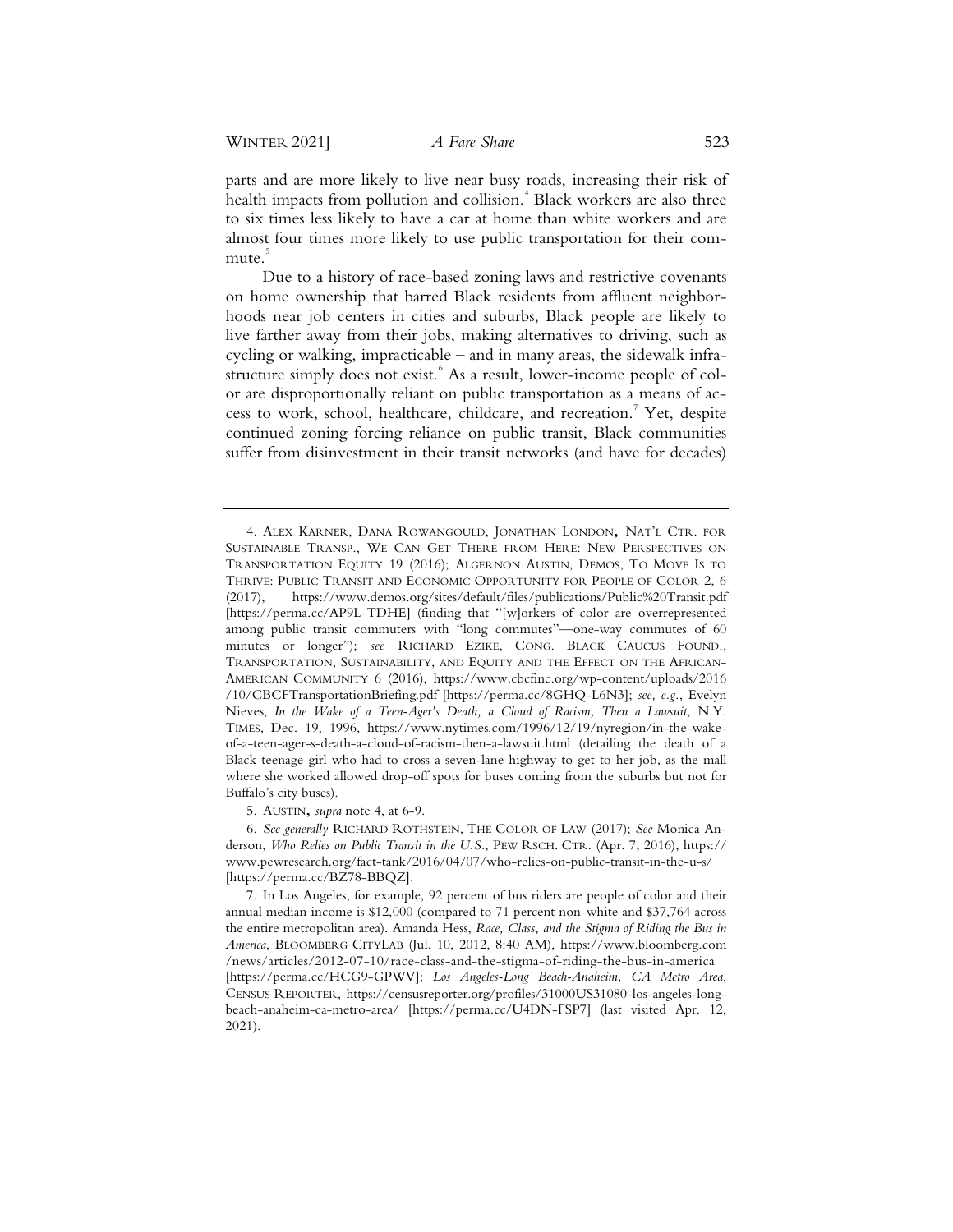while transportation resources are funneled towards wealthier, whiter, and less dense neighborhoods.<sup>8</sup>

As this Note will discuss in greater detail, beginning in the post-World War II suburbanization boom and continuing into the 1990s, state and local adoption of facially "race neutral" policies that favored car owners widened the divide in access to mobility.<sup>9</sup> Rail lines were closed in Black neighborhoods without adequate replacement.<sup>10</sup> During the 2007-2009 Great Recession era of municipal belt-tightening, even more transit projects were slowed or cancelled.<sup>11</sup> The few projects that proceeded focused on attracting "choice" riders—those who could otherwise drive but choose not to (i.e., wealthier, whiter suburban residents).<sup>12</sup> Those who rely on public transportation for their daily needs often pay

 9. *See* Andrea B. Korb, Note, *SEPTA, Philadelphia, and Transportation Equity in America*, 3 GEO. J.L. & MOD. CRITICAL RACE PERSP. 119, 136 (2011).

 10. *See, e.g.*, Sean B. Seymore, Note, *Set the Captives Free! Transit Inequity in Urban Centers, and the Laws and Policies Which Aggravate the Disparity*, 16 GEO. MASON U. C.R. L.J. 57, 92-93 (2005).

 <sup>8.</sup> *See, e.g.*, MONTGOMERY CTY. DEP'T OF TRANSP., SERVICE PLANNING AND INTEGRATION REPORT 3-19, 4-4, (2013) [hereinafter SERVICE PLANNING AND INTEGRATION REPORT], https://www.montgomerycountymd.gov/BRT/Resources/Files/ ServiceandIntegrationStudyFinalReport.pdf [https://perma.cc/MXT4-VUS4] (explains how the Purple Line project in Maryland will appeal to "choice rider[s]"); Eric Romann & Sunyoung Yang, *Bus Riders Union: Transit Justice, Not Corporate Welfare – No on Measure J*, STREETSBLOG LA (Oct. 30, 2012), https://la.streetsblog.org/2012/10/30/bus-ridersunion-transit-justice-not-corporate-welfare-no-on-measure-j/ [https://perma.cc/HAJ3- PQ29] (arguing against a post-recession transit-funding ballot measure that "has the effect of substituting on type of transit rider – a choice rider, a tourist, an urban professional – for a transit-dependent person, generally Black or Latino."); *see generally* KENNETH J. DUEKER & MARTHA J. BIANCO, CTR. FOR URBAN STUDS. PUBL'NS. & REPS., LIGHT RAIL TRANSIT IMPACTS IN PORTLAND: THE FIRST TEN YEARS 20 (1998) (warning about transit-oriented development planners "emphasis becom[ing] misplaced, chasing the elusive choice rider while underserving the captive rider.").

 <sup>11.</sup> *See* AM. PUB. TRANSP. ASS'N, IMPACTS OF THE RECESSION ON PUBLIC TRANSPORTATION AGENCIES 2 (2010), https://www.apta.com/wp-content/uploads /Resources/resources/reportsandpublications/Documents/Impacts\_of\_Recession\_March\_ 2010.pdf [https://perma.cc/9LDQ-7BYC] (survey results finding widespread budget shortfalls resulting in layoffs, service cuts, and slowed capital improvements); Joseph W. Kane & Adie Tomer, *Shifting into an Era of Repair: US Infrastructure Spending Trends*, BROOKINGS (May 10, 2019), https://www.brookings.edu/research/shifting-into-an-eraof-repair-us-infrastructure-spending-trends/ [https://perma.cc/7LHK-HDPW] (showing a decline of over \$35 billion in public infrastructure spending between 2009 and 2013); *see, e.g.*, Joni Earl, *Completing Projects With Less Funding: Sound Transit's Success Story*, ENO CTR. FOR TRANSP. (Jan. 20, 2014), https://www.enotrans.org/article/completingprojects-less-funding-sound-transits-success-story/ [https://perma.cc/Q456-PRK6] (detailing Seattle metro region's struggle to institute project cuts and delays to public transportation in the face of declining post-2007 funding levels).

 <sup>12.</sup> *See* sources cited *supra* note 8.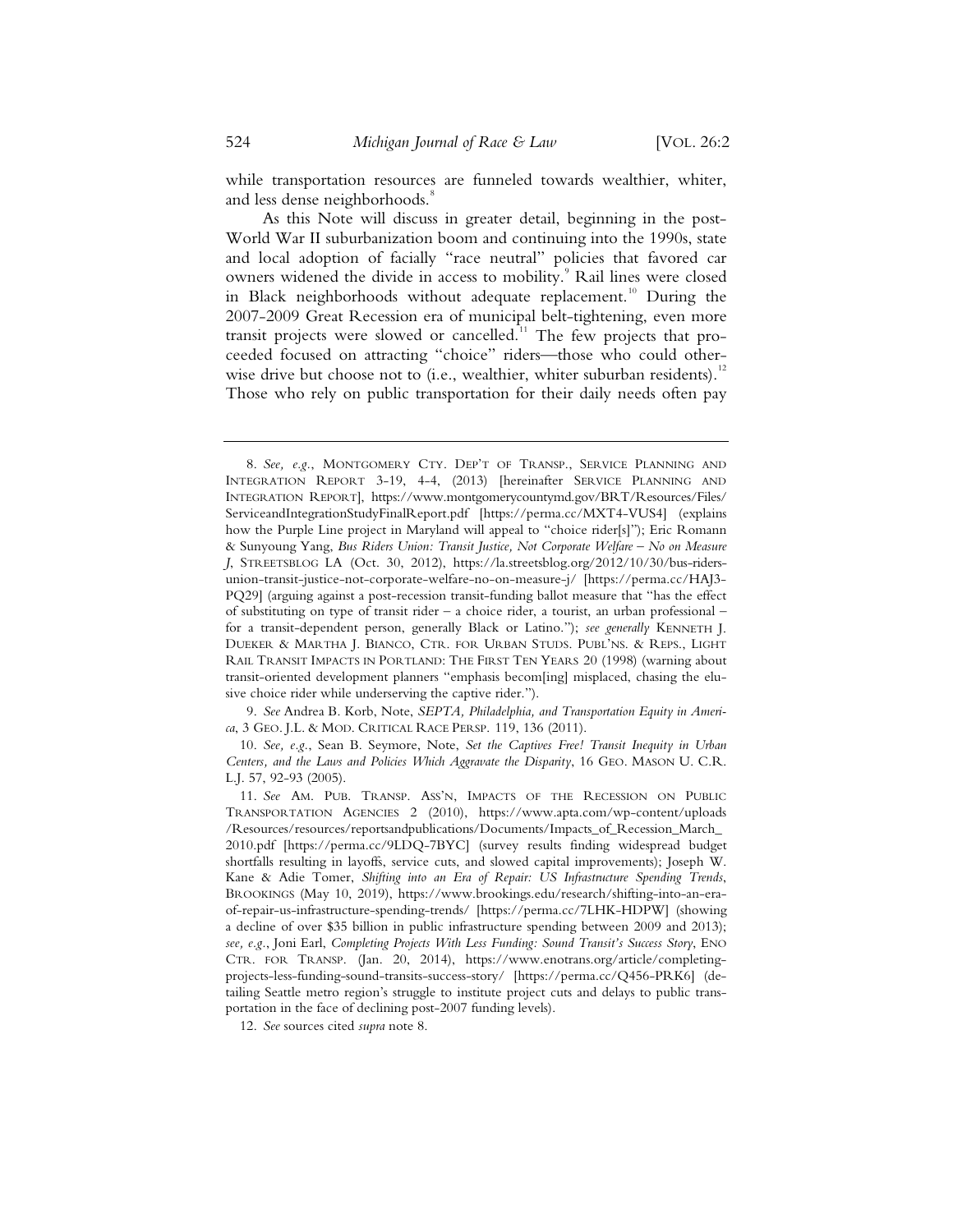more into the system than their communities receive back, as metropolitan area transit boards spend most of their budgets on these "choice" riders, who constitute a minority of each system's ridership.<sup>13</sup>

The handful of statutory and judicial attempts to remedy this inequity have failed. This is in large part because of the heightened restrictions the Supreme Court has placed on civil rights plaintiffs seeking to bring claims under Title VI, the provision of the Civil Rights Act of 1964 that prohibits discrimination on the basis of race, color, or national origin in programs receiving federal funding.<sup>14</sup> A legislative fix is possible. This Note proposes legislation that would require that public transportation spending be apportioned to projects on the basis of population density, increase transparency through mandatory reporting requirements, and create a private cause of action.

Part I of this Note provides an overview of the history of racial discrimination as it pertains to public transportation funding and accessibility, with a focus on the post-war suburbanization of America. Part II illustrates the state of the problem currently, with case studies of Boston and Baltimore as examples. Parts III and IV discuss past attempts to address this problem, including litigation strategies and attempted statutory fixes. Finally, Part V proposes a new piece of federal legislation which builds upon past attempts and provides a robust and workable framework for tackling this issue by requiring that public transportation spending be allocated according to population density.

# I. History of Housing and Transportation Segregation

The long history of racial discrimination and bigotry in the United States intersects with public transportation law and policy at all levels of government. In *Plessy v. Ferguson*, the Supreme Court upheld a statute that explicitly banned Black and white passengers from riding public transit together.<sup>15</sup> When civil rights activists boycotted this *de jure* segregation in Montgomery, Alabama in 1955, the city's bus service retaliated by modifying or entirely cutting routes that included stops in predominantly Black neighborhoods.<sup>16</sup> The chronic underfunding of affordable

<sup>13.</sup> *See, e.g*., N.Y. Urban League, Inc. v. Metro. Transp. Auth., 905 F. Supp. 1266, 1273 (S.D.N.Y. 1995) (discussing MTA's proposed fare hike for urban riders to subsidize commuter rail, which redistributed funding away from the NYCTA such that wealthier whiter suburban commuters had 50 to 60 percent of their commute subsidized relative to 40 percent for urban commuters), *rev'd*, 71 F.3d 1031 (2d Cir. 1995).

<sup>14.</sup> *See* 42 U.S.C.A. § 2000d (West 2021); *infra* Part III.A.

<sup>15.</sup> *See* Plessy, 163 U.S. 537.

<sup>16.</sup> *See Negroes' Boycott Cripples Bus Line*, N.Y. TIMES, Jan. 8, 1956, at 71; *see also* Hess, *supra* note 7.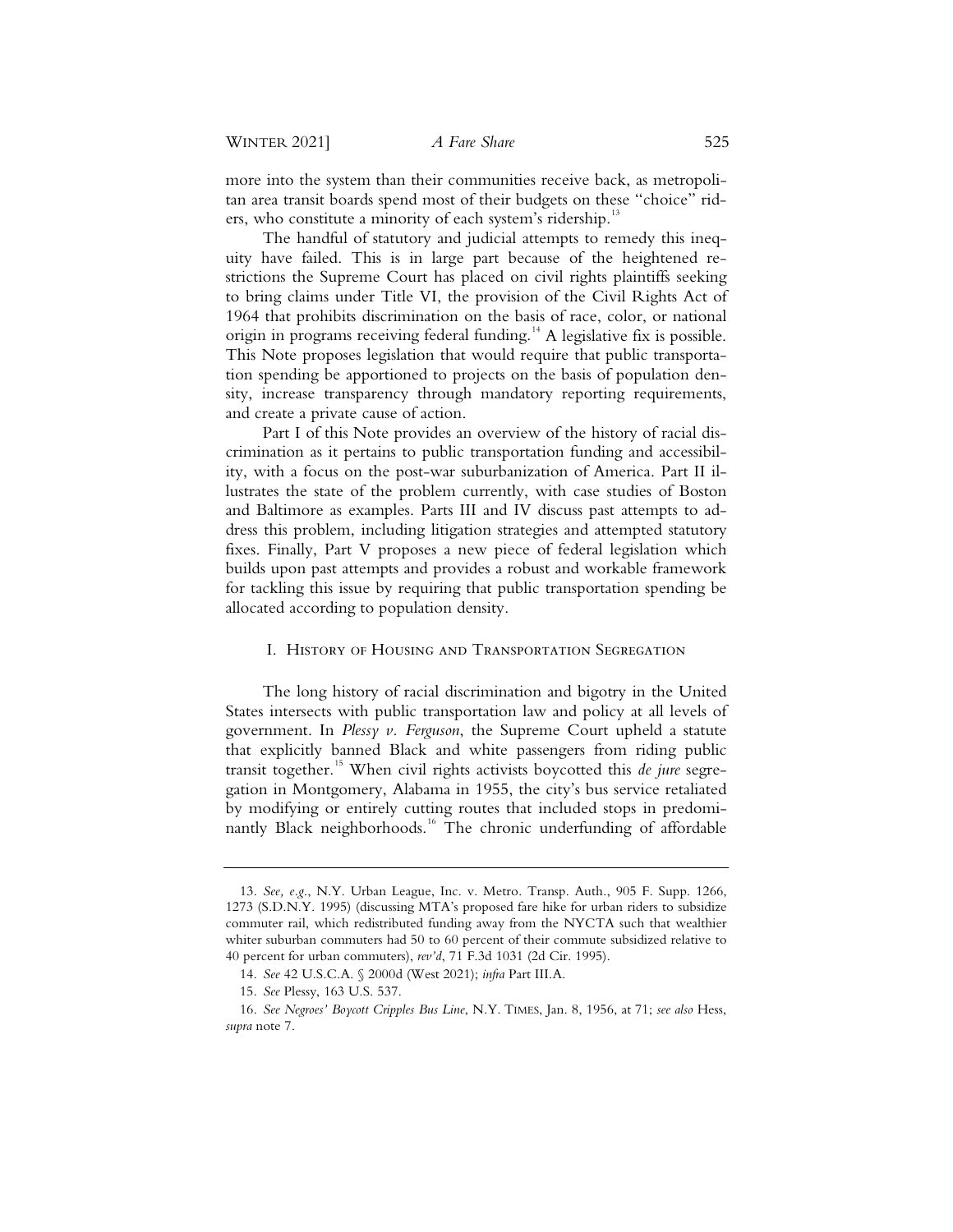and accessible transportation in communities of color continued long after *Brown v. Board of Education* overturned *Plessy v. Ferguson* in 1954.<sup>1</sup>

The advent of the personal automobile and subsequent federal policies encouraging suburban sprawl supercharged these geographic racial disparities.18 In the New Deal era, the Roosevelt administration created the Federal Housing Authority (FHA) to help make homeownership more affordable for white families, in part through the creation and financial backing of longer-term, lesser down payment mortgages.<sup>19</sup> The FHA "redlined" neighborhoods, drawing lines on a map around predominantly Black neighborhoods and systematically denying home financing assistance by refusing to back mortgages in those "redlined" areas.<sup>20</sup> This policy meant that the FHA did not back many loans made in urban neighborhoods. For example, between 1934 and 1966 the FHA "did not

 <sup>17.</sup> *See* Robert D. Bullard, *Addressing Urban Transportation Equity in the United States*, 31 FORDHAM URB. L.J. 1183, 1187 (2004) (states spend most of their transit money on highways and roads to the detriment of urban transportation needs); Laura Bliss, *Public Transit Faces Its Own Police Reckoning*, BLOOMBERG CITYLAB (Jun. 26, 2020, 7:00 AM), https://www.bloomberg.com/news/features/2020-06-26/how-public-transit-got-overpolicedand-underfunded [https://perma.cc/S3G3-HXK5] (detailing how investment in transit since the 1970s has largely focused on highways and attracting suburban riders with expensive rail projects, along with underinvestment in bus networks as they are perceived more as "social welfare" than "public utility"); *This Is What Defunding Transit Looks Like*, TRANSITCENTER. (Jan. 23, 2017), https://transitcenter.org/this-what-defunding-transitlooks-like/ [https://perma.cc/S4KE-ZD3H] (describing the implications for riders in California or Governor Schwarzenegger's elimination of the State Transit Assistance program).

 <sup>18.</sup> This transportation segregation was supported by explicit government choices that, in tandem with housing policy, established a map of geographic segregation in cities and counties all across America that persists to this day. *See* Tracy Jan, *Redlining Was Banned 50 Years Ago. It's Still Hurting Minorities Today*, WASH. POST (Mar. 28, 2018, 6:00 AM), https://www.washingtonpost.com/news/wonk/wp/2018/03/28/redlining-was-banned-50-years-ago-its-still-hurting-minorities-today/; *see also* Emily Badger, *How Redlining's Racist Effects Lasted for Decades*, N.Y. TIMES (Aug. 24, 2017), https://www.nytimes.com /2017/08/24/upshot/how-redlinings-racist-effects-lasted-for-decades.html; Maria Godoy, *In U.S. Cities, The Health Effects of Past Housing Discrimination Are Plain to See*, NPR (Nov. 19, 2020, 5:00 AM), https://www.npr.org/sections/health-shots/2020/11/19 /911909187/in-u-s-cities-the-health-effects-of-past-housing-discrimination-are-plain-tosee [https://perma.cc/W6WA-7NDT].

 <sup>19.</sup> *See* ROTHSTEIN, *supra* note 6, at 50, 64-67 ("Because the FHA's appraisal standards included a whites-only requirement, racial segregation now became an official requirement of the federal mortgage insurance program."); Alexis C. Madrigal, *The Racist Housing Policy That Made Your Neighborhood*, ATLANTIC (May 22, 2014), https:// www.theatlantic.com/business/archive/2014/05/the-racist-housing-policy-that-madeyour-neighborhood/371439/ [https://perma.cc/TQ7P-8QHJ] ("The FHA explicitly refused to back loans to black people or even other people who lived near black people.").

 <sup>20.</sup> *See* ROTHSTEIN**,** *supra* note 6, at 64-65; Madrigal, *supra* note 19.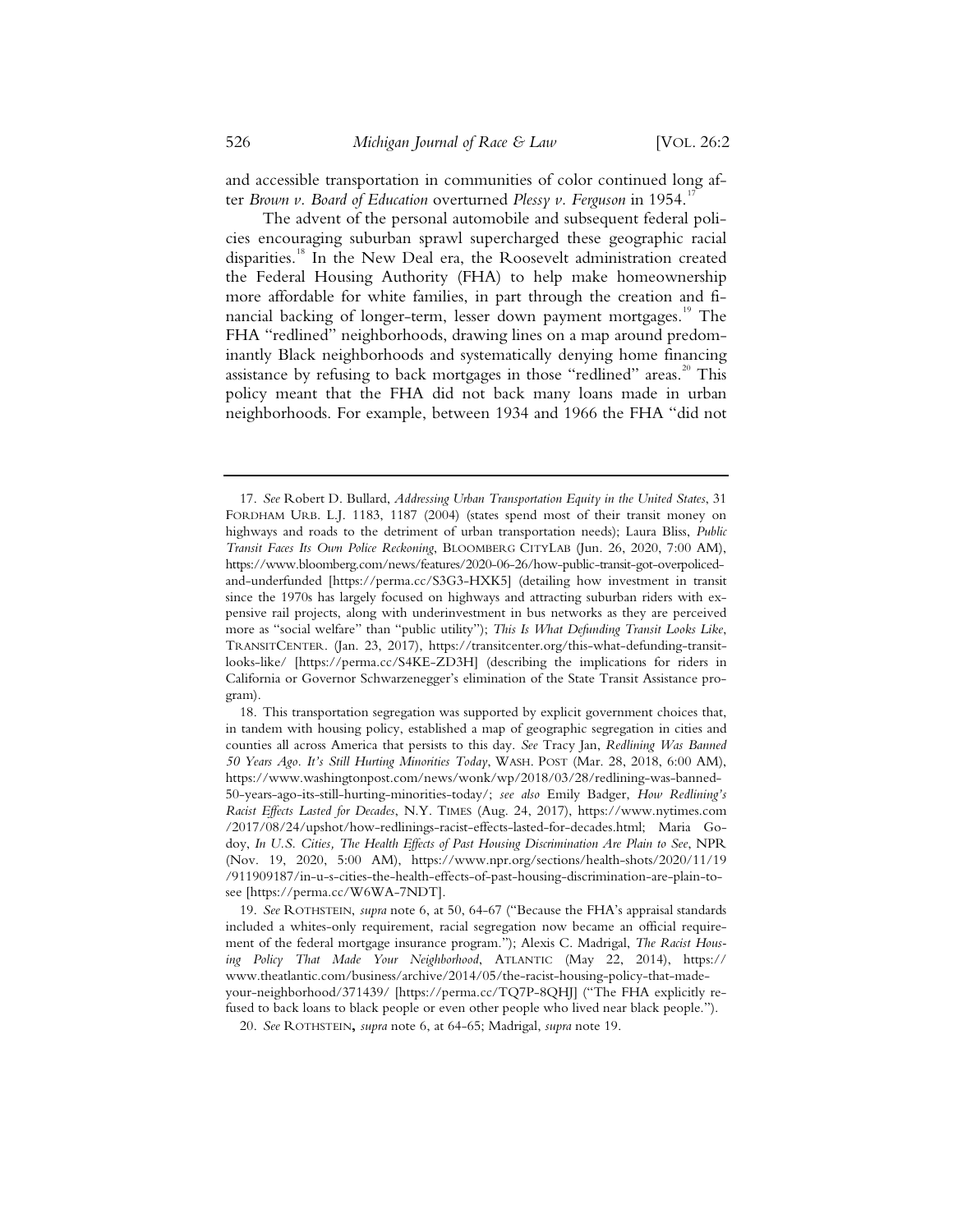insure even one mortgage" in Camden or Paterson, cities in New Jersey with significant Black populations. $^{21}$ 

During President Lyndon B. Johnson's "Great Society" policy push, Congress sought to undo some of the redlining of the past with the passage of the 1968 Fair Housing Act.<sup>22</sup> The 1968 Act ended the FHA's racist mortgage support policy and barred discrimination in the sale, rental, and financing of housing on the basis of race.<sup>23</sup> However, part of the compromise to pass the Fair Housing Act resulted in stripping the bill of key enforcement provisions.<sup>24</sup> The same year, Congress passed the Housing and Urban Development Act of 1968 to expand the role of the Department of Housing and Urban Development (HUD) in providing public housing and housing assistance.<sup>25</sup> The 1968 HUD Act included a provision that sought to directly remedy redlining by guaranteeing the mortgages of lower-income households.<sup>26</sup>

Yet these remedial legislative actions resulted in accelerated white flight from urban cores and further undermined the ability of Black families to build wealth through homeownership.<sup>27</sup> Realtors used this new federal aid to "blockbust" by selling homes to newly eligible Black families and then scaring white families into panic selling out of fear their homes would lose value if the racial composition of their neighborhood changed, resulting in more sales for the realtors.<sup>28</sup> The resulting white

23. Civil Rights Act of 1968, Pub. L. No. 90-284, § 804, 82 Stat. 73 (1968); *see also History of Fair Housing*, U.S. DEP'T OF HOUSING AND URB. DEV., https://www.hud.gov /program\_offices/fair\_housing\_equal\_opp/aboutfheo/history [https://perma.cc/YP2A-TA5R] (last visited Mar. 6, 2021).

24. *See* Massey, *supra* note 22, At 575-79.

25. Housing and Urban Development Act of 1968, Pub. L. No. 90-448, 82 Stat. 476 (1968).

26. *Id.* § 235.

27. *See* Lewyn, *supra* note 21, at 307 (highlighting how Section 235 of the 1968 Housing Act "fueled 'white flight' from cities" in part by incentivizing "blockbusting" and other racist private practices); Kevin Fox Gotham, *Separate and Unequal: The Housing Act of 1968 and the Section 235 Program*, 15 SOCIO. F. 13, 13 (2000) (finding that the federal market-based subsidy approach to housing policy that allowed "white families to purchase 'new' housing in suburban areas . . . [while] African American families purchased 'existing' . . . inner city" homes hurt Black families' ability to build wealth); *see also Why Is This Happening?: Undermining Black Homeownership with Keeanga-Yamahtta Taylor*, MSNBC (Oct. 8, 2019) (downloaded using Apple Podcasts).

28. *See* Lewyn, *supra* note 21, at 307.

<sup>21.</sup> Michael E. Lewyn, *Suburban Sprawl: Not Just an Environmental Issue*, 84 MARQ. L. REV. 301, 306-07 (2000).

<sup>22.</sup> *See* Douglas S. Massey, *The Legacy of the 1968 Fair Housing Act*, 30 SOCIO. F. 571, 575-79 (2015) (describing the legislative history of the Fair Housing Act of 1968, including the context of its passage in the aftermath of Dr. Martin Luther King, Jr.'s assassination, the bill's "lofty goals," and the Dirksen compromise that stripped it of its key enforcement mechanisms).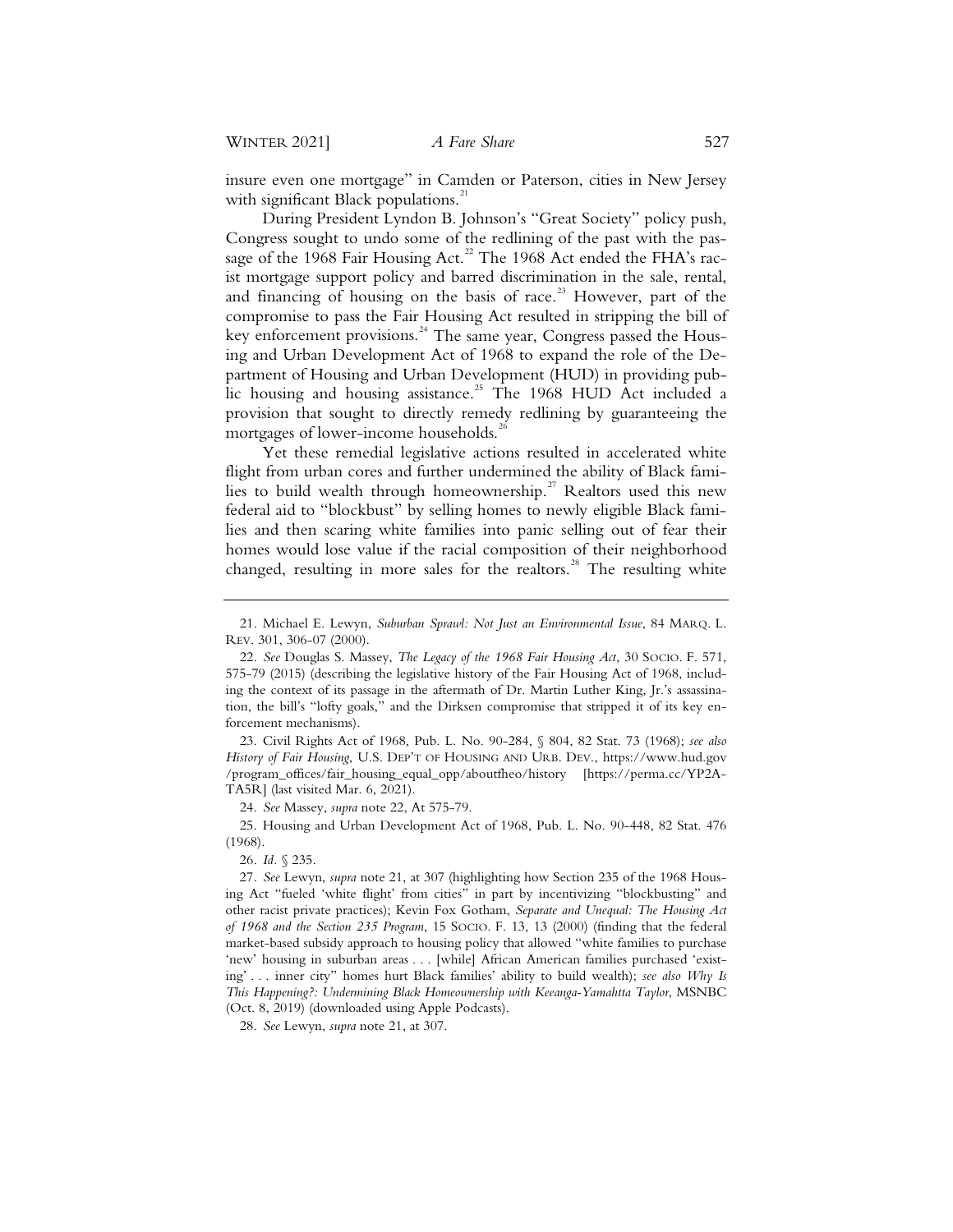flight often meant that Black families had to pay for lower-quality homes and were not able to afford to leave for new suburban neighborhoods. This was partly because Black families had been shut out of building the wealth needed to afford suburban homes, as well as white suburbanites' continued hostility to integration.<sup>29</sup> Even when they had the money to do so, Black families were frequently legally barred from moving to more affluent suburbs by racially restrictive covenants imposed by homeowners associations (HOAs) and were often met with violence. $30$  HOAs were so prominent in large part because they had been a prerequisite for FHA insurance of many suburban developments when they were constructed.<sup>31</sup>

These government housing policies, designed to create a post-World War II suburban "American dream" largely exclusive to white families, worked in tandem with private industry to hollow out public transportation systems. Projects like Levittown on Long Island, a model for future segregated suburbs, were funded with financial backing from the FHA and Department of Veteran's Affairs. These projects encouraged white flight from redlined urban neighborhoods towards car-centered suburban living where residents could affordably own their own home and yard – their own slice of "the American dream."<sup>32</sup> A focus on suburban America and the personal automobile led to "nearly every U.S. transit agency slash[ing] service" after the widespread arrival of cars throughout the 1950s and 1960s.<sup>33</sup> Cities that did expand public transit in the latter half of the twentieth century focused on commuter rail to bring suburban white workers to and from the city centers, to the detriment of local residents within the city.<sup>34</sup> Private industry, through corporations like National City Lines (owned by General Motors), bought up and then systematically dismantled city bus networks, which were seen as

<sup>29.</sup> *See* Gotham, *supra* note 27, at 33.

<sup>30.</sup> *See id.*; *see also* ROTHSTEIN, *supra* note 6, at 139-52.

<sup>31.</sup> *See* ROTHSTEIN, *supra* note 6, at 70-71, 78-79 (detailing how FHA policy required large-scale projects such as Levittown in New York to be racially exclusionary and how even after the FHA abandoned these policies the government still upheld private racial covenants through the courts).

<sup>32.</sup> *See id.* at 71.

<sup>33.</sup> Jonathan English, *Why Did America Give Up on Mass Transit? (Don't Blame Cars.)*, BLOOMBERG CITYLAB (Aug. 31, 2018, 11:38 AM), https://www.citylab.com /transportation/2018/08/how-america-killed-transit/568825/ [https://perma.cc/VN9Y-XGVT].

<sup>34.</sup> *See* Bliss, *supra* note 17 (detailing how investment in transit since the 1970s has largely focused on attracting suburban "choice" riders with expensive rail projects, leading to significant underinvestment in bus networks that tend to serve local and lower income populations).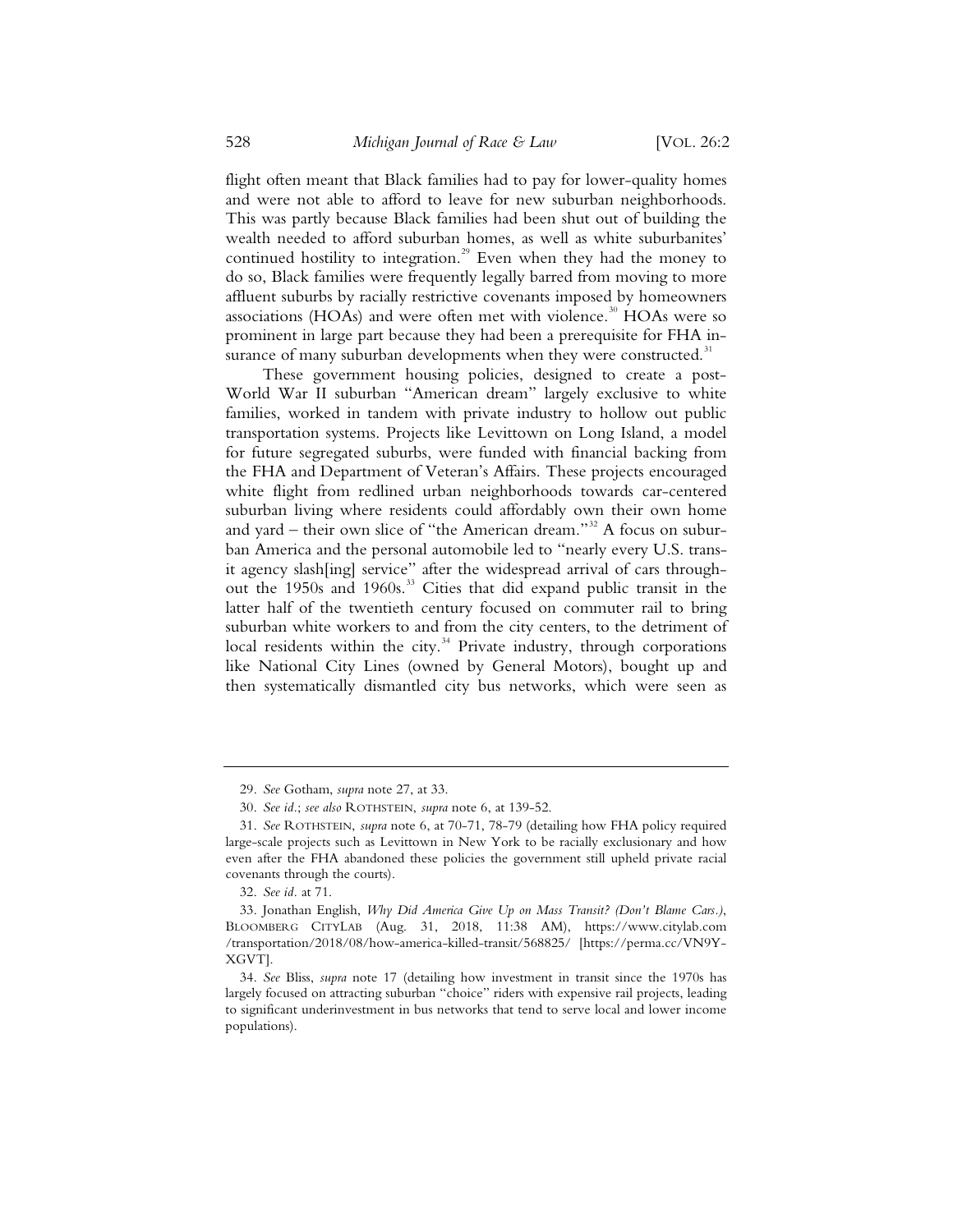primary competitors to the relatively young personal automobile industry, at the same time that public transit agencies cut service.<sup>35</sup>

Thus, racially restrictive housing policies created geographic racial segregation that forced Black families to live in denser urban areas while white families left for car-focused suburbia, and both public and private action gutted public transportation service in those same cities. Transportation racism "combines with public policies and industry practices to provide benefits for whites while shifting costs to people of color,"<sup>36</sup> all leading to a mismatch of where people live and work such that subsequent "race neutral" policies only further entrench these inequities.<sup>37</sup>

## II. The Problem of Transportation Racism Today

The lengthy history of government sanctioned, racially discriminatory housing policies contributed so heavily to residential segregation that today most Black Americans still live in metropolitan areas.<sup>38</sup> On average, Black workers have the longest commutes of any racial demographic group, are less likely to own cars, and are more likely to rely on public transportation to meet their daily commuting and travel needs. $39$  Given this, pro-public transit policies have been described as race-conscious policies while cuts to transit service "support $[]$  the agenda of segregation."<sup>40</sup> At the metropolitan level, public transportation funding is often disproportionally focused towards attracting "choice" riders—those who opt to

<sup>35.</sup> *See* Patrick Moulding, Note, *Fare or Unfair? The Importance of Mass Transit for America's Poor*, 12 GEO. J. ON POVERTY L. & POL'Y 155, 159 (2005).

<sup>36.</sup> JUST TRANSPORTATION: DISMANTLING RACE AND CLASS BARRIERS TO MOBILITY 1 (Robert Bullard & Glenn Johnson eds., 1997).

<sup>37.</sup> *See* Korb, *supra* note 9, at 136 (applying Critical Race Theory and the argument that modern definitions of racism as antithetical to "color blindness" mask the systemically racist outcomes of "facially neutral" transportation policies).

<sup>38.</sup> As per the 2010-2014 American Community Survey, 75 percent of Black Americans live in either large cities or their immediate suburbs. *See* Alana Semuels, *No, Most Black People Don't Live in Poverty – or Inner Cities*, ATLANTIC (Oct. 12, 2016), https:// www.theatlantic.com/business/archive/2016/10/trump-african-american-inner-city/503744/ [https://perma.cc/DZ3P-SPJP]; *see also* Kim Parker, Juliana Menasce Horowitz, Anna Brown, Richard Fry, D'Vera Cohn & Ruth Igielnik, *Demographic and Economic Trends in Urban, Suburban and Rural Communities*, PEW RSCH. CTR. (May 22, 2018), https:// www.pewsocialtrends.org/2018/05/22/demographic-and-economic-trends-in-urban-suburbanand-rural-communities/ [https://perma.cc/RZT2-UF5Z] (between 2000 and 2012-16, urban counties went from majority white to majority non-white).

<sup>39.</sup> AUSTIN, *supra* note 4, at 9; Anderson, *supra* note 6.

<sup>40.</sup> Korb, *supra* note 9, at 136; Fabricio Rodriguez, *Proposed Metrobus Cuts Continue a Long, Intertwined History of Transit and Race*, GREATER GREATER WASH. (Jan. 27, 2017), https://ggwash.org/view/62135/transit-and-race-in-the-washington-region-have-a-longintertwined-history [https://perma.cc/5RJT-EQF6].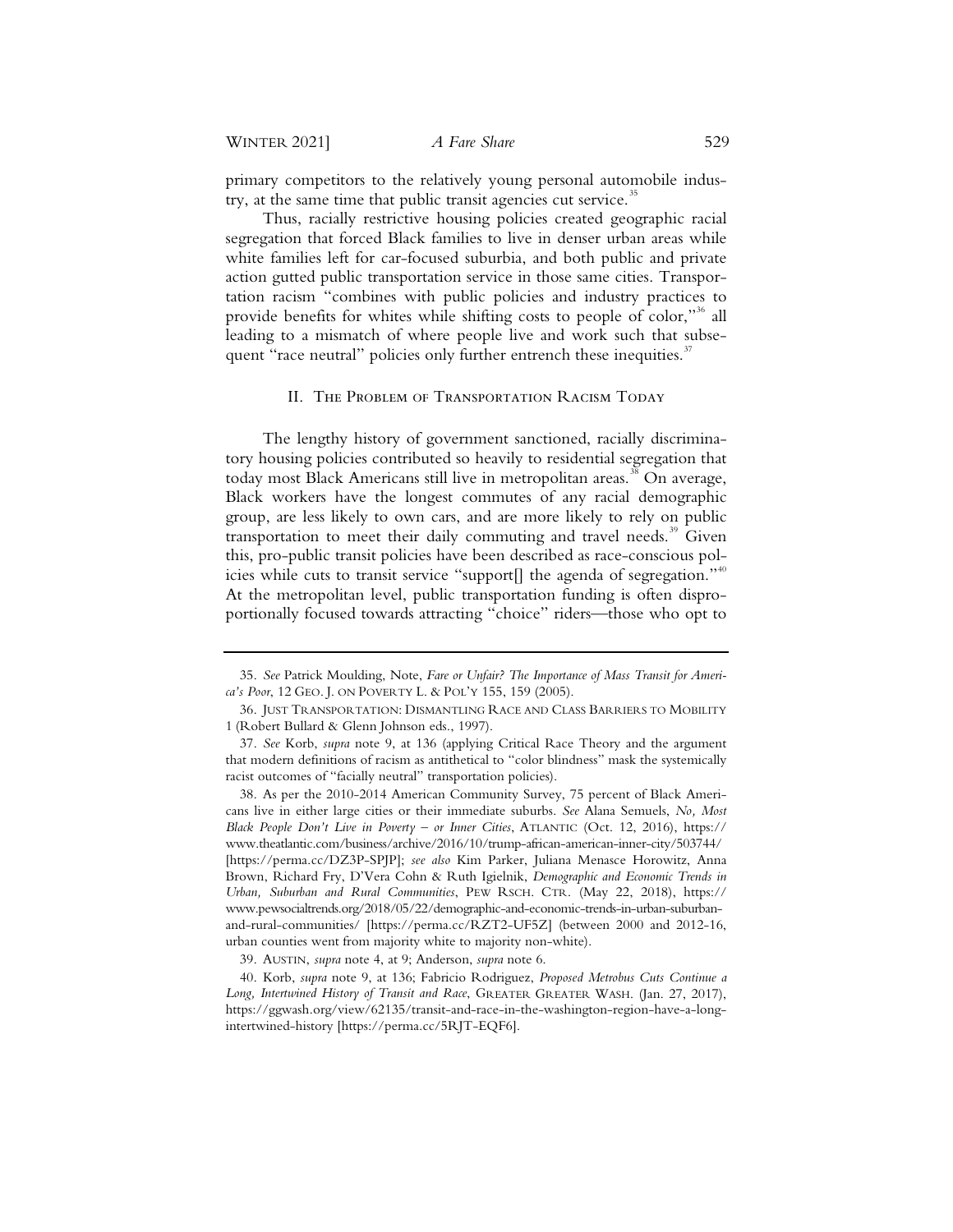use public transit but have the choice to drive instead—who are more likely to be wealthier white suburbanites.<sup>41</sup> Bringing in choice riders expands the fare base in a way catering to existing riders does not, and so cities will often fund expensive new projects to incentivize such new riders.<sup>42</sup> This flow of resources towards choice riders only further reinforces the racial disparity in access to public transportation.

Following the 2007-08 housing crisis and the subsequent "Great Recession," many municipalities instituted austerity programs that hurt public transit by cutting service and raising prices.<sup>43</sup> While not entirely new,<sup>44</sup> the scale of these recent budget cuts have accelerated the focus on attracting more "choice" riders who, by convincing riders who may otherwise choose driving, can grow the fare-base rather than making service improvements for transit-reliant communities.<sup>45</sup> The austerity measures have disproportionally hurt Black communities and communities of color that rely on public transportation for access to work, healthcare, education, grocery stores, and other vital aspects of daily life.<sup>46</sup>

Traditional social science research argued that it was the physical distance, or "spatial mismatch," between job centers and residential areas that most hurt Black Americans displaced by racist housing policies.<sup>47</sup> New research asserts that proximity to jobs is less important than access to transportation.<sup>48</sup> This research notes that transit access relates to more than just job opportunities, but also to grocery store accessibility and to other key metrics for health and wellbeing.<sup>49</sup> Economists at Harvard Uni-

<sup>41.</sup> *See* sources cited *supra* note 8; Hess, *supra*, note 7 (explaining that U.S. cities are "eager to attract" choice riders, often going to the lengths of raising fare prices for the 'captive' majority of riders to attract these choice riders with "bells and whistles" for new lines or stations); *see also* Jinhua Zhao, Valerie Webb, and Punit Shah, *Customer Loyalty Differences Between Captive and Choice Transit Riders*, 2415 J. TRANSP. RSCH. BD. 80 (2014) (detailing the benefits of a "customer retention" model over the "choice" rider focused model preferred by many municipalities).

<sup>42.</sup> *See* Hess, *supra*, note 7.

<sup>43.</sup> *See* sources cited *supra* note 11.

<sup>44.</sup> Laura Bliss, *Out of Darkness, Light Rail!*, BLOOMBERG CITYLAB (Jan. 17, 2020, 3:26 PM), https://www.bloomberg.com/news/articles/2020-01-17/when-america-fell-inlove-with-light-rail [https://perma.cc/H3P6-GD26] (Noting that in his first year in office "Ronald Reagan cut federal support for transit by 32 percent.").

<sup>45.</sup> *See, e.g.*, SERVICE PLANNING AND INTEGRATION REPORT, *supra* note 8, at 56 (explaining how the greenlit Purple Line project in Maryland will appeal to "choice rider[s]" when Red Line project to urban Baltimore was cancelled).

<sup>46.</sup> *See* Rodriguez, *supra* note 40.

<sup>47.</sup> *See, e.g.*, John F. Kain, *The Spatial Mismatch Hypothesis: Three Decades Later*, 3 HOUSING POL'Y DEBATE 371 (1992).

<sup>48.</sup> *See* Brian S. McKenzie, *Neighborhood Access to Transit by Race, Ethnicity, and Poverty in Portland, OR*, 12 CITY & CMTY. 134 (2013).

<sup>49.</sup> *See id.* at 137-38.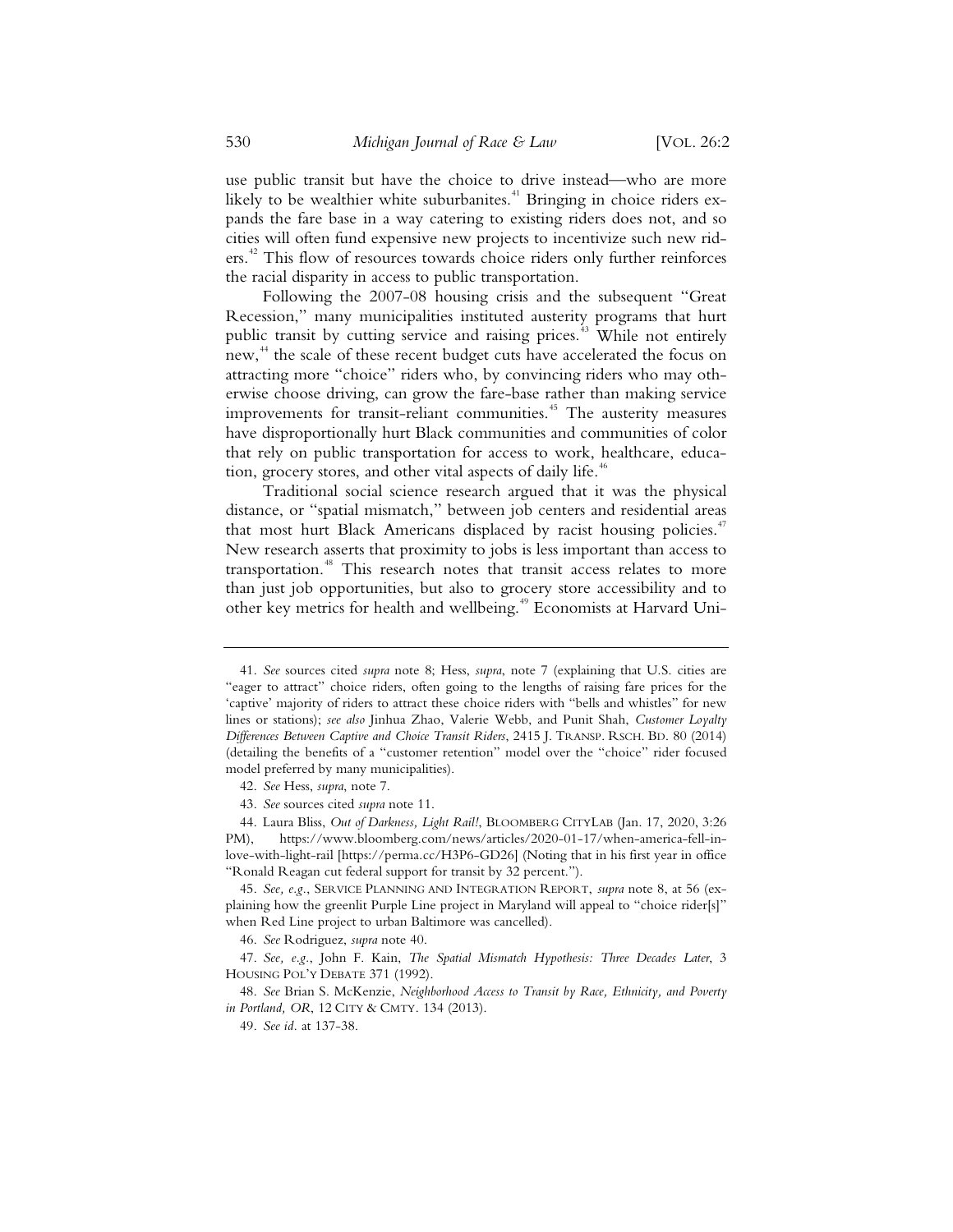versity have recently found that shorter commute times (as a proxy for urban sprawl) are strongly correlated with upward mobility.

As commute times across the country continue to rise<sup>51</sup> and the climate effects of our fossil-fuel-focused transportation systems are felt with greater effect, $52$  public transportation is increasingly important as a means for people in metro regions to get around quickly and with less of a carbon impact. Hopefully, cities will begin to respond to the climate crisis by investing more in resilient, green public transit networks. If they do, it is of the utmost importance that this expansion is equitable. However, a combination of austerity economics, race politics, and a deeply entrenched pro-car bias is actively continuing a practice of spending a disproportionate share of public transit funding on less dense, more prosperous areas that need it less.<sup>53</sup> In metropolitan areas, this can amount to a redistribution of money from communities of color, which contribute disproportionally more fare dollars into transit organizations than they receive back.<sup>54</sup> Reallocating a larger share of funding to denser neighbor-

 52. *See* Bruce Liebermann, *A Brief Introduction to Climate Change and Transportation*, YALE CLIMATE CONNECTIONS (Sept. 22, 2019), https://www.yaleclimateconnections.org /2019/09/a-brief-introduction-to-climate-change-and-transportation/ [https://perma.cc /D8Y9-DHKD].

 <sup>50.</sup> *See* Raj Chetty & Nathaniel Hendren, *The Impacts of Neighborhoods on Intergenerational Mobility II: County-Level Estimates*, 133 Q. J. ECON. 1163, 1210-12 (2018) (finding commute times to be the most correlated variable with intergenerational mobility).

 <sup>51.</sup> *See* Christopher Ingraham, *Nine Days on the Road. Average Commute Time Reached a New Record Last Year.*, WASH. POST (Oct. 7, 2019, 6:00 AM), https:// www.washingtonpost.com/business/2019/10/07/nine-days-road-average-commutetime-reached-new-record-last-year/ (detailing the rise in commute times across the country); Gabriela Saldivia, *Stuck In Traffic? You're Not Alone. New Data Show American Commute Times Are Longer*, NPR (Sep. 20, 2018, 6:08 PM), https://www.npr.org/2018/09 /20/650061560/stuck-in-traffic-youre-not-alone-new-data-show-american-commutetimes-are-longer [https://perma.cc/2F43-FEB7](citing experts who speculate that longer commute times are likely due to a combination of population growth, the rise of ridesharing apps that require a constantly moving fleet of vehicles, and an increase in delivery trucks like those from Amazon).

 <sup>53.</sup> *See* sources cited *supra* note 17; *see also infra* Part II.A; Luis Antonio Lindau, Dario Hidalgo, and Adriana de Almeida Lobo, *Barriers to planning and implementing Bus Rapid Transit systems*, 48 RES. TRANSP. ECON. 9 (2014) (citing a bias towards expanding private car travel and expanding roads to accommodate more lanes as one of several reasons that Bus Rapid Transit systems face political opposition); Paul Mees & Jago Dodson, *The American Heresy: Half a Century of Transport Planning in Auckland* (Jan. 2, 2001) (presented to joint conference of New Zealand Geographical Society and Australian Institute of Geographers) (describing the "policy bias towards the private car" in Auckland, New Zealand and comparing it to a majority of major American cities in terms of low rates of public transportation use and urban planning focus on highways and accommodating private automobiles).

 <sup>54.</sup> *See, e.g.*, N.Y. Urb. League, Inc. v. Metro. Transp. Auth., 905 F. Supp. 1266, 1273 (S.D.N.Y. 1995) (discusses proposal "to raise fares 20% for the NYCTA on which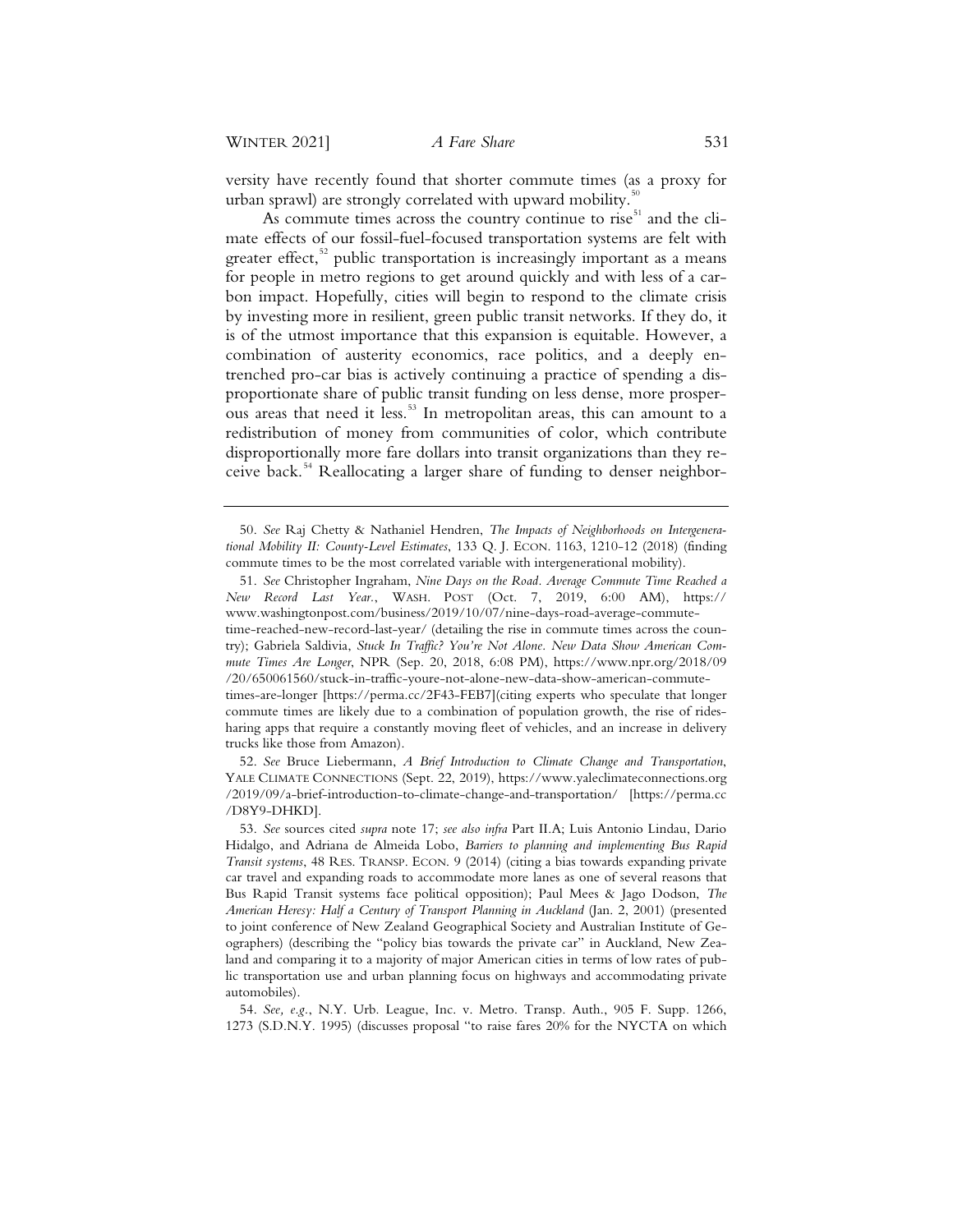hoods would serve as a good proxy to address racial disparities in transit access as denser neighborhoods tend to be lower income and more racially diverse.<sup>55</sup>

Boston and Baltimore, as two older cities with long and complex histories of public transportation and residential segregation, serve as good case studies for demonstrating how modern transit decisions continue to perpetuate, effect, and create racial disparities. In both cities, Black communities saw reliable transit networks decline or disappear entirely. In Boston, the rerouting of rail lines left diverse neighborhoods like Roxbury off the metro map, while in Baltimore the streetcar network was destroyed without any rail replacement. When East and West Baltimore were finally about to secure approval for the long-promised Red Line rail link, it was cancelled in favor of light rail running through the wealthiest suburb of the state. While this problem has national scope, each of these cities is a prime example of the need for a plan that would reinvest transportation dollars in denser, lower income, and majority-minority communities.

## A. *Boston Case Study*

The Massachusetts Bay Transportation Authority (MBTA), Boston's provider of light rail, heavy rail, and bus services, ranks amongst the most used public transportation networks in the country, with ridership per mile of both its light and heavy rail ranking first and second, respectively, in the nation.<sup>56</sup> However, like the city of Boston itself,<sup>57</sup> the MBTA has a

almost 60% of the riders are minority and to raise fares only 9% for the riders on the commuter lines which are over 80% white.").

 <sup>55.</sup> *See* JENNY SCHUETZ, ARTURO GONZALEZ, JEFF LARIMORE, ELLEN A. MERRY & BARBARA J. ROBLES, BD. OF GOVERNORS OF THE FED. RSRV. SYS., ARE CENTRAL CITIES POOR AND NON-WHITE? 12 (2017), https://www.federalreserve.gov/econres /feds/files/2017031pap.pdf [https://perma.cc/2XA6-6AQH] (finding lower income tracts have higher population density and a higher percent of Black and Hispanic residents); *see also* ALEXANDER TSIATAS, POPULATION DENSITY AND DIVERSITY: AN UPDATE TO SCHELLING'S MODEL 11 (2010), https://cseweb.ucsd.edu/~atsiatas/density.pdf [https://perma.cc/45ZQ-SUKD] (finding correlation between density and diversity in San Diego and suggesting higher-density development could encourage more heterogeneous urban neighborhoods).

 <sup>56.</sup> *See* Laura Bliss, *A U.S. Transit Atlas That Ranks the Best (and Worst) Cities for Bus and Rail*, CITYLAB (Nov. 28, 2018, 11:01 AM), https://www.bloomberg.com/news /articles/2018-11-28/the-u-s-cities-with-the-best-and-worst-transit-mapped [https:// perma.cc/8SG9-KGJY].

 <sup>57.</sup> *See, e.g.*, GUY STUART, THE CIVIL RTS. PROJECT, HARVARD UNIV., SEGREGATION IN THE BOSTON METROPOLITAN AREA AT THE END OF THE 20TH CENTURY 6 (2000), https://www.civilrightsproject.ucla.edu/research/metro-andregional-inequalities/metro-boston-equity-initiative-1/segregation-in-the-boston-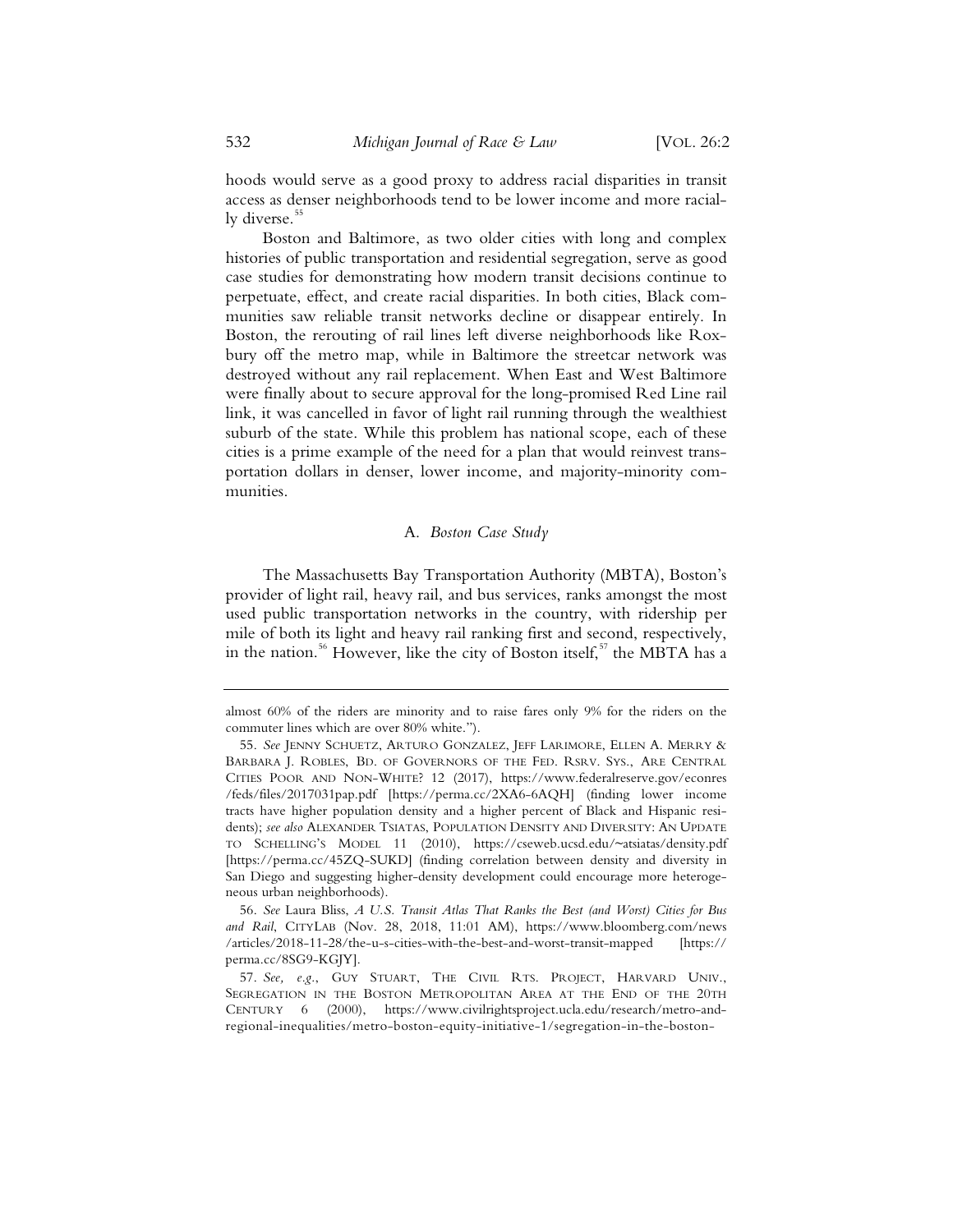long history of racial segregation and discrimination that manifests in disparate access to transit today.

Boston's public housing projects, like those in the rest of the country,<sup>58</sup> were racially segregated for decades.<sup>59</sup> Brookline, Massachusetts, just outside of Boston and currently served by the MBTA, was one of the first jurisdictions in the country to use racially restrictive deeds in private housing.<sup>60</sup> White flight to racially restricted suburbs in the twentieth century created the modern majority-Black Boston neighborhoods of Roxbury and Mattapan.<sup>61</sup> Roxbury was once serviced by an elevated rail line, the Orange Line, until the city shut down service to Roxbury in 1987 in order to reroute the southern portion of the line to a newly constructed railway to the west, where the MBTA had recently taken possession of land along the Southwest Corridor alongside the Amtrak right-of-way.<sup>62</sup> Though the elevated rail infrastructure was never removed, the rerouted tracks were laid at least half a mile away from the original route, placing it just outside of the Roxbury neighborhood.<sup>63</sup> This meant that while Roxbury was once accessible by the Orange Line as a major transit artery, today, the entire neighborhood does not have a single metro station, forcing residents to transfer from buses or walk long distances to access rail transit.<sup>64</sup>

Roxbury residents have some of the longest commutes in the region and most expensive transit fares in the country.<sup>65</sup> The relatively poor, densely populated neighborhood of around 126,000 people sits in a transit "void," where one resident who lives just two miles from work may have to take two buses and spend over half an hour commuting.<sup>66</sup> In Boston, Black bus riders average a 46 minutes plus commute, almost

metropolitan-area-at-the-end-of-the-20th-century/stuart-segregation-boston-20thcentury-2000.pdf [https://perma.cc/J4DV-T59D].

<sup>58.</sup> *See* INST. FOR RESEARCH ON POVERTY, UNIV. OF WISCONSIN-MADISON, *A History of Residential Segregation in the United States*, 34 IRP FOCUS, Mar. 2019, at 2, 3 (asserting that when the Public Works Administration constructed public housing during the New Deal era, "all of the projects were segregated").

<sup>59.</sup> *See* Seymore, *supra* note 10, at 86; *see also* Richard Rothstein, *Race and Public Housing: Revisiting the Federal Role*, 21 POVERTY & RACE, Nov./Dec. 2012, at 1, 14-15.

<sup>60.</sup> *See* ROTHSTEIN**,** *supra* note 6, at 78.

<sup>61.</sup> *See* Seymore, *supra* note 10, at 85-86.

<sup>62.</sup> *See id.* at 92.

<sup>63.</sup> *See id.* at 93.

<sup>64.</sup> *See* Eric Moskowitz, *Wide Racial Gap Exists on Speed of Boston-area Commutes*, BOSTON.COM (Nov. 23, 2012), https://www.boston.com/news/local-news/2012/11/23 /wide-racial-gap-exists-on-speed-of-boston-area-commutes [https://perma.cc/P3WB-RG2C].

<sup>65.</sup> *See id.*

<sup>66.</sup> *See id.*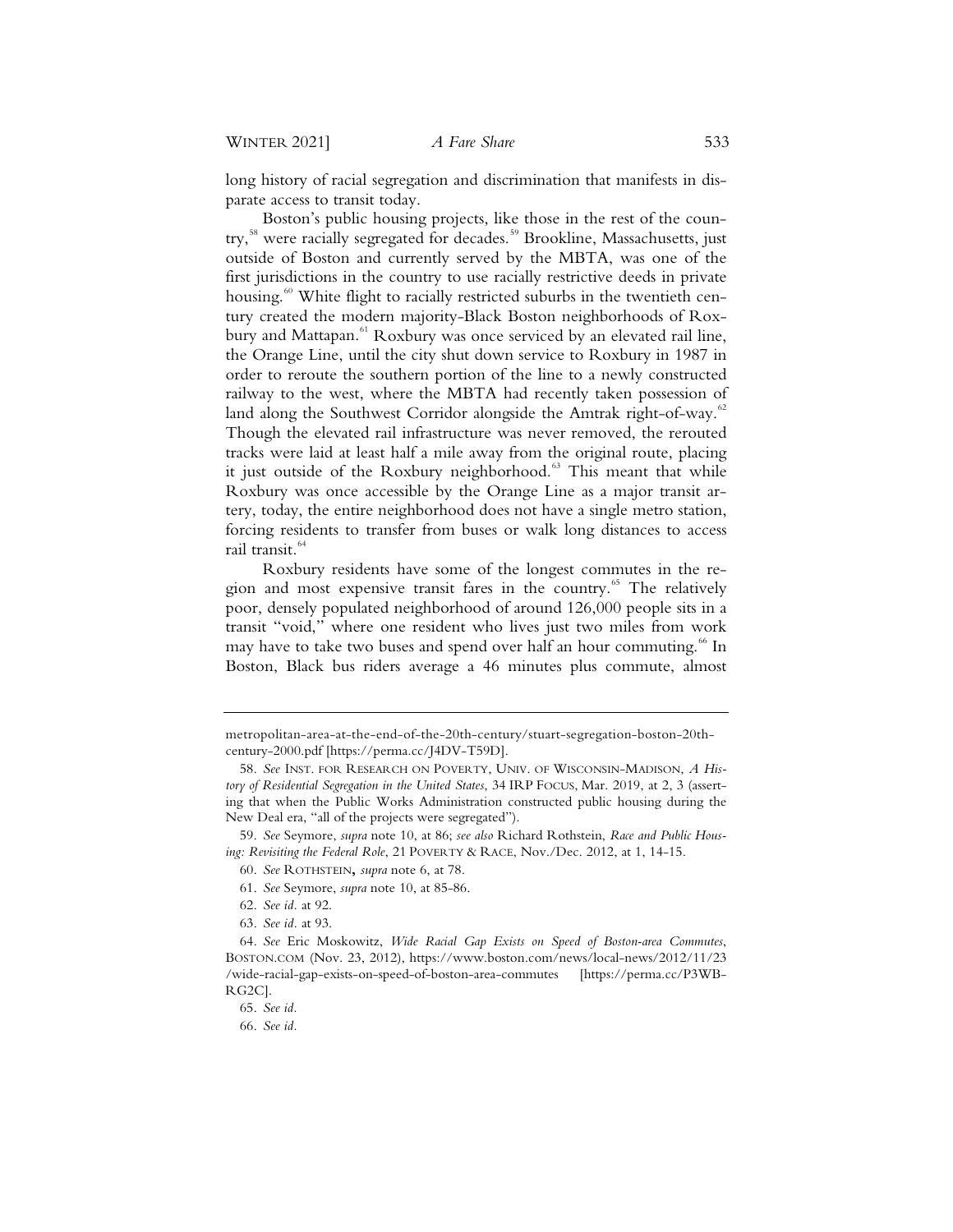double that of white commuters who drive.<sup>67</sup> On top of removing nearby rail access, Boston at one point housed more than half of the city's buses at a depot in Roxbury, which MBTA has acknowledged contributed to asthma rates in the neighborhood that are many times higher than those in the rest of Boston and in the State of Massachusetts as a whole.<sup>68</sup> This relates to broader environmental justice concerns as air quality is worse across the Greater Boston area in majority-minority communities. As one recent study found, this disparity in air quality is not geographic happenstance, but is the direct result of housing and transit policy.<sup>6</sup>

In contrast, Brookline—a town just outside of Boston's city limits has several rapid transit options despite being a less populous and less dense community than Roxbury.<sup>70</sup> The MBTA's B, C, and D Lines all stretch into and through Brookline, while Roxbury is notably shut out of the metropolitan region's light rail network.<sup>71</sup> Brookline is overwhelmingly white. Black residents represent only 3.41 percent of the population compared to 61.65 percent in Roxbury.

As rail spending focused on the suburbs around Boston, the more than a third of MBTA riders who relied on the city bus system saw their

 69. *See* Conor Gately & Tim Reardon, *Racial Disparities in the Proximity to Vehicle Air Pollution in the MARC Region*, METRO. AREA PLANNING COUNCIL (May 2020), https:// www.mapc.org/pollution-disparities-covid19/ [https://www.mapc.org/pollutiondisparities-covid19/ [https://perma.cc/YP3B-MM7A].

 70. *See* Seymore, *supra* note 10, at 83 ("Whereas the upper-middle class town of Brookline has several trolley lines, residents of the economically-depressed communities of Roxbury and Mattapan must rely primarily on bus service"). Roxbury has a population of 63,672 people and a density of 14,252 per square mile, compared to Brookline's similar population of 59,180 people spread out such that density is only 8,754 per square mile. *See Brookline, MA Demographics*, AREAVIBES, https://www.areavibes.com/brookline-ma /demographics/ [https://perma.cc/46Y6-RAFY] (last visited Mar. 9, 2021) and *Roxbury, Boston, MA Demographics*, AREAVIBES**,** https://www.areavibes.com/boston-ma/roxbury /demographics/ [https://perma.cc/9SBK-A282] (last visited Mar. 9, 2021).

 71. It should be noted that this is in part because Brookline sits on the east-west corridor and so trains to other western suburbs are required to go through Brookline. However, these suburbs are also disproportionally wealthier and whiter and so the argument for Brookline largely extends to them as well. *See* Transit Map of Boston Metro Area, GOOGLE MAPS, https://www.google.com/maps [https://perma.cc/EK7W-BHSW] (search for "Brookline, MA" and select "Transit" from the menu to display transit map).

 <sup>67.</sup> *See id.*

 <sup>68.</sup> *See* Seymore, *supra* note 10, at 99 ("Asthma rates in Dorchester, Mattapan and Roxbury are as much as 178 times the state average."); *see also* BOS. PUB. HEALTH COMM'N, COMMUNITY MEETINGS 2004: HEALTH STATUS REPORT FOR ROXBURY 31 (2004), https://www.bphc.org/healthdata/archive/Documents/Roxbury%20Health %20Status%202004.pdf [https://perma.cc/BE95-DH23] (demonstrating that across all age groups, the asthma rate in Roxbury is greater than that of the rest of Boston).

<sup>72</sup>*. See Brookline, MA Demographics*, *supra* note 70; *Roxbury, Boston, MA Demographics*, *supra* note 70.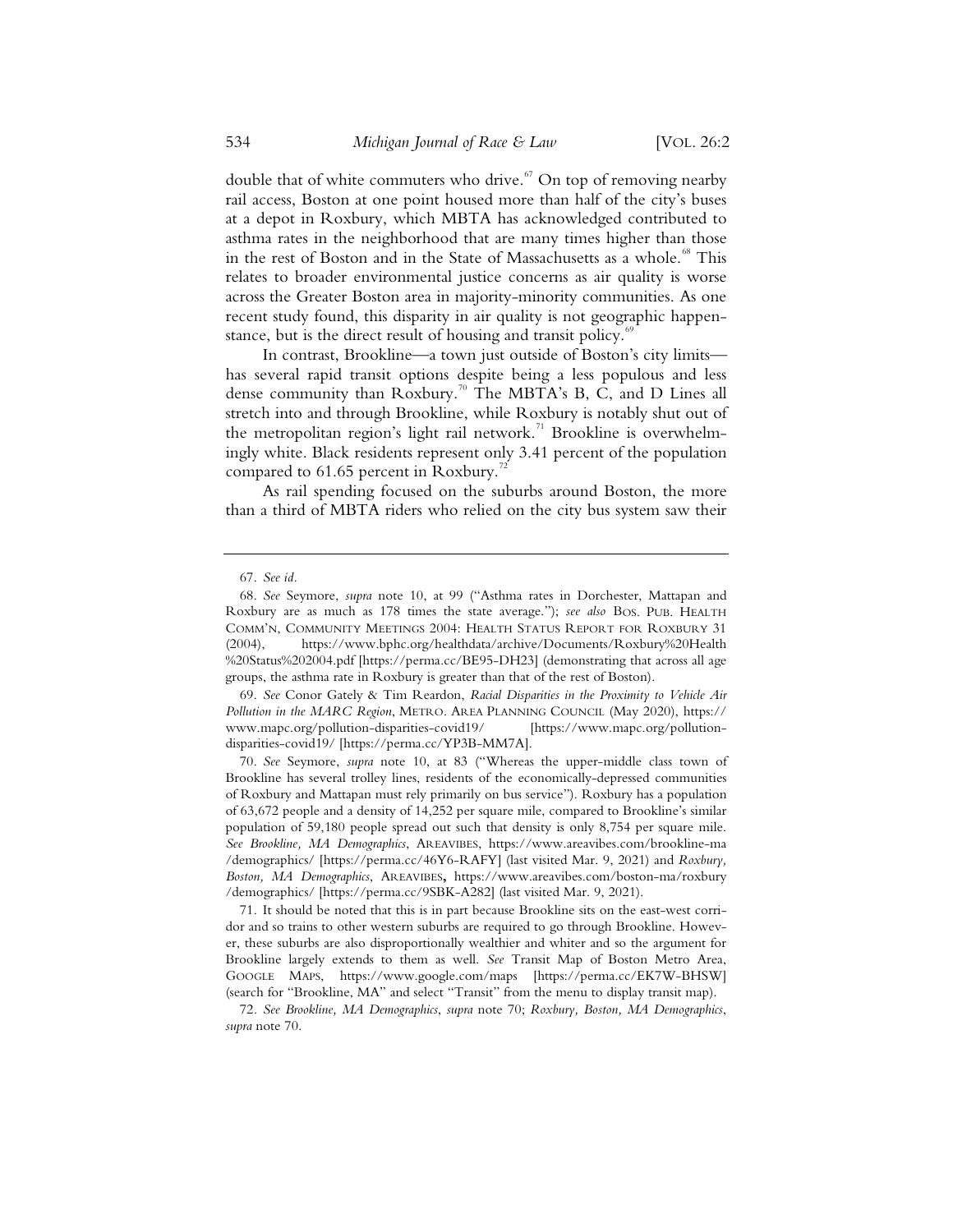share of funding decline to just 17 percent of the agency's capital investment.<sup>73</sup> In the early 2000s, 40 percent of Boston's public transit funding went to commuter rail lines serving just 10 percent of its ridership, while less than two-thirds of the city's under-funded buses arrived on time.<sup>74</sup> One analysis into the fair share of transit resources found that spending worked out to a subsidy per rider on MBTA's commuter rail of \$6.89, compared to just \$1.90 per bus passenger.<sup>75</sup> For bus routes serving Roxbury, that subsidy was as low as \$0.69 per passenger.<sup>76</sup> The lack of rail service and disproportionally low bus rider subsidy for Roxbury residents is illustrative of the disparity in transit funding and thus transit access for many transit-dependent communities of color. If the MBTA had to apportion its funding at least in part according to population density, communities like Roxbury would receive much closer to their fair share of regional transit spending. $\frac{7}{7}$ 

#### B. *Baltimore Case Study*

By the end of World War II, Baltimore had one of the most expansive bus and trolley networks on the East Coast.<sup>78</sup> It had been the first city in America to have a commercial electronic streetcar, launched in 1885.79 From that single line, the city's bus and rail network grew. The network crisscrossed the city, providing east-west and north-south rail access all over the city during its heyday.<sup>80</sup> Most importantly, the bus and

 <sup>73.</sup> Seymore, *supra* note 10, at 88 ("[A]ccording to the American Public Transportation Association, the T's bus system saw just 17 percent of the agency's capital investment, or just \$660 million, even though a third of the T's riders take buses") (quoting Raphael Lewis, *A Fare Question Under Fire for Its Heavy Investment in Commuter Rails, The MBTA Is Taking Steps to Improve Service to Bus Riders, Earmarking More Money for that System in Coming Years*, BOS. GLOBE, May 20, 2001, at B1.).

 <sup>74.</sup> *See id.* at 88 n.225 (quoting Brian Braiker, *The Terrible T*, BOS. MAG., Sept. 2002, https://www.bostonmagazine.com/2006/05/15/the-terrible-t/ [https://perma.cc/76ZX-J2Q9]); Lewis, *supra* note 73.

 <sup>75.</sup> Seymore, *supra* note 10, at 89.

 <sup>76.</sup> *Id.*

 <sup>77.</sup> Roxbury has roughly the same population as Brookline but is denser, so a spending regime that allocates more public transportation funding to denser neighborhoods would benefit Roxbury and other similar neighborhoods. *See Brookline, MA Demographics*, *supra* note 70; *Roxbury, MA Demographics*, *supra* note 70.

<sup>78</sup>**.** *See* Sidney Levy, *Lost City: Baltimore's Trolleys, Trackless Trolleys and Buses*, MD. HIST. SOC'Y, https://www.mdhistory.org/lost-city-baltimores-trolleys-trackless-trolleysand-buses/ [https://perma.cc/8E2G-NKYW] (last visited Mar. 9, 2021).

 <sup>79.</sup> Christina Tkacik, *When Baltimore's Streetcars Stopped Running*, BALT. SUN (Mar. 22, 2019, 7:00 AM), https://www.baltimoresun.com/features/retro-baltimore/bs-md-retrostreetcar-20190317-story.html.

<sup>80</sup>**.** *See* Levy, *supra* note 78.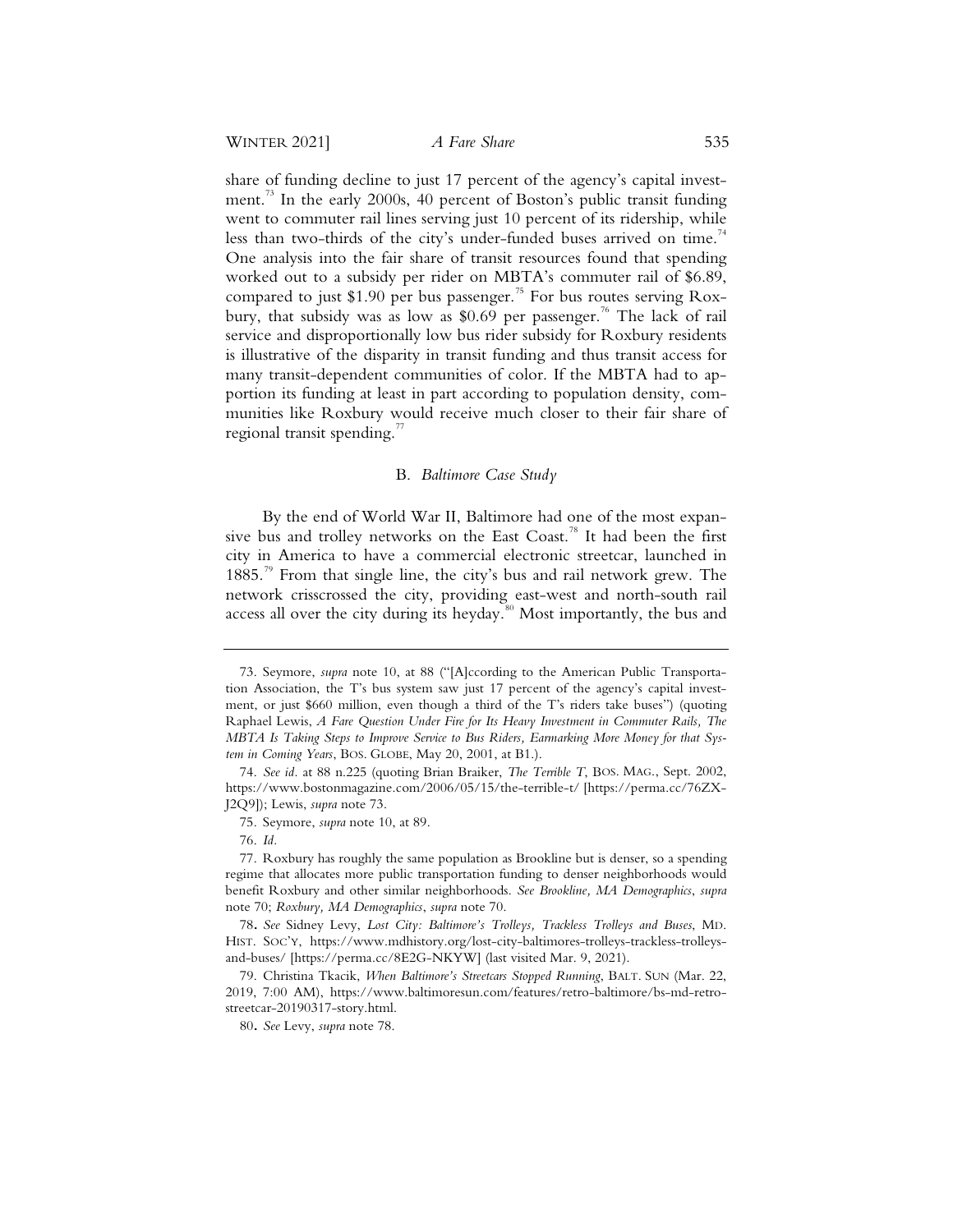trolley lines provided extensive coverage to then-redlined neighborhoods such as Sandtown-Winchester.<sup>81</sup> Sandtown-Winchester was once touted as "Baltimore's Harlem" and hosted performances by Billie Holiday and Diana Ross, but more recently it has become known for the uprising that broke out following Freddie Gray's death in police custody in 2015.

By the 1960s, Baltimore's trolley system had gone the way of almost all major American cities' streetcar networks and was systematically replaced to make way for cars.<sup>83</sup> A combination of pro-car policies and corporate action eventually starved the city's transit system.<sup>84</sup> National City Lines, the General Motors-owned private transportation company notorious for buying up and shutting down streetcar lines, purchased Baltimore's streetcar system in 1948, and the last streetcar ran in November of 1963.<sup>85</sup>

More recently, there have been several pushes to revive public transportation access for Baltimore's communities of color, including the Red Line train that would have connected West Baltimore to jobs centers downtown as well as to the MARC train that connects Baltimore with the Washington, D.C., metro area.<sup>86</sup> The Red Line project had been in the works for many years and was championed by the late U.S.

85**.** *See* Levy, *supra* note 78.

<sup>81</sup>**.** *See id.*; *see also Residential Security Map of Baltimore Md.*, JOHNS HOPKINS UNIV. (1937), https://jscholarship.library.jhu.edu/bitstream/handle/1774.2/32621/Residential %20Security%20Map%201937.JPG?sequence=1&isAllowed=y [https://perma.cc /2WPU-M9BR] (providing a map of residential redlining in 1937 Baltimore).

 <sup>82.</sup> *See* Jeremy Ashkenas, Larry Buchanan, Alicia Desantis, Haeyooun Park & Derek Watkins, *A Portrait of the Sandtown Neighborhood in Baltimore*, N.Y. TIMES (May 3, 2015), https://www.nytimes.com/interactive/2015/05/03/us/a-portrait-of-the-sandtownneighborhood-in-baltimore.html; *see also* Eyder Peralta, *Baltimore Riots: 'This Is a Dead Neighborhood'*, NPR (Apr. 28, 2015, 5:01 PM), https://www.npr.org/sections/thetwoway/2015/04/28/402848564/baltimore-riots-this-is-a-dead-neighborhood [https:// perma.cc/U9YS-RZXM].

 <sup>83.</sup> *See* John Martin, *Streetcars: The Transit System America Threw Away*, GOVERNING (June 2014), https://www.governing.com/archive/gov-the-transit-system-we-threwaway.html [https://perma.cc/C7AJ-468H]; *see also* Joseph Stromberg, *The Real Story Behind the Demise of America's Once-Mighty Streetcars*, VOX (May 7, 2015, 9:20 AM), https:// www.vox.com/2015/5/7/8562007/streetcar-history-demise.

 <sup>84.</sup> *See supra* Part I. Streetcars were particularly vulnerable to the emergence of automobiles in cities that, through regulation or subsidy, fueled the shift to personal car travel. Some cities required streetcar operators to pay to maintain adjacent roadways that carried cars while other cities instead opted to grant public transit the right of way. Cities that did the latter and adopted other pro-transit policies still have streetcars, while cities that forced streetcar operators to pay for their competition and let them sit in traffic saw their networks disappear. *See* Bliss, *supra* note 17.

 <sup>86.</sup> *See* Jeff La Noue, *Baltimore's Red Line Connects More Than You May Think*, GREATER GREATER WASH. (Feb. 5, 2015), https://ggwash.org/view/37092/baltimoresred-line-connects-more-than-you-may-think [https://perma.cc/5TFL-RMCP].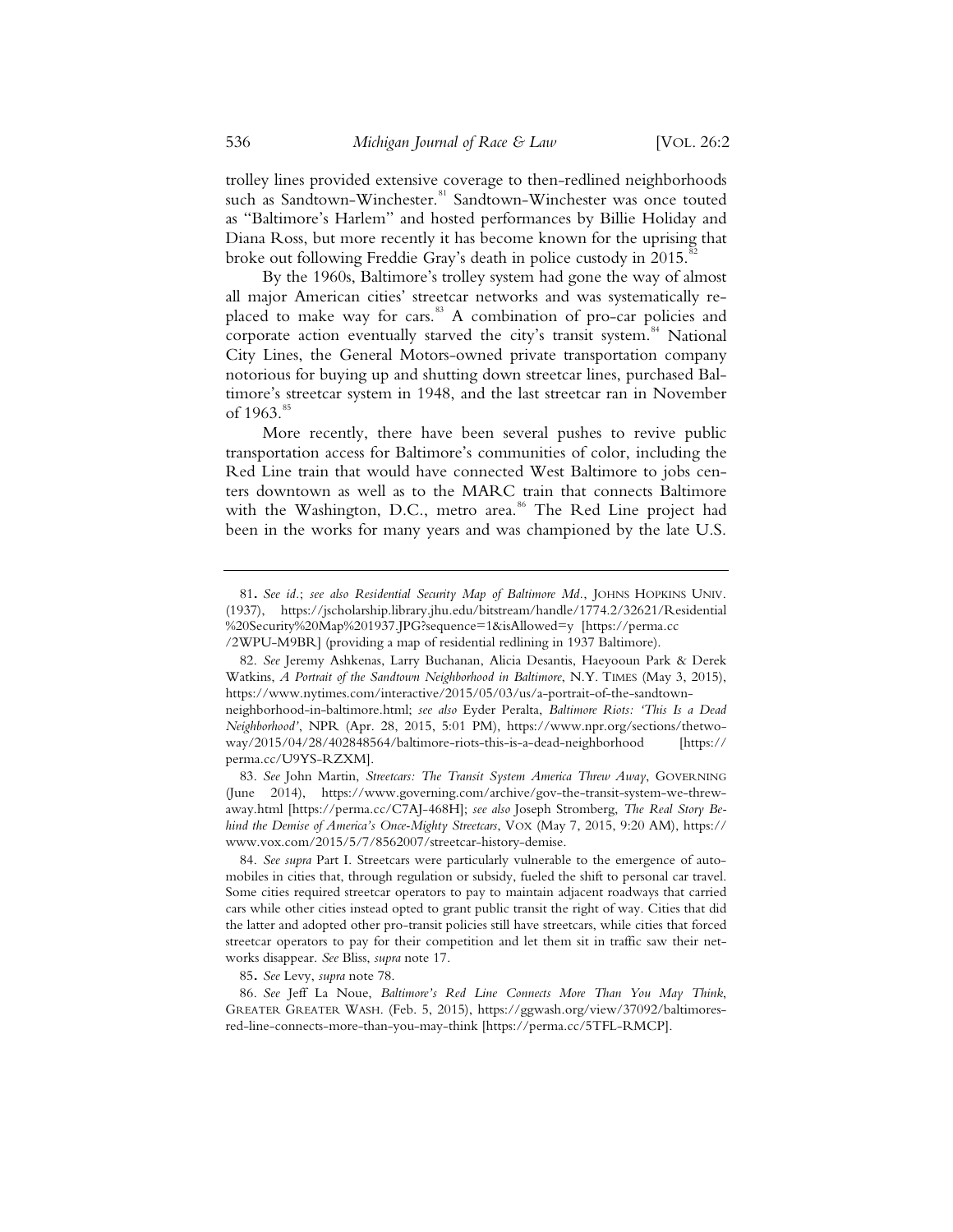Representative Elijah Cummings.<sup>87</sup> Governor Martin O'Malley greenlit both the Red Line project and another transit project, the Purple Line, in 2009.<sup>88</sup> The Red Line was to serve the low-income and largely Black communities of East and West Baltimore while the Purple Line would connect wealthier suburbs of Washington, D.C. to the city, including Montgomery County (the wealthiest county in the state and predominantly white) and the more racially diverse, middle-income Prince George's County.<sup>89</sup> By the 2014 state gubernatorial election, both projects were nearing the construction phase. The ultimate winner of the election, Governor Larry Hogan, cancelled the Red Line project, citing his aversion to tax increases and government spending, returned the federal money, and reallocated the state funding to bridge and highway projects, mostly in white neighborhoods.<sup>90</sup> He did not cancel the Purple Line. $91$ 

Following Governor Hogan's decision to cancel the Red Line, complaints were filed under Title VI of the Civil Rights Act, which prohibits racial discrimination in programs receiving federal funding, leading

<sup>87.</sup> *See* Kevin Rector, *Cummings Joins Transit Advocates in Urging Continued Support for Red Line*, BALT. SUN (Jan. 7, 2015, 9:20 PM), https://www.baltimoresun.com/business /bs-md-red-line-forum-20150107-story.html.

<sup>88.</sup> *See* Robert Thompson, *O'Malley Backs Light Rail for Purple Line*, WASH. POST (Aug. 4, 2009), http://voices.washingtonpost.com/getthere/2009/08/omalley\_ backs\_light\_rail\_for\_p.html?wprss=getthere (covering O'Malley's back-to-back press conferences announcing the Purple and Red Lines in the same day).

<sup>89.</sup> *See* Alon Levy, *How You Can Tell Larry Hogan's Decision to Kill the Red Line Was Racially Discriminatory*, STREETSBLOG USA (Apr. 21, 2017), https://usa.streetsblog.org /2017/04/21/how-you-can-tell-larry-hogans-decision-to-kill-the-red-line-was-racialdiscrimination/ [https://perma.cc/JH4Q-FEYF]; *Maryland at a Glance: Income*, MD. STATE ARCHIVES (Sept. 24, 2019), https://msa.maryland.gov/msa/mdmanual/01glance /economy/html/income.html [https://perma.cc/4VN6-B2HG]; Louis Peck, *Major Events in the History of the Purple Line*, BETHESDA MAG. (Jun. 25, 2015, 1:56 PM), https:// bethesdamagazine.com/bethesda-beat/news/major-events-in-the-history-of-the-purple-

line/ [https://perma.cc/X57H-7684].

<sup>90.</sup> *See* Colin Campbell, *Five Years Later, Many Across Baltimore Bitterly Lament Gov. Hogan's Decision to Kill the Red Line Light Rail*, BALT. SUN (Sept. 11, 2020), https:// www.baltimoresun.com/politics/bs-md-pol-red-line-five-years-20200911-

b2d3knvbpngdrirbc44fd55pti-story.html; *see also* Daniel C. Vock, Danielle E. Gaines & Bruce DePuyt, *Hogan Catches Flak for Red Line Cancellation at U.S. Senate Hearing on Infrastructure*, MD. MATTERS (Feb. 24, 2021), https://www.marylandmatters.org/2021/02/24 /hogan-catches-flak-for-red-line-cancellation-at-u-s-senate-hearing-on-infrastructure/ [https://perma.cc/7N2P-MZCC].

<sup>91.</sup> *See* Michael Dresser & Luke Broadwater, *Hogan Says No to Red Line, Yes to Purple*, BALT. SUN (Jun. 25, 2015, 11:25 PM), https://www.baltimoresun.com/politics/bs-mdhogan-transportation-20150624-story.html.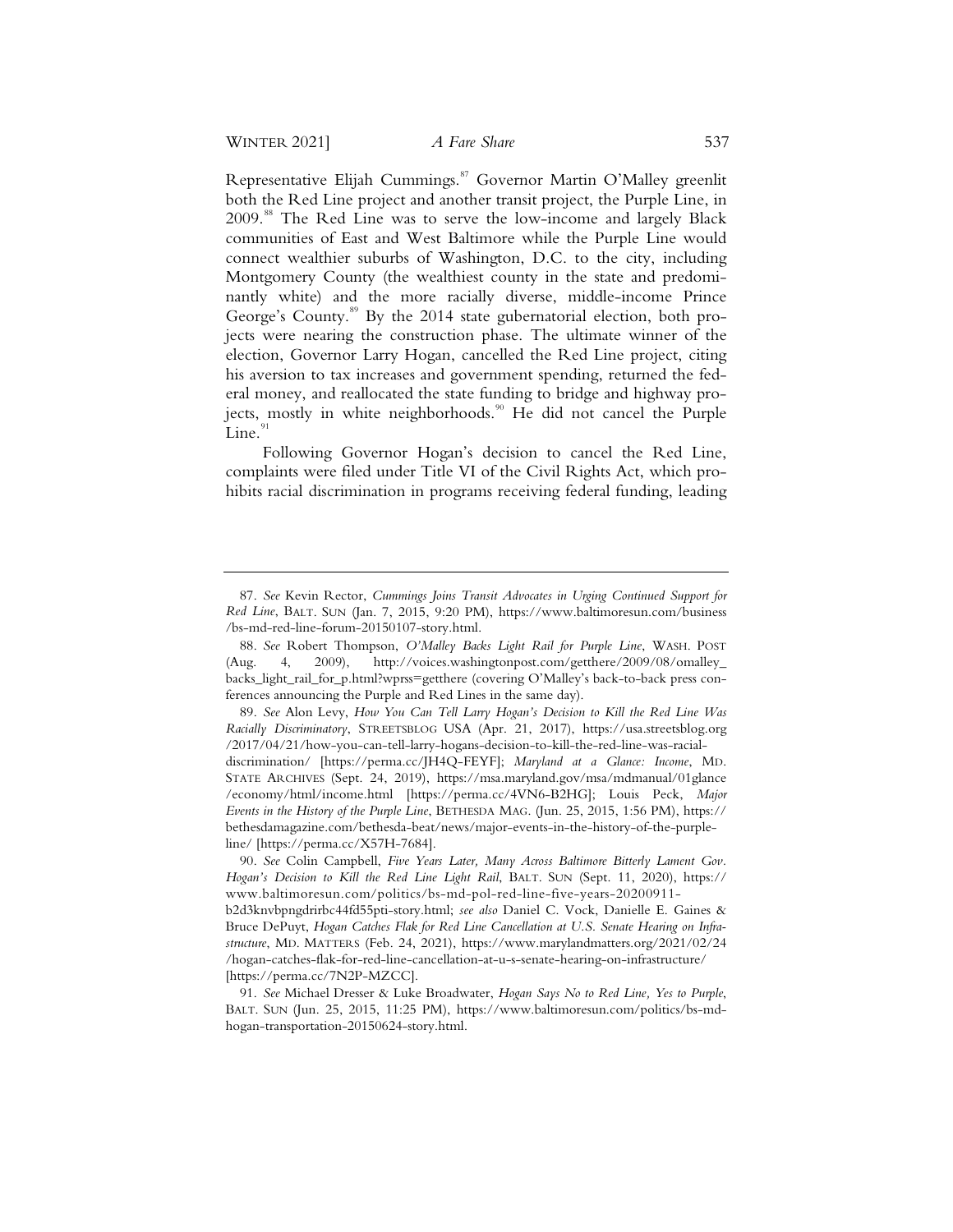to a federal Department of Transportation civil rights investigation.<sup>92</sup> The complaints alleged that Governor Hogan's decision to cancel the Red Line but not the Purple Line was made not on the basis of cost, as he had claimed, but instead on the basis of racial discrimination, given that both projects had comparable costs-per-projected-rider and the Red Line was actually cheaper in terms of total project cost.<sup>93</sup> The complaints were quickly dismissed—an example of the failure of the 1964 Civil Rights Act as a means to advance equity in transit access.<sup>94</sup> Civil rights organizations have sued cities across the country for the disparate impact of transit policies. These cases have largely been unsuccessful due to the deference to transit agencies in justifying their decisions afforded under Title VI jurisprudence.<sup>95</sup>

Governor Hogan's cancellation of the Red Line helped suburban residents at the direct expense of urban communities of color. Proponents of the project had estimated it would have reduced commute times and increased access to job centers.<sup>96</sup> Given that lower commute times have been found to be correlated with upward mobility, the Red Line could have substantially positively impacted these communities.<sup>97</sup> Instead, the resources were funneled into suburban highway projects, while another light-rail line serving "choice" communities like Montgomery County is nearing completion.<sup>98</sup> This result could have been prevented if the state government had been forced to allocate public transit funding at least in part on the basis of population density, as area the around the

94. *See* Seymore, *supra* note 10, at 75.

<sup>92.</sup> *See* Letter from Yvette Rivera, Assoc. Dir., Departmental Off. of Civil Rights, U.S. Dep't of Transp., to Larry Hogan, Governor of the State of Md., and Pete K. Rahn, Sec'y of the Md. Dep't of Transp. (Jan. 19, 2017), http://s3.documentcloud.org /documents/3404919/Red-Line-Compliance-Review-Letter.pdf [https://perma.cc /J3DP-JT8R]; *see also* Katherine Shaver, *Federal Officials Close Civil Rights Complaint About Baltimore Light-Rail Project*, WASH. POST (Jul. 13, 2017), https:// www.washingtonpost.com/local/trafficandcommuting/federal-officials-close-civil-rightscomplaint-about-baltimore-light-rail-project/2017/07/13/dda1e216-680e-11e7-8eb5 cbccc2e7bfbf\_story.html.

<sup>93.</sup> *See* Letter from Yvette Rivera, *supra* note 92; Levy, *supra* note 78.

<sup>95.</sup> *See id.*

<sup>96.</sup> *See, e.g.*, *Economic Justice, Case: Baltimore Red Line*, NAACP LEGAL DEF.&EDUC. FUND (Feb. 16, 2018), https://www.naacpldf.org/case-issue/baltimore-red-line/ [https://perma.cc/5YRQ-7M3E].

<sup>97.</sup> *See, e.g.*, Chetty & Hendren**,** *supra* note 50, at 1211.

<sup>98.</sup> *See* Katherine Shaver, *Purple Line Set to Open in Fall of 2022, Despite Year-Long Delay in Construction Start, Maryland Official Says*, WASH. POST (Sept. 27, 2018, 1:32 PM), https://www.washingtonpost.com/transportation/2018/09/27/purple-line-set-open-falldespite-year-long-delay-construction-start-maryland-official-says/.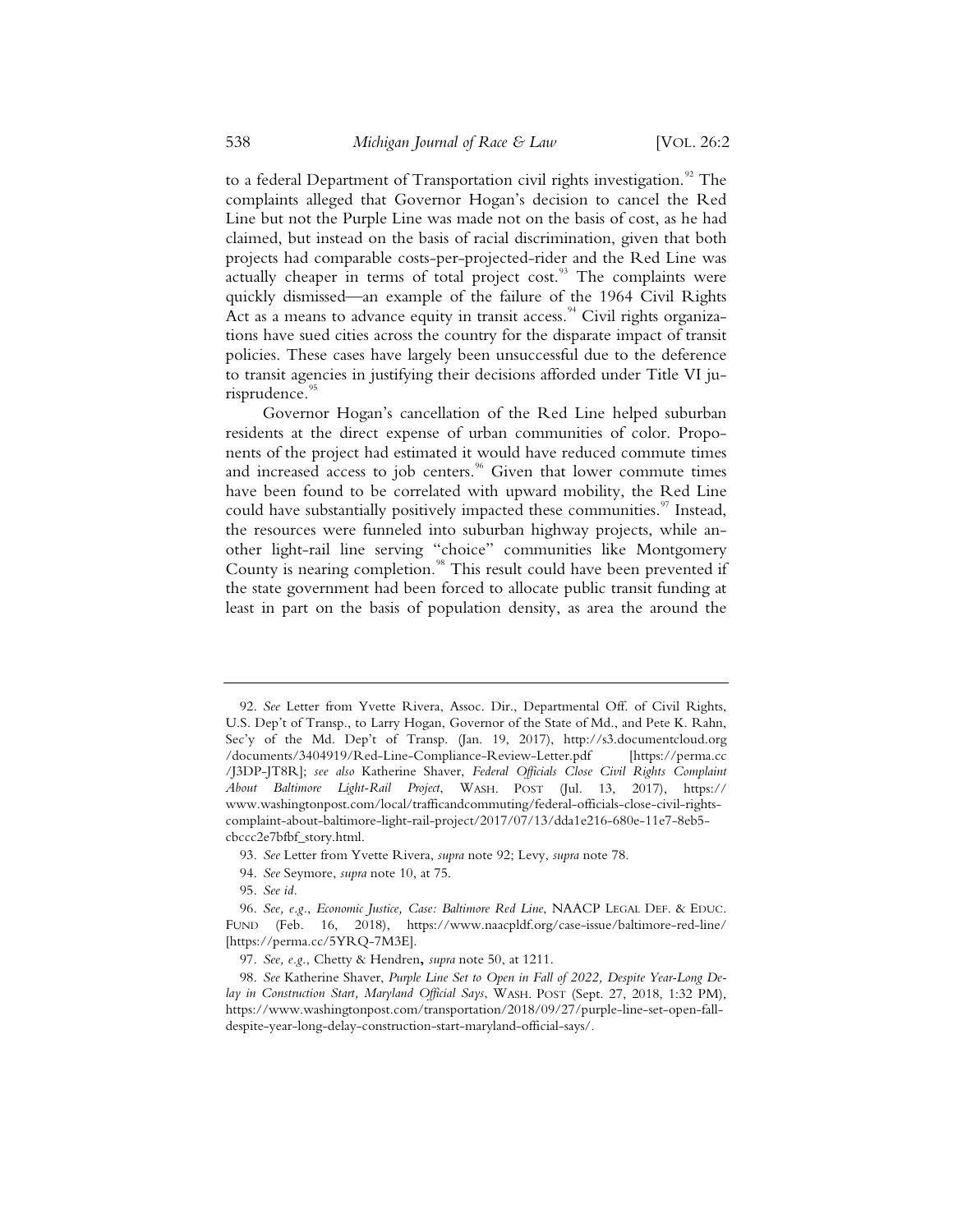proposed Red Line is denser than most of the neighborhoods served by the Purple Line.<sup>99</sup>

# C. *National Scope*

The problem of racially disparate access to public transportation, as exemplified by Boston and Baltimore, manifests itself in cities and towns across the country. In the South, cities typically have fewer rail lines and less public transportation infrastructure overall, yet they still exhibit vast racial and economic disparities in the quality and consistency of neighborhood bus services. For example, a study of Nashville, Tennessee measuring bus routes against ten standards (such as having a bus stop close to your home, frequency of buses, and adequacy of bus shelters and benches along the route) found that the best bus routes serve the wealthier, whiter communities while all of the lowest ranked routes serve communities of color, many of which are only becoming more densely populated. $100$ 

In the Midwest, larger cities spend disproportionally more on suburban commuter routes, while mid-sized cities have heavily disinvested in public transit across the board. Detroit saw radical declines in public transit infrastructure throughout the twentieth century akin to Baltimore's experience, and attempts to increase transit funding faced ani-

<sup>99.</sup> The density in Montgomery County as a whole is 2,117 people per square mile. Comparatively, Baltimore City has a population density of 7,594 people per square mile as a whole with highs along the Red Line corridor with well over 25,000 people per square mile in West Baltimore. While there are pockets of Montgomery County with equal or higher density in downtown Silver Spring and Bethesda, the fact that this Note uses neighborhood level density as a means of allocating transit dollars, it still holds that West Baltimore is transit-poor relative to its population density across neighborhoods. *See USA Population Density*, ARCGIS, https://www.arcgis.com/home/webmap /viewer.html?webmap=3327e6cc84a84d7194437d7904fb64b3 (in the "Find address or place" box enter "Baltimore" and click on block groups in West Baltimore to view data) [https://perma.cc/D723-AAK9]; *Population Density, Baltimore City, MD*, OPEN DATA NETWORK, https://www.opendatanetwork.com/entity/0500000US24510/Baltimore\_ city\_MD/geographic.population.density?year=2018&ref=compare-entity [https:// perma.cc/PX9X-7GAP] (last visited Mar. 30, 2021); *Population Density, Montgomery County, MD*, OPEN DATA NETWORK, https://www.opendatanetwork.com/entity /0500000US24031/Montgomery\_County\_MD/geographic.population.density?year= 2018 (last visited Mar. 30, 2021).

<sup>100.</sup> *See* MUSIC CITY RIDERS UNITED, BUS ROUTE REPORT CARD 6, 10 (2018), https: //www.workersdignity.org/wp-content/uploads/2019/09/Bus-Route-Report-Card.pdf [https://perma.cc/R245-7675].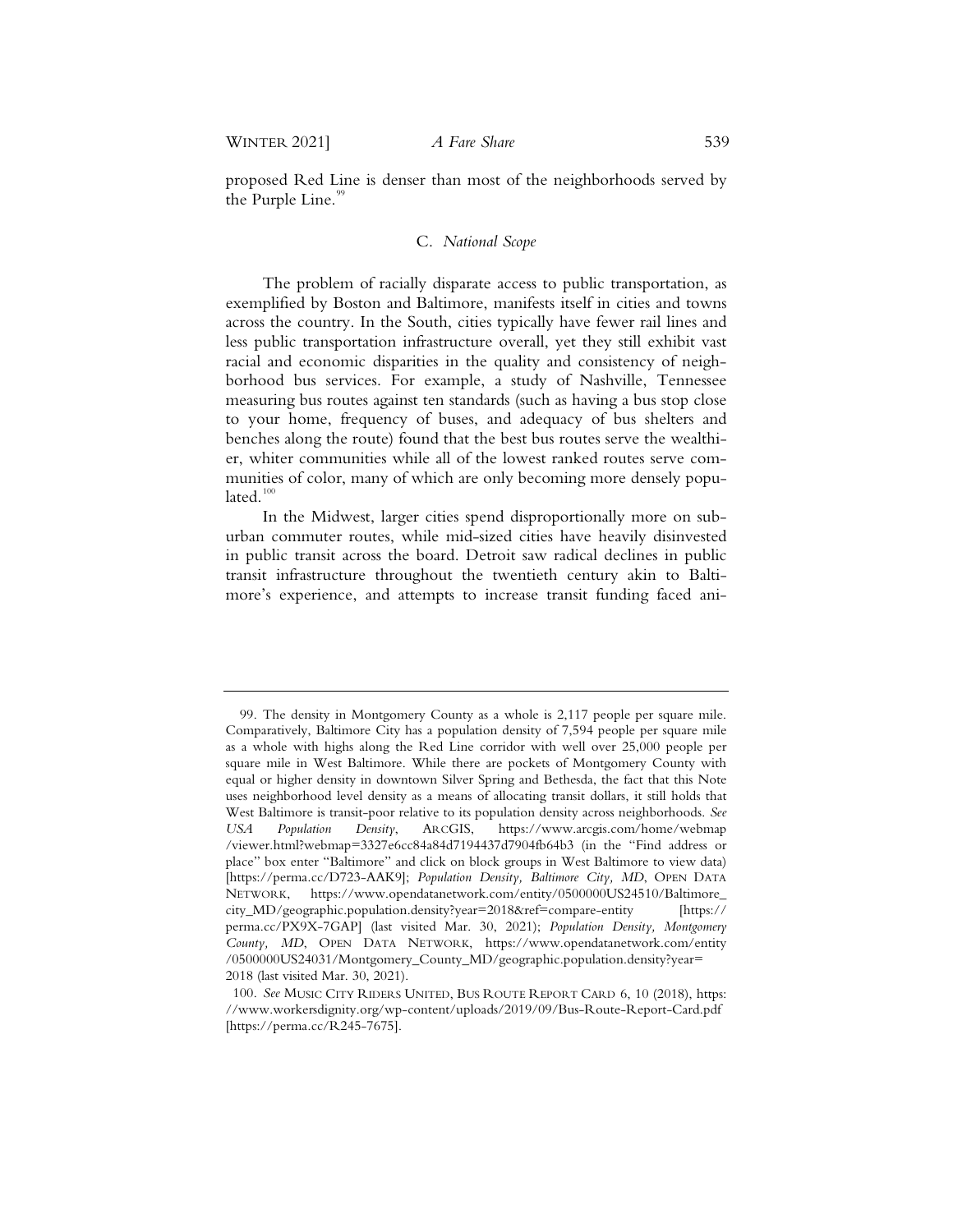mosity from white suburbanites.<sup>101</sup> Chicago, as the largest city in the region, has a more extensive and developed rail and bus network.<sup>102</sup> Yet, in many ways the city is a poster child for the problem this Note seeks to address. While the downtown-operating Chicago Transit Authority serves some 80 percent of all regional riders, it receives less capital and operating funding per rider than Metra, a regional agency serving whiter suburban counties.<sup>1</sup>

Finally, on the West Coast, cities that largely developed after the invention of the private automobile continue to exhibit deep inequities in funding, ridership, and accessibility of public transportation. In Los Angeles, 92 percent of bus riders are people of color and riders' annual median income is \$12,000 (compared to the metropolitan area as a whole, where 71 percent of residents are non-white and the median income is \$37,764).<sup>104</sup> Three-quarters of these riders are not "choice" riders and are dependent on transit.<sup>105</sup> Despite a victory for the Bus Riders Union in 1995 to stop a fare hike that would have hurt minority bus riders the most, Los Angeles "cut bus service by 7 percent and bumped transit fares by 44 percent" between 2008 and  $2012.^{106}$ 

Cities from coast to coast have faced civil rights lawsuits challenging discriminatory dispersal of transportation funds of the kind described in this section.<sup>107</sup> Yet none of these have resulted in favorable judicial rulings, so metropolitan transit agencies continue to allocate a disproportionally large share of funding to wealthier, whiter communities.<sup>1</sup>

105. *See* Hess, *supra* note 7.

106. *See id.*

<sup>101.</sup> *See* Dan Austin, *How Metro Detroit Transit Went From Best to Worst*, DETROIT FREE PRESS (updated Feb. 10, 2015, 11:02: AM), https://www.freep.com/story/news/local /2015/02/06/michigan-detroit-public-transit/22926133/ [https://perma.cc/7YQW-CXLH].

<sup>102.</sup> *See Let's Take a Ride: 5 Largest US Public Transit Systems*, UNC SCH. OF GOV'T (Aug. 18, 2014), https://onlinempa.unc.edu/5-largest-us-public-transit-systems-inforgraphic/ [https://perma.cc/79BT-ZAZZ].

<sup>103.</sup> *See* Munguia v. Illinois, No. 10-C-0055, 2010 WL 3172740, at \*8 (N.D. Ill. Aug. 11, 2010); Bob Secter & Richard Wronski, *Is It a Fair Ride?*, CHI. TRIB. (Jan. 7, 2010), https://www.chicagotribune.com/news/ct-xpm-2010-01-07-1001070059-story.html [https://perma.cc/27XK-SZAG].

<sup>104.</sup> *See* sources cited *supra* note 7.

<sup>107.</sup> *See, e.g.*, Darensburg v. Metro. Transp. Comm'n, 636 F.3d 511 (9th Cir. 2011) (challenging the Bay Area's metropolitan transit organization); N.Y. Urb. League, Inc. v. New York, 71 F.3d 1031 (2d Cir. 1995) (challenging the New York metro region's transit agency); *Munguia*, 2010 WL 3172740, at \*8 (challenging the Chicago regional transit agency).

<sup>108.</sup> *See* sources cited *supra* note 8; Darensberg, 636 F.3d; *N.Y. Urb. League, Inc.*, 71 F.3d; *Munguia*, 2010 WL 3172740; *see also* Robert D. Bullard, *All Transit Is Not Created Equal*, RACE, POVERTY & THE ENV'T, Winter 2005/2006, at 9, 9-10.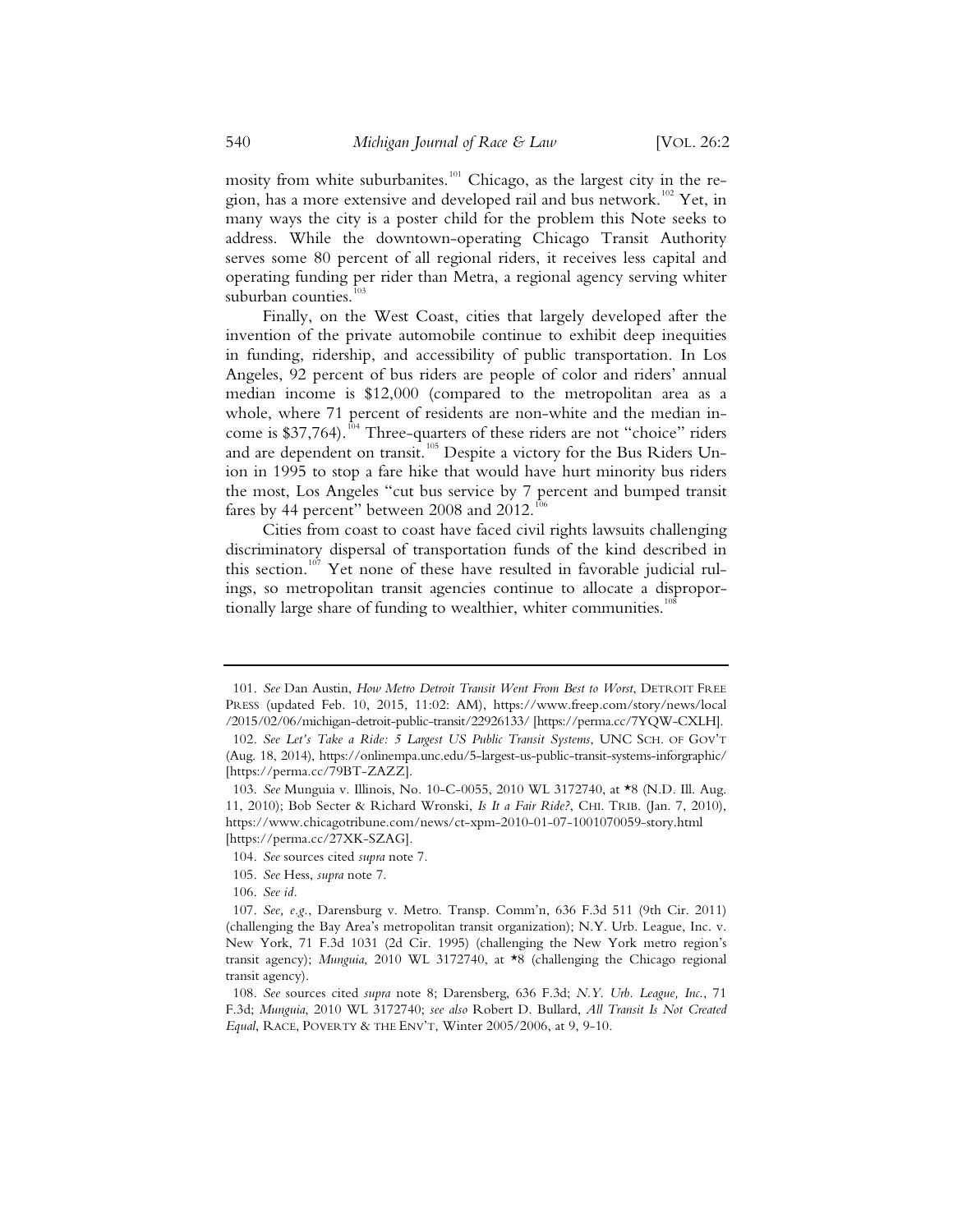#### III. Litigation Strategies

Civil rights lawyers attempting to address racial inequities like the disparate treatment of Black and Brown communities in transport funding decisions often rely on targeted impact litigation. However, traditional Civil Rights Act claims have failed to address this specific problem, and the Supreme Court has continued to narrow avenues to bring these suits under Title VI and other civil rights laws. This Note seeks to learn from the failures of Title VI suits as a means to address transportation racism and the relative successes in other areas of the law, such as environmental law, where an effective statutory framework has provided litigators tools unavailable to civil rights plaintiffs.

# A*. Title VI*

As a cornerstone of the Civil Rights Movement's legislative and legal victories, the most obvious litigation strategy to address the racial injustice of modern public transportation funding is through Title VI of the Civil Rights Act of 1964. Title VI states that "[n]o person in the United States shall, on the ground of race, color, or national origin . . . . be subjected to discrimination under any program or activity receiving Federal financial assistance."<sup>109</sup> Facially, it seems that this would apply to public transit projects receiving federal funding. In reality, this approach has faced serious and often dispositive barriers as courts have refused to apply the discrimination requirement of Title VI when government provides a "substantial legitimate justification."<sup>110</sup>

However, the government defense of a "substantial legitimate justification" only applies when such cases receive discussion on the merits, and they are frequently dismissed before even reaching that stage in the proceedings.<sup>111</sup> Motions to dismiss under Federal Rule of Civil Procedure 12(b)(6) are regularly successful against transportation racism litigants because of the difficulty in showing that there was no substantial legitimate justification for any discrimination—even if a plaintiff can show that discrimination did occur.<sup>112</sup> Courts are also highly deferential to urban plan-

 <sup>109.</sup> The Civil Rights Act of 1964, 42 U.S.C.A. § 2000d (Westlaw through Pub. L. No. 116-259).

 <sup>110.</sup> *See, e.g.*, *N.Y. Urb. League, Inc.*, 71 F.3d at 1036.

 <sup>111.</sup> *See, e.g.*, Buhendwa v. Regional Transp. Dist., 82 F. Supp. 3d 1259, 1273 (D. Colo. 2015) (dismissing a Black bus rider's claim against a transit agency, who asserted that their access had been restricted on the basis of race, for lack of subject matter jurisdiction and failure to state a claim for which relief could be granted).

 <sup>112.</sup> *See* Moulding, *supra* note 35, at 172-73 ("[I]t is still difficult to prove disparate impact (especially cases based strictly on funding and not on service quality) because of the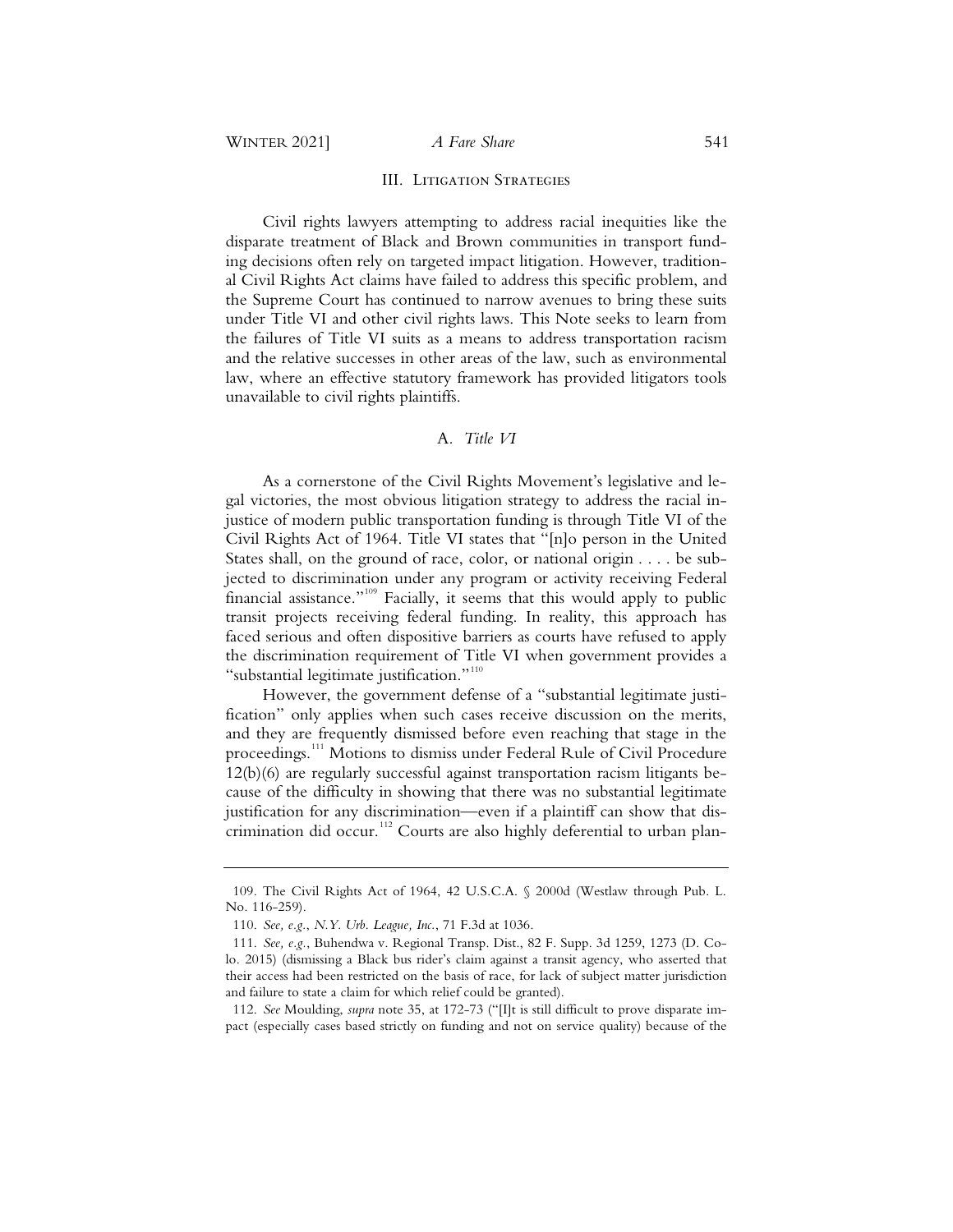ners on matters of municipal transit policy.<sup>113</sup> Heightened pleading standards since *Ashcroft v. Iqbal* have only made the situation more difficult for plaintiffs, who must assert even more facts in their initial complaint despite transportation racism plaintiffs often lacking key information used by decision-makers.<sup>114</sup> For similar reasons, when litigants do reach the merits of a case, they regularly lose.<sup>115</sup> City or state governments can plausibly argue before a court that their decisions to reallocate funding from communities of color to "choice" riders are simply to decrease inner city congestion or air pollution, among other possible motivators.<sup>116</sup>

In *New York Urban League, Inc. v. State of New York*, a dispute arose over New York State's 1995 budget, which had allocated funding away from both the State's general fund and the New York City Transit Authority (NYCTA) towards commuter lines in the surrounding region (e.g., Metro North and Long Island Railroad).<sup>117</sup> The Urban League argued that the greater financial burden this imposed on the disproportionately minority ridership of the NYCTA violated federal Department of Transportation regulations promulgated under Title VI, namely that

[a] recipient, in determining the types of services, financial aid, or other benefits, or facilities which will be provided under any such program [that receives federal funding] . . . may not, directly or through contractual or other arrangements, utilize criteria or methods of administration which have the *effect* of subjecting persons to discrimination because of their race, color, or national origin.<sup>118</sup>

inherent discretion urban planners and governments have in setting the priorities of city infrastructure, including transit systems."); *see also* Comm. for a Better N. Phila. v. Se. Pa. Transp. Auth., No. CIV. A. 88-1275, 1990 WL 121177, at \*4 (E.D. Pa. Aug. 14, 1990) (granting summary judgment to the transit agency and defendants for similar reasons) ("In reality, this action is nothing more [than] an attack on the business judgement of SEPTA.").

 <sup>113.</sup> *See id.*

 <sup>114.</sup> *See* Ashcroft v. Iqbal, 556 U.S. 662 (2009) (heightening the notice pleading standard to require that the pleading state specific facts sufficient for a plausible claim of relief).

 <sup>115.</sup> *See* Seymore, *supra* note 10, at 77 (dividing Title VI suits into three categories and highlighting the failure of all but one notable suit since the Civil Rights Movement).

 <sup>116.</sup> *See, e.g.*, *N.Y. Urb. League, Inc.*, 71 F.3d at 1037 (upholding the MTA's decision to take money from the city's transit authority to fund suburban projects because the MTA's stated purpose was to effect "a reduction in traffic congestion, pollution, and other adverse effects" of car commuters).

 <sup>117.</sup> *Id.* at 1034.

 <sup>118. 49</sup> C.F.R. § 21.5(b)(2) (2020) (emphasis added); *N.Y. Urb. League, Inc.*, 71 F.3d at 1035.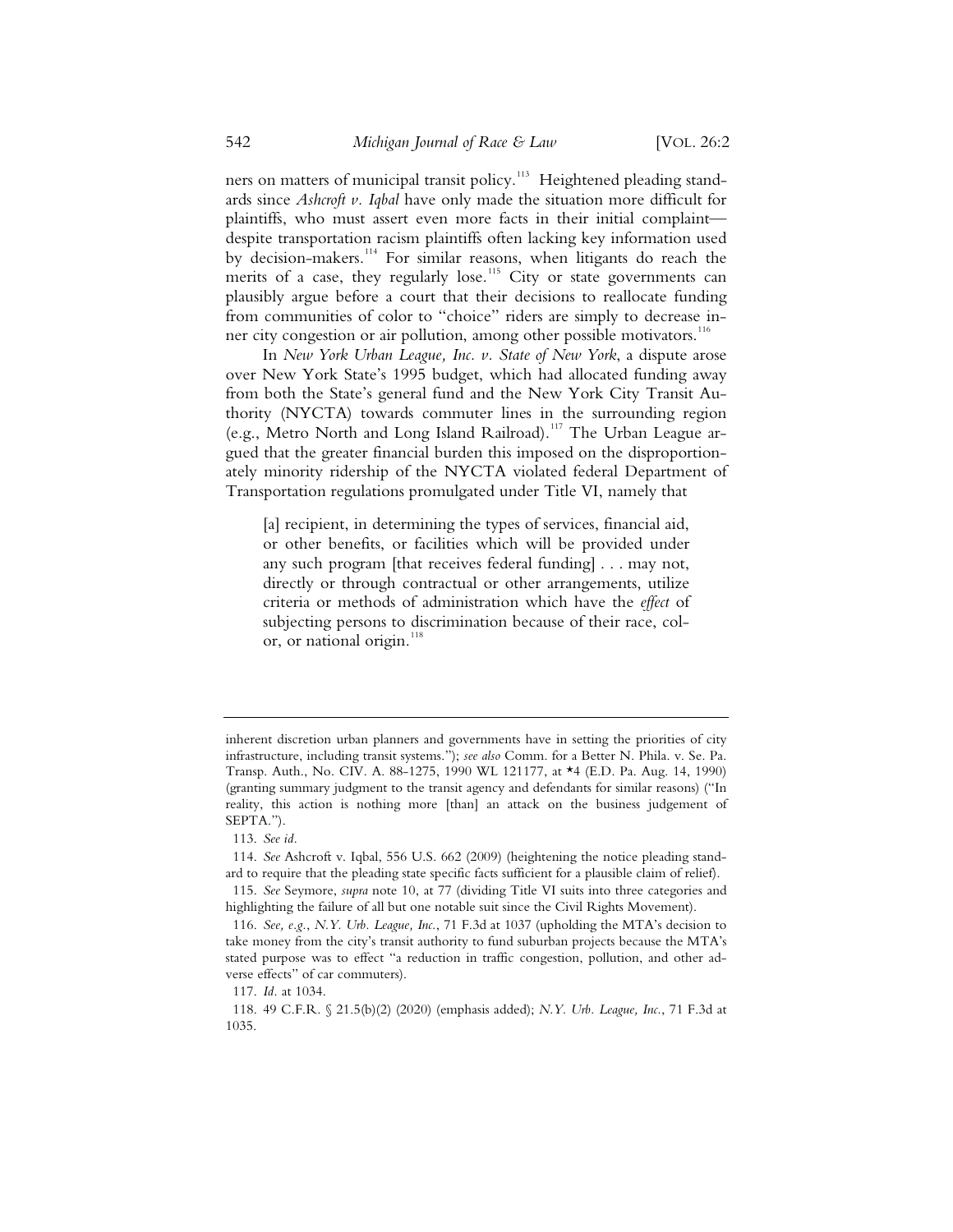Though this regulation used the word "effect" rather than intent, which would suggest that non-discriminatory intentions are insufficient to overcome such a challenge, the Second Circuit still dismissed the case and held that the Urban League was likely to lose on the merits.<sup>119</sup> Its primary reasoning was that NYCTA funding decisions were ultimately managerial decisions the court could not remedy with an injunction.<sup>120</sup>

The holding from *New York Urban League* has been reaffirmed by the Second Circuit and other federal courts of appeals on numerous occasions.<sup>121</sup> One of these cases, *Darensburg v. Metropolitan Transportation Commission*, challenged the San Francisco Bay Area's regional transit authority's "inconsistent application of selection criteria to bus and rail proiects."<sup>122</sup> Specifically, the plaintiffs alleged that funding allocations disproportionately harmed minority riders. The Ninth Circuit followed the Second Circuit's trend, siding with the Metropolitan Transportation Commission on the basis that the plaintiffs failed to establish a prima facie case of discrimination and failed to establish discriminatory effect under California's statute with identical language to Title VI.<sup>123</sup>

As both *New York Urban League* and *Darensburg* demonstrate, cases that allege racially disparate impact due to transit funding are routinely dismissed or reversed. But dismissal is not the only risk for these cases, as the Supreme Court has continued to narrow the scope of Title VI claims.<sup>124</sup> In *Alexander v. Sandoval*, ruling on a disparate impact challenge to Alabama's English-only driver's license test, the Court held that there is no private right of action to enforce regulations promulgated under Title VI for their disparate impact.<sup>125</sup> This ended the thirty-five-year-long

<sup>119.</sup> *N.Y. Urb. League, Inc.*, 71 F.3d at 1040.

<sup>120.</sup> *See id.*

<sup>121.</sup> *See, e.g.*, Darensburg v. Metro. Transp. Comm'n, 636 F.3d 511, 519 (9th Cir. 2011); N.Y.C. Env't Just. All. v. Giuliani, 214 F.3d 65, 70 (2d Cir. 2000); Cureton v. Nat'l Collegiate Athletic Ass'n, 198 F.3d 107, 112 n.4 (3d Cir. 1999); *cf*. Munguia v. Illinois, No. 10-C-0055, 2010 WL 3172740, at \*8 (N.D. Ill. Aug. 11, 2010).

<sup>122.</sup> *Darensburg*, 636 F.3d at 514.

<sup>123.</sup> *Id.* at 520 (Lower court granted summary judgement for MTA on intentional discrimination but sided with Darensburg at trial on disparate impact claim. 9th Circuit reversed.).

<sup>124.</sup> *See* Meridel J. Bulle-Vu, Note, *Statistical Intent: A Post*-Sandoval *Litigation Strategy for Title VI 'Impact' Cases*, 17 GEO. J. ON POVERTY L. & POL'Y 461, 462 (2010).

<sup>125.</sup> Alexander v. Sandoval, 532 U.S. 275, 293 (2001) (Justice Scalia's majority opinion reasoned that the "rights-creating" language present in other parts of the law was not present in Section 602 and that the dissent erroneously relied upon a non-precedential footnote from a prior case).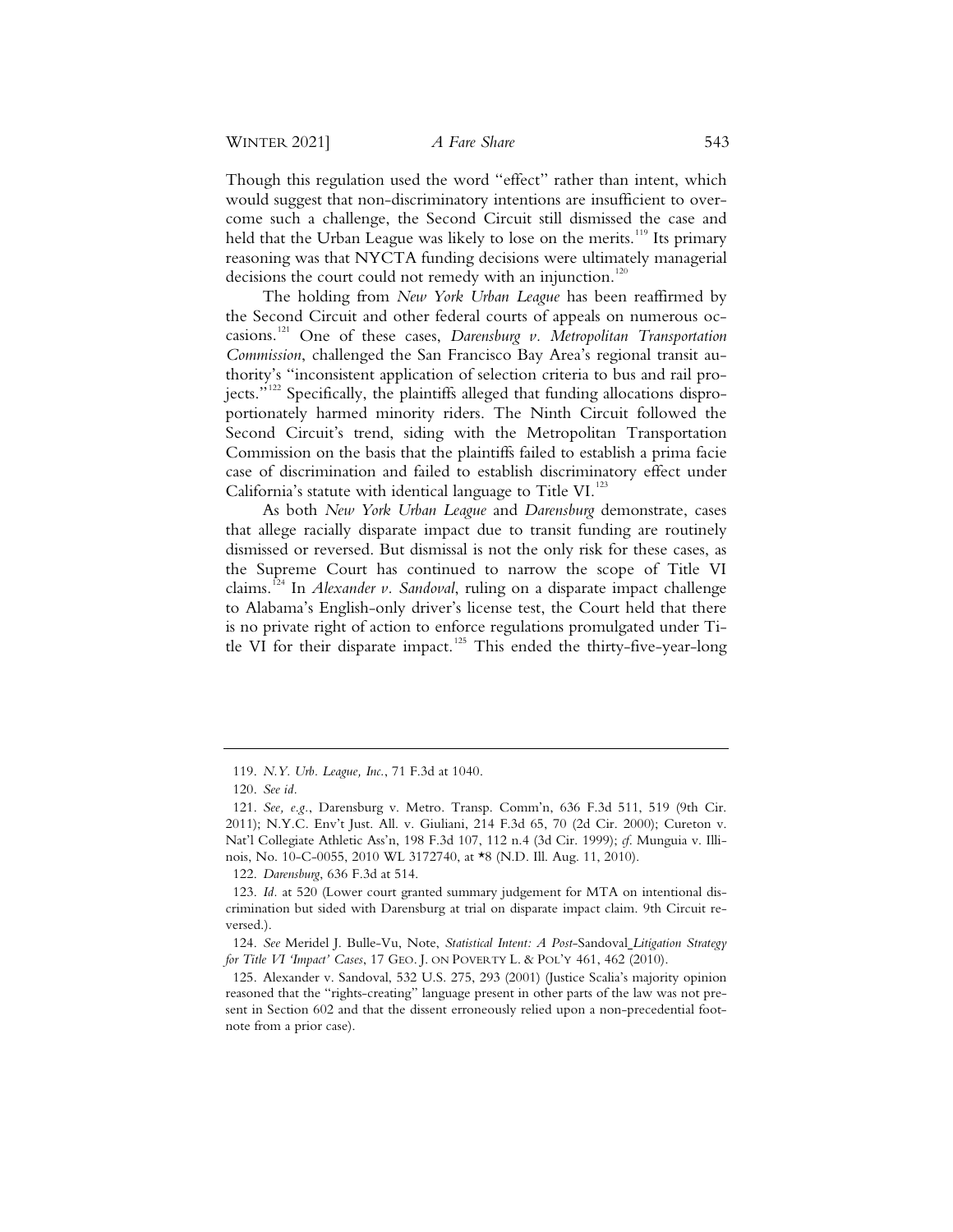practice of using Title VI to challenge "neutral policies that have a disproportionate effect on [racial minorities]."<sup>126</sup>

The Supreme Court's actions in *Sandoval* and *Iqbal* drive home the need for a remedy outside of traditional civil rights litigation. In this respect, environmental law shows potential. Over the last several decades, environmental lawyers have made progress overcoming standing challenges and enforcing federal statutes, suggesting that environmental law may offer promising lessons for litigating transportation racism.

# B*. Lessons from Environmental Law*

As traditional civil rights jurisprudence moves further away from allowing private enforcement and litigants are repeatedly thrown out of court, recent successes in environmental law litigation can provide potential alternative strategies. During the late twentieth century, environmental lawyers assisted in the passage of landmark federal statutes promoting environmental goals, such as improving ambient air quality.<sup>127</sup> Importantly, these laws allowed citizens to sue governments that fail to adhere to the procedural or substantive requirements.<sup>128</sup> Some of these statutes, such as the Clean Air Act, have been used to push for new public transportation infrastructure, but transportation policy can borrow even more from environmental law.<sup>129</sup>

Returning to Boston, in 2006, the citizen group Conservation Law Foundation (CLF) sued then-Governor Mitt Romney for violating the Clean Air Act by failing to complete promised public transit projects.<sup>130</sup>

 <sup>126.</sup> Bulle-Vu, *supra* note 124, at 462-63; *see also* Richard A. Marcantonio, Aaron Golub, Alex Karner & Louise Nelson, *Confronting Inequality in Metropolitan Regions: Realizing the Promise of Civil Rights and Environmental Justice in Metropolitan Transportation Planning*, 44 FORDHAM URB. L.J. 1017, 1042 (2017) ("Judicial enforcement of Title VI became much more difficult in 2001 when the United States Supreme Court decided Alexander v. Sandoval.").

 <sup>127.</sup> *See, e.g.*, Clean Water Act of 1972, 42 U.S.C.A. §§ 1251-1387 (Westlaw through Pub. L. No. 116-259); National Environmental Policy Act of 1969, 42 U.S.C.A.  $\%$ 4321-4370h (Westlaw through Pub. L. No. 116-259); Clean Air Act of 1970, 42 U.S.C.A. §§ 7401-7671q (Westlaw through Pub. L. No. 116-259).

 <sup>128.</sup> *See, e.g.*, 42 U.S.C.A. § 4332 (Westlaw through Pub. L. No. 116-259) (detailing Environmental Impact Statement requirements under the National Environmental Policy Act); 42 U.S.C.A. §§ 7407-7410 (Westlaw through Pub. L. No. 116-259) (detailing national ambient air quality standards and State Implementation Plans under the Clean Air Act).

 <sup>129.</sup> *See* Conservation L. Found. v. Romney, 421 F. Supp. 2d 344, 347 (D. Mass. 2006) (involving a suit by a citizen group alleging violation of the Clean Air Act when the government failed to complete promised transit projects under the State Implementation Plan).

 <sup>130.</sup> *Id.*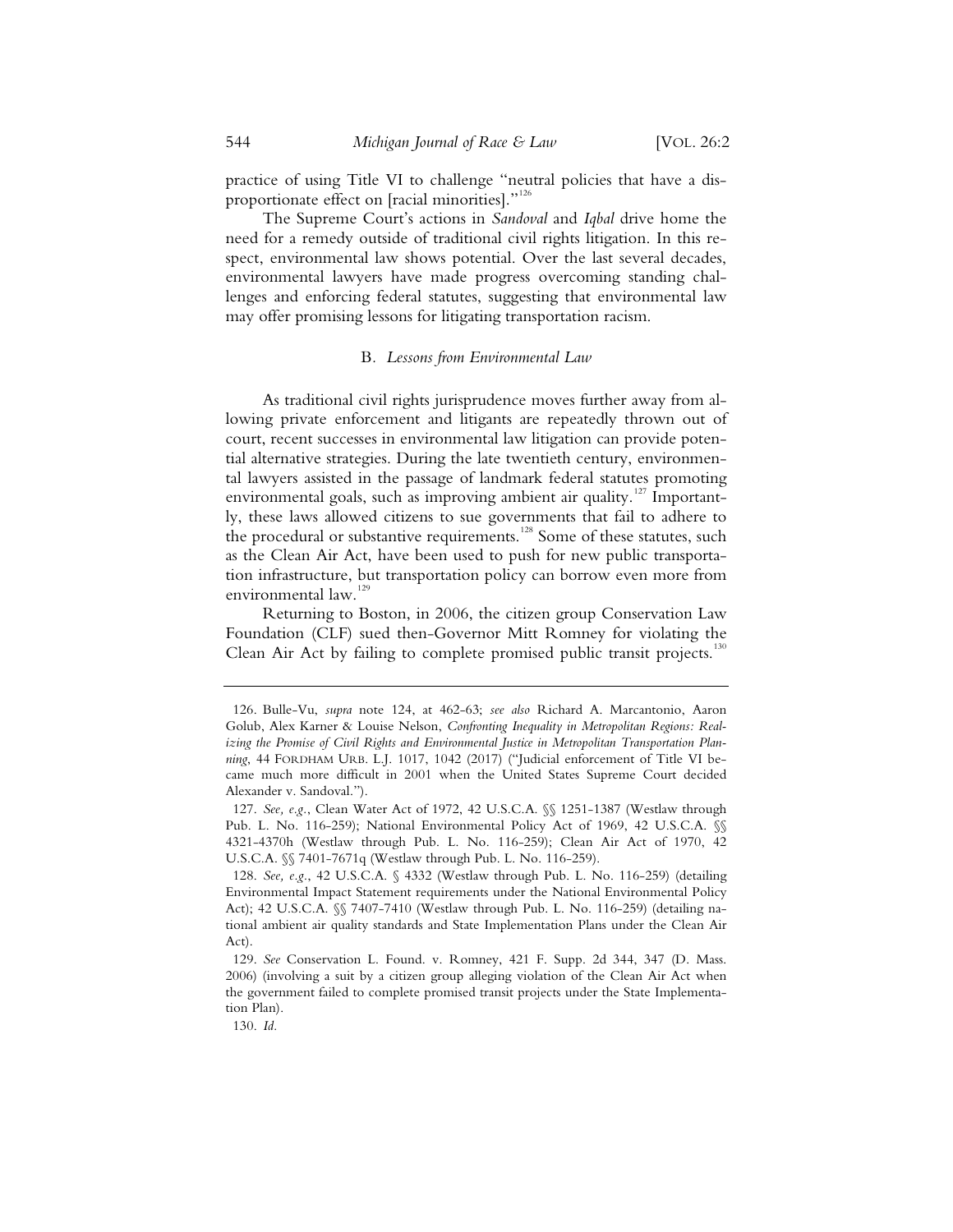Under Massachusetts's State Implementation Plan, a large highway infrastructure project (the "Big Dig") in the Boston metro area was only allowed to go forward because of concessions on bus and rail line projects that would offset the Big Dig's environmental impact.<sup>131</sup> These projects included modernizing stations, increasing frequency of service, and even extending the Green Line out towards Tufts University.<sup>132</sup> While the State ultimately settled with CLF and then scrapped most of these bus and rail line projects,<sup>133</sup> the failure to complete previously promised projects set the stage for a subsequent lawsuit by another citizens' group in Jamaica Plain, alleging the State had violated a contract due to its failure to construct the Arborway Green Line extension.<sup>134</sup> While the lawsuit was ultimately dismissed on statute of limitations grounds, the parties agreed that the state had failed to complete the Arborway project and restoration as promised.<sup>135</sup>

As this Clean Air Act litigation in Massachusetts demonstrates, the citizen suit provision allowing private enforcement of the State Implementation Plans and National Ambient Air Quality Standards is vital in advancing meritorious suits concerning the environmental impact of transportation policy. Creating an analogous citizen suit provision for public transit funding plans could prevent racial discrimination cases from being dismissed as frequently as they are under Title VI challenges. If *Sandoval* demonstrated the Court's refusal to read citizen suits into civil rights statutes, the Clean Air Act has shown that explicit citizen suit language makes bringing such action easier for plaintiffs.

Similarly, the National Environmental Policy Act (NEPA) creates a mandatory requirement that any major federal project first complete a mandatory Environmental Impact Statement or Environmental Assessment.<sup>136</sup> This disclosure requirement forces the government to at least consider the environmental impact of its actions and sheds light on the expected impact for the public.<sup>137</sup> As with other environmental statutes, NEPA provides for a private cause of action if the government fails to comply with the requisite procedures.<sup>138</sup> As NEPA defines a major federal

 <sup>131.</sup> *Id.*

 <sup>132.</sup> *See* Roger L. Smerage, *Two for the T, Three for You and Me: The MBTA's Exception to the Three-Year Statute of Limitations*, 42 SUFFOLK U. L. REV. 729, 744 (2009).

 <sup>133.</sup> *See id.* at 746.

 <sup>134.</sup> *See* Arborway Comm. v. Exec. Off. of Transp. & Constr., No. SUCV2007- 00675-E, 2009 WL 1546638, at \*1 (Mass. Super. May 26, 2009).

 <sup>135.</sup> *Id.* at \*1, 6.

 <sup>136. 42</sup> U.S.C.A. § 4332 (Westlaw through Pub. L. No. 116-259).

 <sup>137.</sup> *See* Helen Leanne Serassio, *Legislative and Executive Efforts to Modernize NEPA and Create Efficiencies in Environmental Law Review*, 45 TEX. ENV'T. L.J. 317, 318-19 (2015).

 <sup>138.</sup> *See, e.g.*, Robertson v. Methow Valley Citizens Council, 490 U.S. 332 (1989); Kleppe v. Sierra Club, 427 U.S. 390 (1976).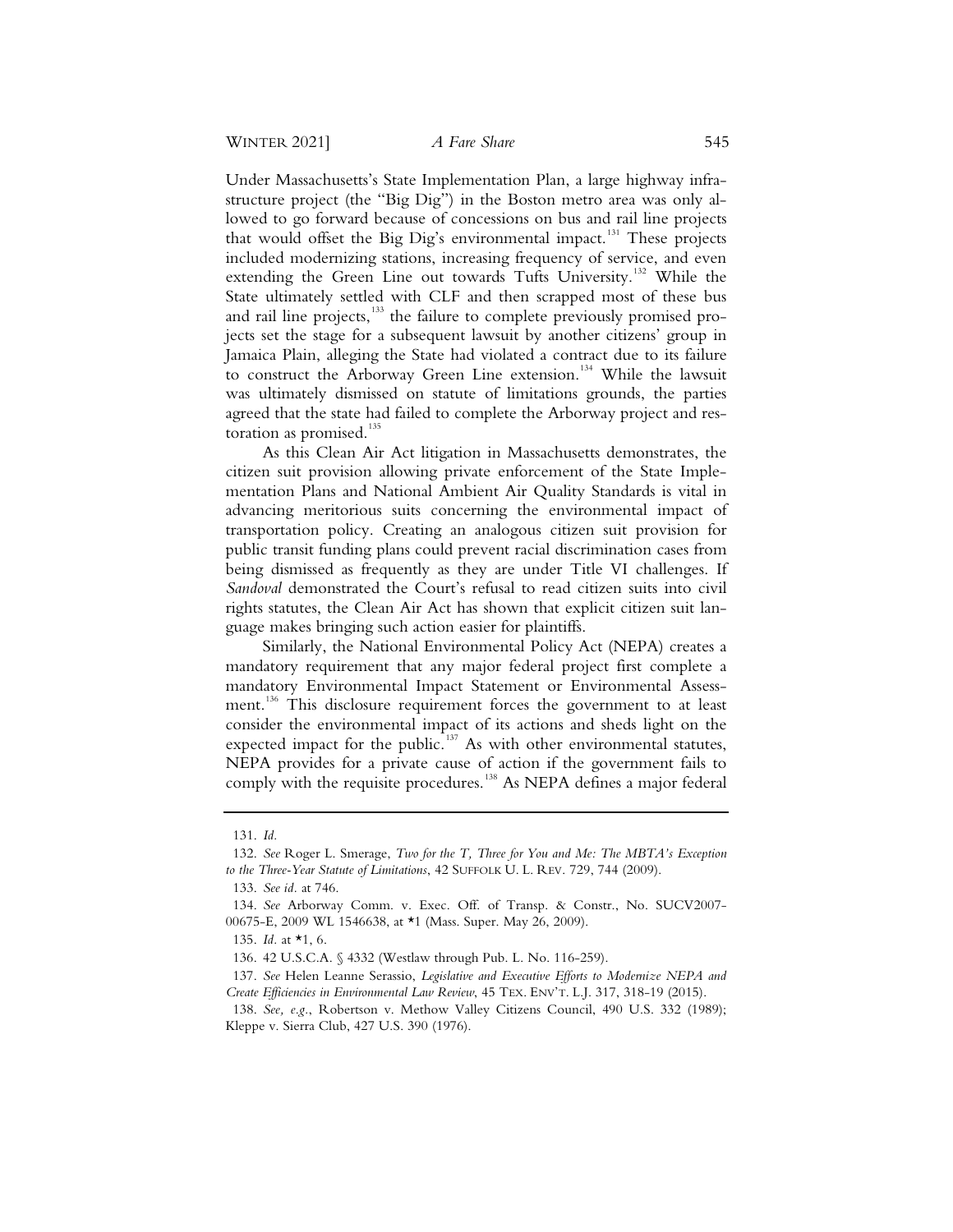project, its disclosure requirement applies to transportation projects receiving federal funding.139 Through its disclosure requirement, NEPA has provided victories for environmentalists even when traditional litigation may not have succeeded. These victories include cancelling entire projects that would have significantly harmed the environment or public health, adjusting projects like moving road construction sites, and several other real-world responses to discoveries made in the public environmental review that were never litigated.<sup>140</sup> NEPA's statutory framework has been a vital tool for environmental advocates to gain access to decision-making information to facilitate community engagement and even litigation.

However, there is no analogous federal reporting or disclosure requirement for economic, ethnic, or racial impacts of federal action.<sup>141</sup>This Note recommends the creation of a new reporting requirement analogous to the NEPA requirements for environmental impact and the creation of a citizen suit provision to transit funding allocation. As the field of environmental law has demonstrated, these provisions are important tools for nonprofits and other interested citizens to acquire information about the impact of government projects and to advance litigation challenging concerning projects. Similar legislative tools should be created to monitor the impact of federally funded projects on marginalized racial, ethnic, and socioeconomic groups.

 <sup>139. 42</sup> U.S.C.A. § 4332(2)(C) (Westlaw through Pub. L. No. 116-259); *e.g.*, Colo. River Indian Tribes v. Marsh, 605 F. Supp. 1425, (C.D. Cal. 1985) (applying NEPA disclosure requirement to an entire 156-acre tract of land despite the fact that the federal permit only applied to a small part of the land).

 <sup>140.</sup> For example, in 2001, the Army Corps of Engineers dropped a plan to dredge Bolinas Lagoon in California when a NEPA-required environmental review discovered that instead of preventing silting in the pristine lagoon (as the project aimed to do) the proposed action would have actually increased silting. In 2007, NEPA disclosures regarding the environmental, public health, and economic consequences of a highway expansion in metropolitan Atlanta led to the Georgia Department of Transportation modifying the project from adding lanes to merely converting a lane already there into a reversible HOV lane. Elly Pepper, NAT. RES. DEF. COUNCIL, *Never Eliminate Public Advice: NEPA Success Stories* (Feb. 1, 2015), https://www.nrdc.org/resources/never-eliminate-public-advicenepa-success-stories [https://perma.cc/5ZPP-T2HM].

 <sup>141.</sup> The closest to such a requirement is Executive Order 12,898, which requires federal agencies to identify, and, to the extent practicable, address disproportionate health and environmental effects on minority communities from all major agency action. *See* Exec. Order No. 12,898, 32 C.F.R. § 651.17 (Feb. 11, 1994).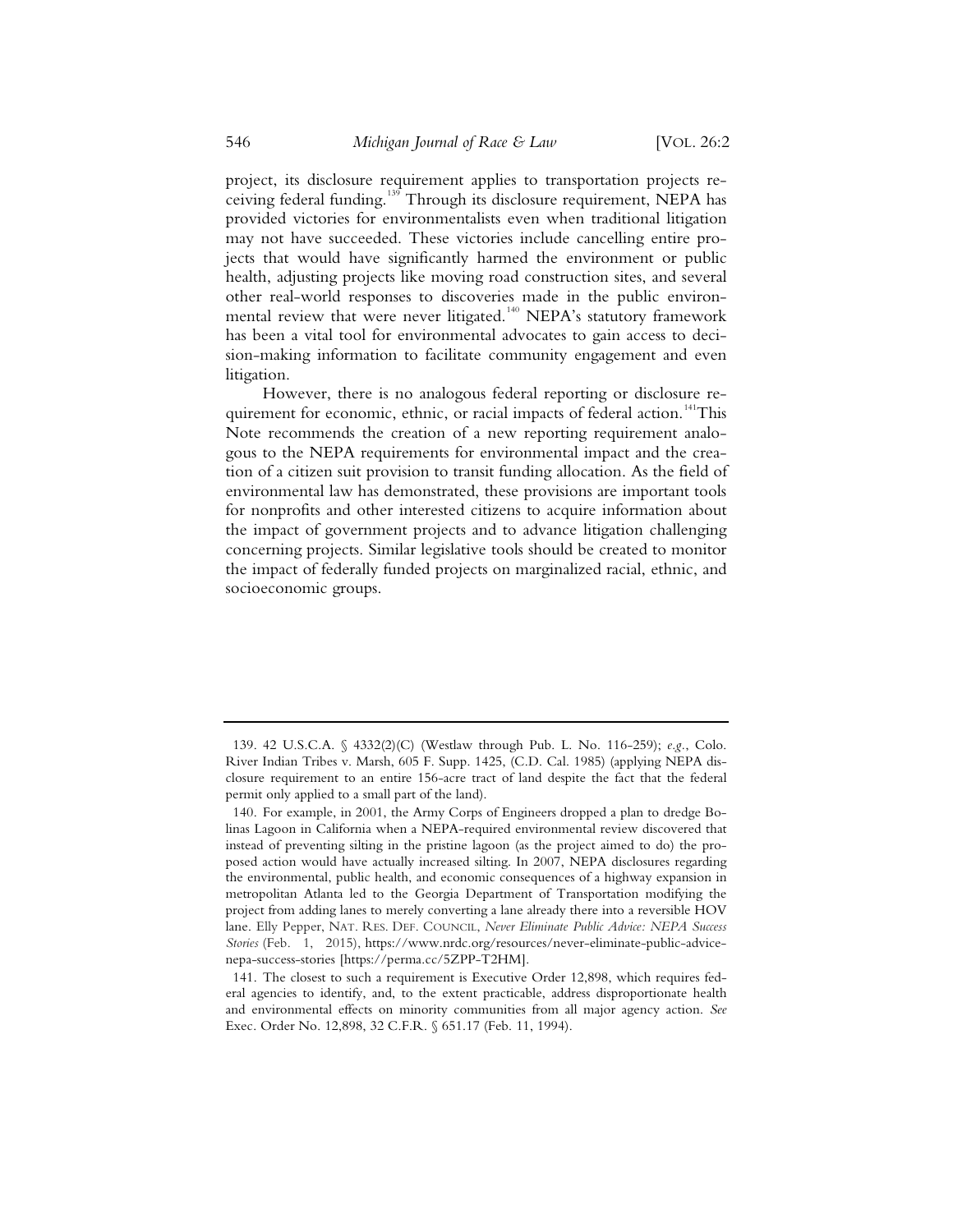# IV. Current Statutory Framework and Attempted Legislative Fixes

Public transportation in America is funded through a combination of rider fares, money from the local, state, and federal governments, and earnings by the regional transit agency itself from sources such as bonds and advertising revenue.<sup>142</sup> In 2016, total public transportation funding reached an all-time high of  $$70.67$  billion.<sup>143</sup>

Over the last several decades, the federal government has increasingly used its significant financial influence in transportation spending to encourage a variety of programs, from bicycle infrastructure to recreational trails.<sup>144</sup> While some of this federal influence has been used to indirectly benefit communities of color through funding transit workforce development in marginalized communities or championing safer school commutes,<sup>145</sup> existing legislation does not go far enough to address the deep inequities in access to public transportation nationwide.<sup>146</sup> In large part, this is because of the broad discretion state governments have in deciding how to spend their budgets. Fiscal pressure on transit budgets since the recession has incentivized states and municipalities to attract new riders that grow the fare base rather than improve transit access for existing riders, which only further encourages spending to disproportionally flow to wealthier, whiter suburbs where residents are less reliant on public transportation.<sup>147</sup> In order to more directly benefit the communities that need public transit the most, the federal government should pass new legislation directing its spending towards denser areas and creating greater transparency in public transportation decision-making.

<sup>142.</sup> *See* AM. PUB. TRANSP. ASS'N, 2018 PUBLIC TRANSPORTATION FACT BOOK 16 (2018), https://www.apta.com/wp-content/uploads/Resources/resources/statistics /Documents/FactBook/2018-APTA-Fact-Book.pdf [https://perma.cc/GPH2-JGXT].

<sup>143.</sup> *Id.*

<sup>144.</sup> *See* RICHARD C. EZIKE**,** *CONG. BLACK CAUCUS FOUND., THE FAST ACT: IMPLICATIONS FOR THE AFRICAN-AMERICAN COMMUNITY* 10 (2017), available at https://www.cbcfinc.org/publication/the-fast-act-implications-for-the-african-americancommunity/.

<sup>145.</sup> *See id.* at 1.

<sup>146</sup>*. See* Beth Osborne, *New Principles for Our Transportation Program*, CENTURY FOUND. (May 11, 2016), https://tcf.org/content/report/new-principles-transportation-program /?agreed=1 (describing past legislative efforts like the FAST Act as "inadequate" and criticizes federal transit planning for failing to consider accessibility, including specific criticism that Congress has failed to require states or MPOs measure accessibility to multimodal transportation).

<sup>147.</sup> *See* sources cited *supra* note 8; *and see* sources cited *supra* note 11.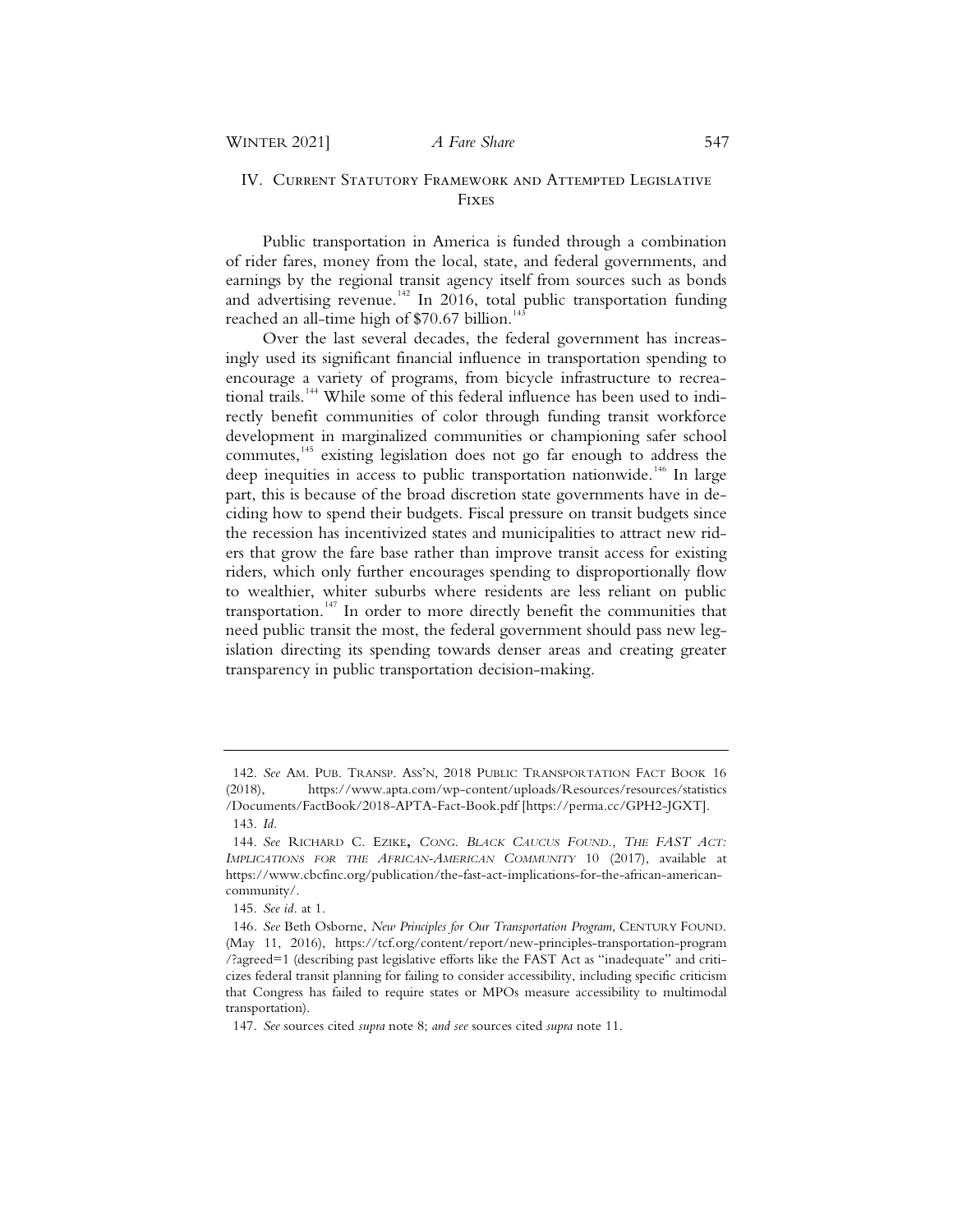# A. *Federal Funding Framework*

Federal government funding to local and statewide public transportation projects is split between operational costs and capital expenses.<sup>148</sup> The former includes the costs associated with maintaining and running current modes of public transportation, maintaining transit stations, and purchasing transportation from private operators such as privately-run bus routes or after hours taxi services.<sup>149</sup> The latter, capital expenses, fund purchases of all new large equipment like buses and train cars, as well as the construction of new rail lines or other new infrastructure projects.<sup>150</sup> Federally funded public transportation projects allow for no more than a 50 percent matching share for operating costs, which still represent the majority of federal public transportation dollars spent (some twothirds).<sup>151</sup> Unlike operating costs, federal capital expense dollars will match up to 80 percent of state and local funds.<sup>152</sup> Despite making up a smaller share (the remaining third) of government public transit spending, the federal government is involved in more capital projects than operational ones across the country.<sup>153</sup> Federal dollars account for less than 10 percent of all operational costs, but close to 40 percent of capital expens $es.$ <sup>154</sup>

The federal government funds local public transportation projects through six major programs, all administered by the Federal Transit Authority.<sup>155</sup> The largest of these programs, the Urbanized Area Formula, accounts for 39 percent of all authorized funding under the Federal Public Transportation Program, the largest federal transit spending program.<sup>156</sup> The Urbanized Area Formula program disburses funds to all cities with populations over 50,000, which are divided into two categories.<sup>157</sup> Cities with populations between  $50,000$  and  $200,000$  receive funding according to population and population density, while cit-

155. *See* MALLETT, *supra* note 148, at 4.

156. *See id.*

<sup>148.</sup> *See* WILLIAM J. MALLETT, CONG. RSCH. SERV., R42706, FEDERAL PUBLIC TRANSPORTATION PROGRAM: IN BRIEF 3 (2021).

<sup>149.</sup> *See* MALLETT, *supra* note 148, at 3*.*

<sup>150.</sup> *See id.*

<sup>151.</sup> *See id.*

<sup>152.</sup> *Id.*

<sup>153.</sup> *See id.* at 3-4.

<sup>154.</sup> *See id.* (in 2018, the federal government funded 36.2 percent of capital expenses and 8.6 percent of operational costs); AM. PUB. TRANSP. ASS'N, *supra* note 142, at 16-17 (in 2016, the federal government financed 41 percent of all capital spending compared to 8 percent of operational costs).

<sup>157. 49</sup> U.S.C.A. § 5307 (Westlaw through Pub. L. No. 116-259); 49 U.S.C.A. § 5302(23) (West 2021).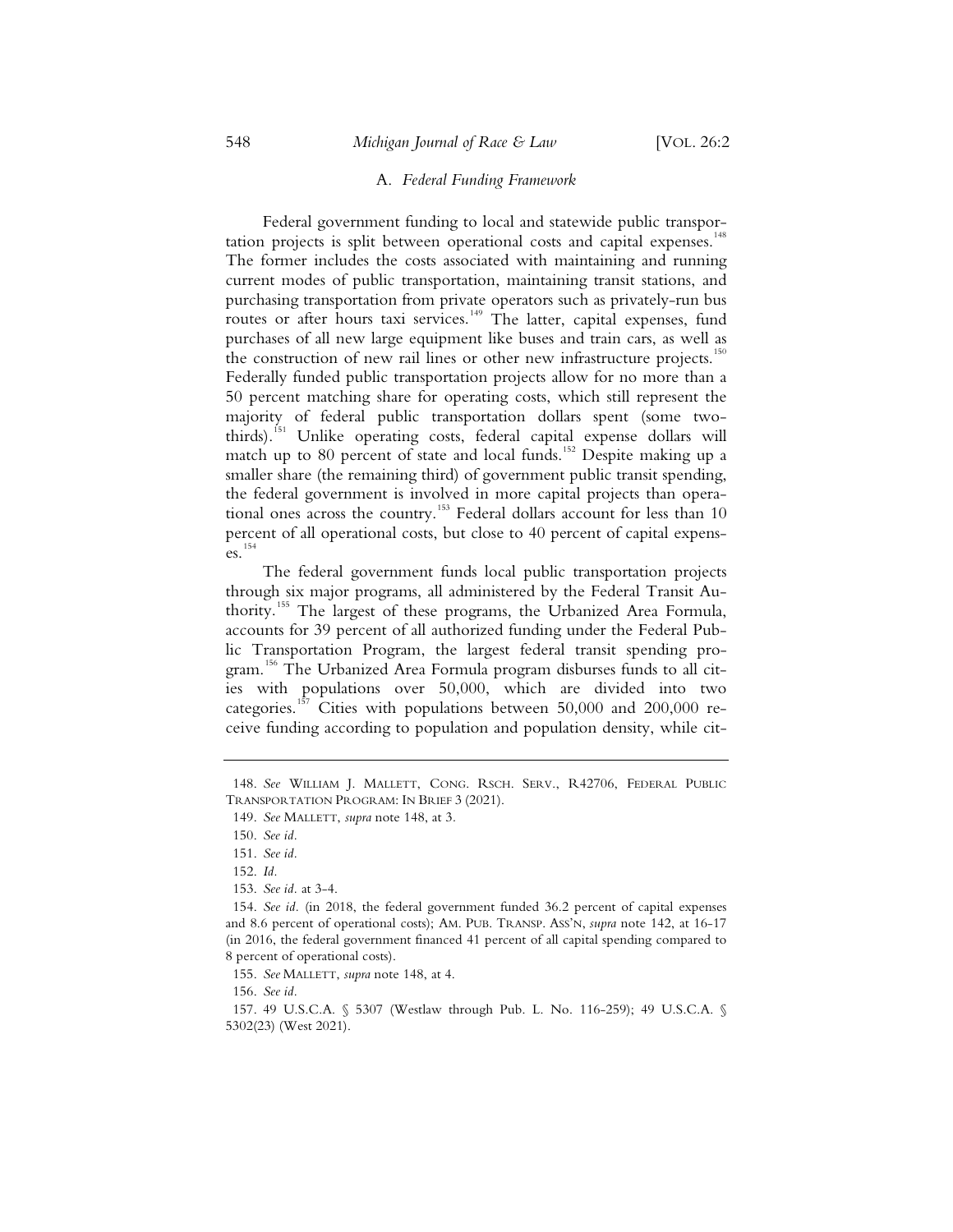ies over 200,000 receive funding according to six criteria: total population, population density, bus revenue vehicle miles, bus passenger miles, fixed guideway revenue miles, and fixed guideway route miles.<sup>15</sup>

The remaining 61 percent of federal public transportation funds is distributed among five other programs, which include a program providing funds for repairing existing transit infrastructure, a program providing investment in new transportation projects, and a program specifically targeting the mobility needs of the elderly and people with disabilities.<sup>159</sup> With the exception of the Rural Area Formula program, which "provides funding to states and Indian tribes for public transportation outside of urbanized areas,"<sup>160</sup> almost all federal transportation dollars flow towards a handful of large cities,<sup>161</sup> This is mostly due to distribution requirements based on population, along with the fact that 73 percent of all public transit trips occur in just ten metropolitan areas.<sup>162</sup>

# B*. Transit Spending Bills from 1991-2016*

In 1991, Congress passed the first in a flurry of the largest federal transportation planning legislation since the Eisenhower-era investments in the interstate highway system.<sup>163</sup> The first of these statutes was the Inter-modal Surface Transportation Efficiency Act ("ISTEA"), passed in  $1991$ <sup> $164$ </sup> ISTEA promoted the twin goals of creating a national, economically-efficient transportation system that created jobs while complying with all environmental regulations.<sup>165</sup> ISTEA vested transportation planning with Metropolitan Planning Organizations (MPOs)—federally man-

<sup>158.</sup> A "passenger mile" is a unit denoting one mile traveled by one passenger on public transportation, "revenue miles" is a passenger mile unit denoting paying passengers on trains or planes, "fixed guideway" refers to railways, and "route miles" are the physical distance of rail or other fixed guideway tracks. *Id.*

<sup>159. 49</sup> U.S.C.A*.* §§ 5309 (Capital Investment Grant), 5310 (Enhanced Mobility of Seniors and Individuals with Disabilities), 5311 (Rural Area Formula), 5337 (State of Good Repair), 5339 (Bus and Bus Facilities).

<sup>160.</sup> MALLETT, *supra* note 148, at 6*.*

<sup>161.</sup> *See id.* at 4.

<sup>162.</sup> These ten areas are: New York City, Chicago, Los Angeles, Washington, D.C., Boston, San Francisco, Philadelphia, Seattle, Miami, and Atlanta. MALLET, *supra* note 148, at 2.

<sup>163.</sup> Dennis C. Gardner, *Transportation Reauthorization: A Summary of the Transportation Equity Act (TEA-21) for the Twenty-First Century*, 30 URB. LAW. 1097, 1097 (1998).

<sup>164.</sup> *Id.*

<sup>165.</sup> Joseph P. Thompson, *ISTEA Reauthorization and the National Transportation Policy*, 25 TRANSP. L.J. 87, 99 (1997).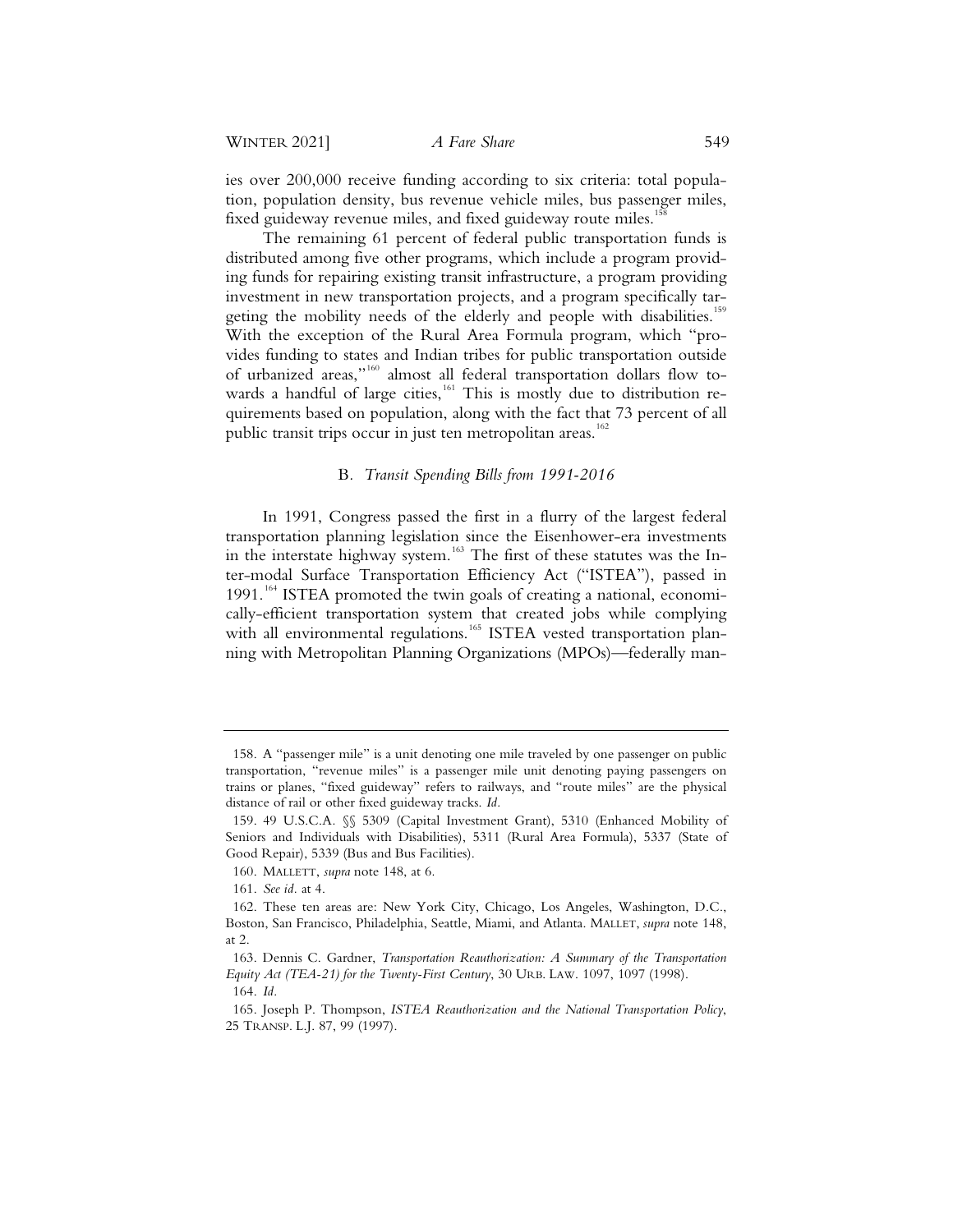dated regional planning boards originally established under the Federal-Aid Highway Act of  $1962.^{166}$ 

Legal scholars have criticized this delegation of planning authority to MPOs as ineffective at addressing metropolitan areas' actual transit needs, as MPOs are ultimately subservient to state governments that hold funding and decision-making authority.<sup>167</sup> This led to conflicts that frustrated the ability of MPOs to properly carry out ISTEA's goals in urban areas because states tend to prefer road-building and other suburbanfocused projects. Adding to this problem is inadequate federal oversight into state and local planning.<sup>168</sup>

State governments largely used the broad discretion they were granted under ISTEA to foster suburban sprawl.<sup>169</sup> Between 1992 and 1997, the annual increase in newly developed land (a proxy for suburbanization) peaked.<sup>170</sup> While the successor to ISTEA, the Transportation Equity Act for the Twenty-First Century ("TEA-21"), was larger and more ambitious, it did not change these inherent conflicts in decision-making authority.<sup>1</sup>

President Clinton signed TEA-21 in 1998.<sup>172</sup> At the time, TEA-21 was "the largest public works bill enacted in the nation's history."<sup>173</sup>

 <sup>166.</sup> Intermodal Surface Transportation Efficiency Act of 1991, Pub. L. No. 102-240, § 1006(a), 105 Stat. 1914 (1991).

 <sup>167.</sup> *See* Benjamin K. Olson, *The Transportation Equity Act for the 21st Century: The Failure of Metropolitan Planning Organizations to Reform Federal Transportation Policy in Metropolitan Areas*, 28 TRANSP. L.J. 147, 159-61 (2000).

 <sup>168.</sup> *See id.* at 170-71.

 <sup>169.</sup> *See id.* at 171 ("[A] substantially smaller percentage of federal transportation funds continues to be spent on urbanized areas than the percentage of the population those areas represent.") (citing SURFACE TRANSP. POL'Y PROJ., GETTING A FAIR SHARE: AN ANALYSIS OF FEDERAL TRANSPORTATION SPENDING 1-5 (1996)).

 <sup>170.</sup> *See* U.S. DEP'T OF AGRIC., 2015 NATIONAL RESOURCES INVENTORY: SUMMARY REPORT 2-7 (2018), https://www.nrcs.usda.gov/Internet/FSE\_DOCUMENTS /nrcseprd1422028.pdf [https://perma.cc/B9EP-J9RP]. Land development is a good proxy for suburbanization because most Americans live in suburbs, suburbia accounts for the highest growth rate areas, and the average suburban dweller takes up more land (and emits more carbon) than urban residents. *See* Christopher Boone, *The US Has Become a Nation of Suburbs*, THE CONVERSATION (Sept. 19, 2018, 6:41 AM), https://theconversation.com/the-ushas-become-a-nation-of-suburbs-101501 [https://perma.cc/T7N4-W8JL]; William H. Frey, *Big City Growth Stalls Further, as the Suburbs Make a Comeback*, BROOKINGS (May 24, 2019), https://www.brookings.edu/blog/the-avenue/2019/05/24/big-city-growth-stallsfurther-as-the-suburbs-make-a-comeback/ [https://perma.cc/LC7X-V9BC]; Chris Mooney, *Scientists Just Showed What Building a New Suburb Does to the Atmosphere*, WASH. POST (Mar. 8, 2018, 8:00 AM), https://www.washingtonpost.com/news/energy-environment/wp /2018/03/08/scientists-just-showed-what-building-new-suburbs-does-to-the-atmosphere/. 171. Transportation Equity Act for the 21st Century, Pub. L. No. 105-178, 112 Stat.

<sup>107 (1998).</sup> 

 <sup>172.</sup> *Id.*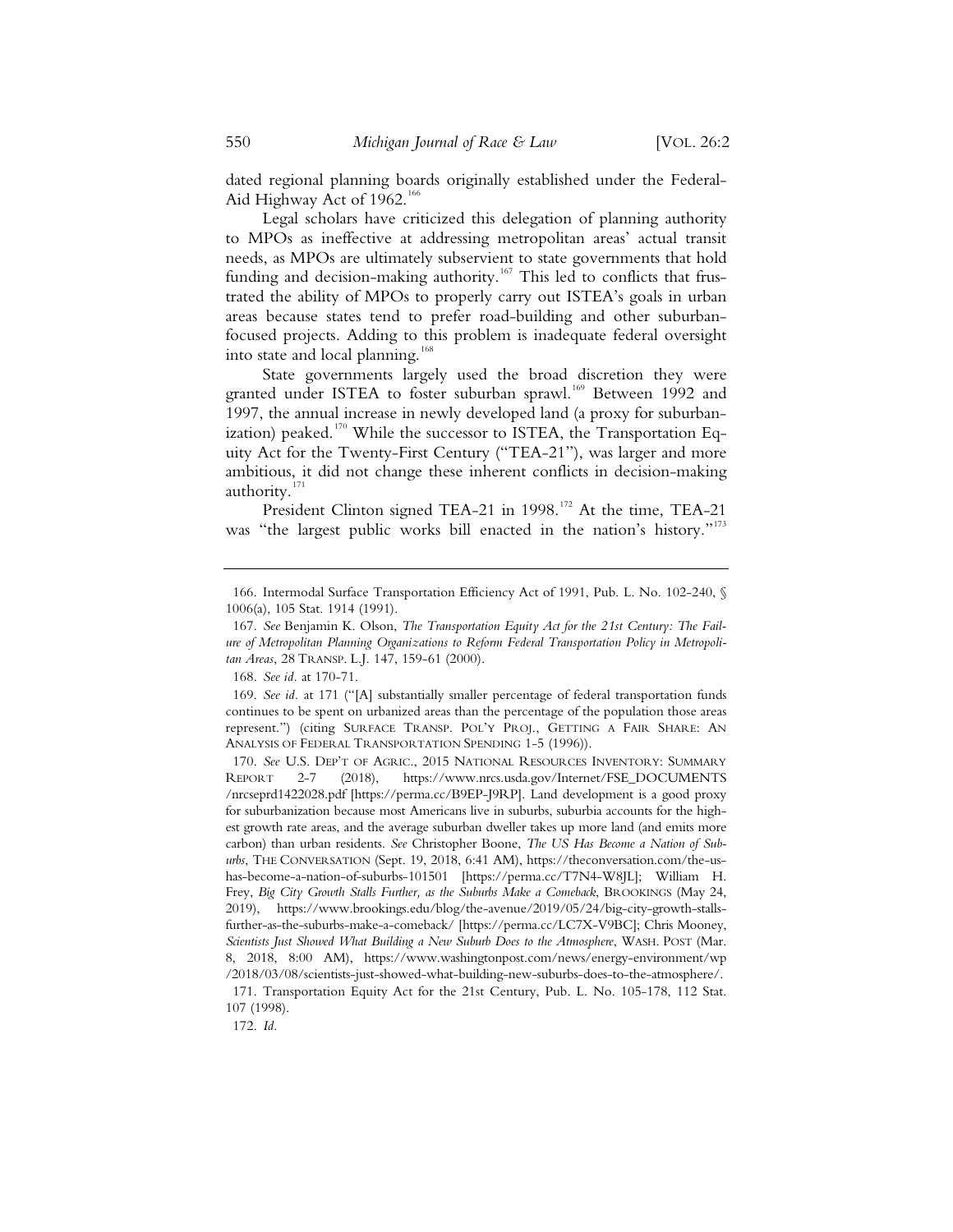However, after only one six-year period, the Highway Trust Fund, which finances most federal road and mass transit projects through gas taxes, $174$  was spending more money than it raised through revenue, and funding disputes led to the bill lapsing.<sup>175</sup> In 2005, George W. Bush signed TEA-21's successor: the Safe, Accountable, Flexible, Efficient Transportation Equity Act: A Legacy for Users ("SAFETEA-LU").<sup>176</sup> Once again, SAFETEA-LU represented the "largest public works bill in U.S. history,"<sup>177</sup> but largely missed the opportunity to meaningfully change racially disparate outcomes. While massive in scale, these bills mostly maintained the status quo and failed to address how the distribution of transit dollars exacerbated racial inequities.<sup>178</sup>

President Obama signed two more bills in the TEA line of legislation during his presidency: the Moving Ahead for Progress in the 21st Century Act ("MAP-21") in 2012 and the Fixing America's Surface Transportation ("FAST") Act in 2015.<sup>179</sup> The FAST Act made marginal advancements beyond prior legislation towards addressing racial inequity by including specific outreach to underrepresented groups, such as the Black community, in its workforce training and technical assistance grants.<sup>180</sup> However, much of the FAST Act's implementation plan was "up in the air" after Donald Trump was elected President in 2016.<sup>181</sup> It is a little early to draw conclusions at the time of this Note's publication,

<sup>173.</sup> Bullard, *supra* note 17, at 1198 (quoting Dennis C. Gardner, *Transportation Reauthorization: A Summary of the Transportation Equity Act (TEA-21) for the Twenty-First Century*, 30 URB. LAW. 1097, 1097 (1998)).

<sup>174.</sup> *See What is the Highway Trust Fund, and How Is It Financed?*, TAX POL'Y CTR., https://www.taxpolicycenter.org/briefing-book/what-highway-trust-fund-and-how-itfinanced [https://perma.cc/FN53-BKM5] (last visited Apr. 15, 2021).

<sup>175.</sup> *See* Jeff Davis, *20 Years Ago This Week: House, Senate Pass Final TEA21 Legislation – May 22, 1998*, ENO CTR. FOR TRANSP. (May 22, 2018), https://www.enotrans.org/article /20-years-ago-today-house-senate-pass-final-tea21-legislation-may-22-1998/ [https://perma.cc /R7GD-8YFF].

<sup>176.</sup> Safe, Accountable, Flexible, Efficient Transportation Equity Act: A Legacy for Users, Pub. L. No. 109-59, 119 Stat. 11444 (2005). *See also* EZIKE, *supra* note 144, at 3.

<sup>177.</sup> Jenna Musselman, *SAFETEA-LU's Environmental Streamlining: Missing Opportunities for Meaningful Reform*, 33 ECOLOGY L.Q. 825, 825 (2006).

<sup>178.</sup> For example, ISTEA required transportation plans to comply with Title VI, but as this Note demonstrates violations of Title VI are difficult to enforce when municipalities can assert a multitude of accepted 'substantially legitimate justifications' for planning decisions – and since ISTEA passed the Supreme Court has further restricted rights of action under Title VI. *See supra* Part III.A; Bullard, *supra* note 17, at 1198.

<sup>179.</sup> Fixing America's Surface Transportation Act, Pub. L. No. 114-94, 129 Stat. 1312 (2015); Moving Ahead for Progress in the 21st Century Act, Pub. L. No. 112-141, 126 Stat. 405 (2012). *See also* EZIKE, *supra* note 144, at 2.

<sup>180.</sup> *See* EZIKE, *supra* note 144, at 1.

<sup>181.</sup> *Id.* at 11.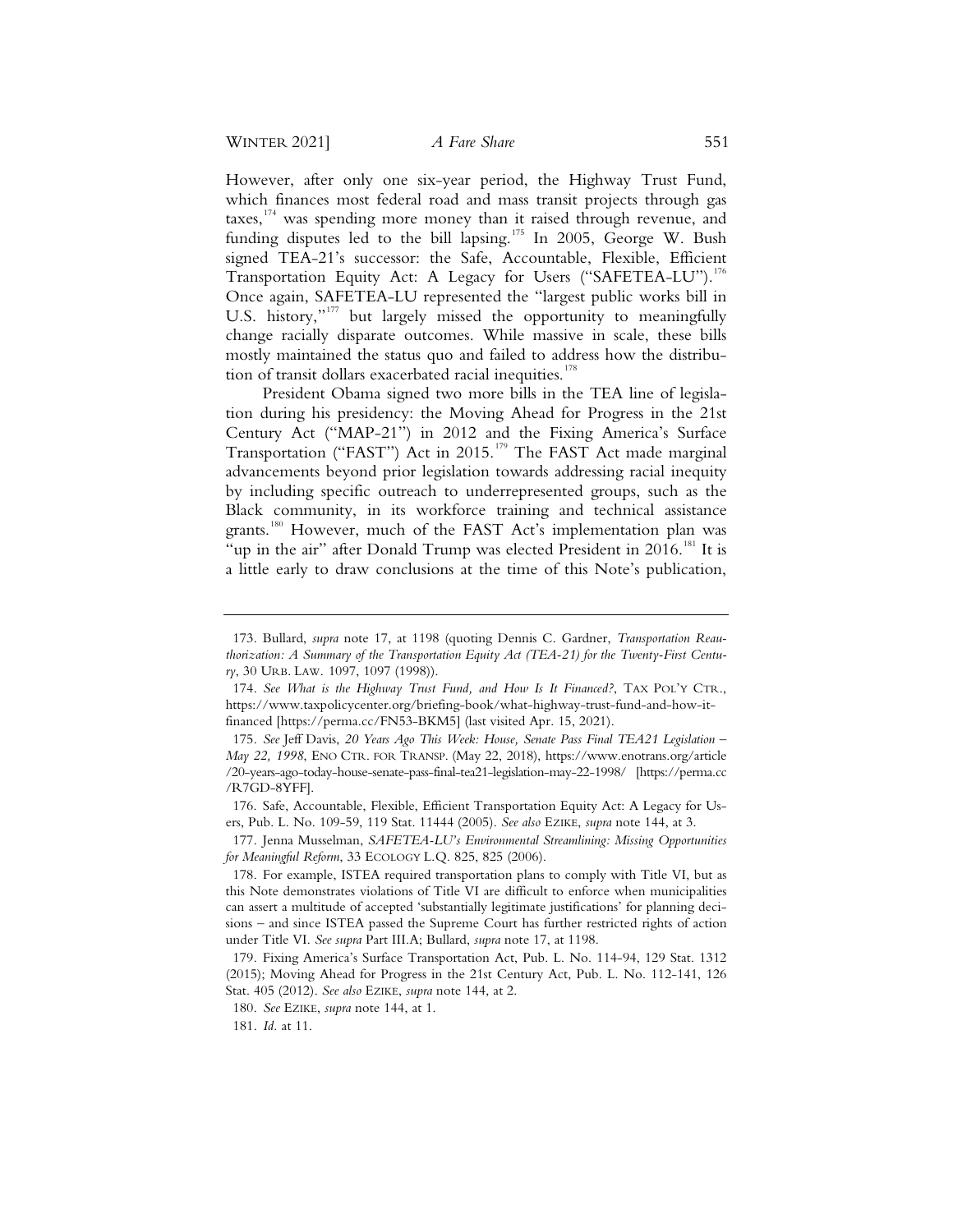but the Biden Administration has signaled that investment in infrastructure will be a priority.<sup>182</sup>

While the FAST Act represented movement in the right direction, it did not tackle the core problem—the racial gap between access to public transportation and public transit funding, which equates to a loss of opportunity for social mobility within urban communities of color. Specifically, the FAST Act failed to acknowledge or address the disproportionate toll pro-car and "choice" rider policies have on communities of color across America. Investing in job training is necessary, but it should be paired with halting disinvestment away from transit-reliant communities of color that too often goes towards flashy new projects in less reliant, wealthier, and whiter suburban neighborhoods. Reinvesting in denser, more diverse communities will go a long way towards addressing the fundamental racial disparities in access to reliable and efficient transit. New legislation, proposed herein, requiring that public transit dollars flow primarily to where density suggests they are required could have a greater impact on breaking down the inequalities of access to public transportation by reinvesting in the communities that are most reliant on it.

# V. A New Solution

Congress should enact legislation to address the racial inequities in transportation funding and access that have gone unanswered by litigation and previous transit bills. The proposed law would require that spending be allocated according to the population density of the community served, mandate NEPA-style impact reporting, and create a private cause of action to challenge state and local government entities for violations. Because it places these conditions on only a small share of a state's budget, the proposed bill avoids the constitutional issue of coercion, a doctrine that limits congressional action to financing conditions that are clearly defined and can be opted out of by states without disastrous consequences. If enacted, the legislation would greatly improve access to and quality of public transportation for communities that are reliant on public transit for their everyday needs.

<sup>182.</sup> The plan unveiled by the White House on March 31, 2021 would—if passed—be the largest investment in transportation infrastructure in decades. The Biden plan includes \$20 billion to "'reconnect' communities of color to economic opportunities," a promising sign that this bill may learn from some of the drawbacks of past transit legislation. *See* Jim Tankersley & Zolan Kanno-Youngs, *Biden Seeks to Use Infrastructure Plan to Address Racial Inequities*, N.Y. TIMES (Apr. 1, 2021), https://www.nytimes.com/2021/04/01/us /politics/biden-infrastructure-racial-equity.html.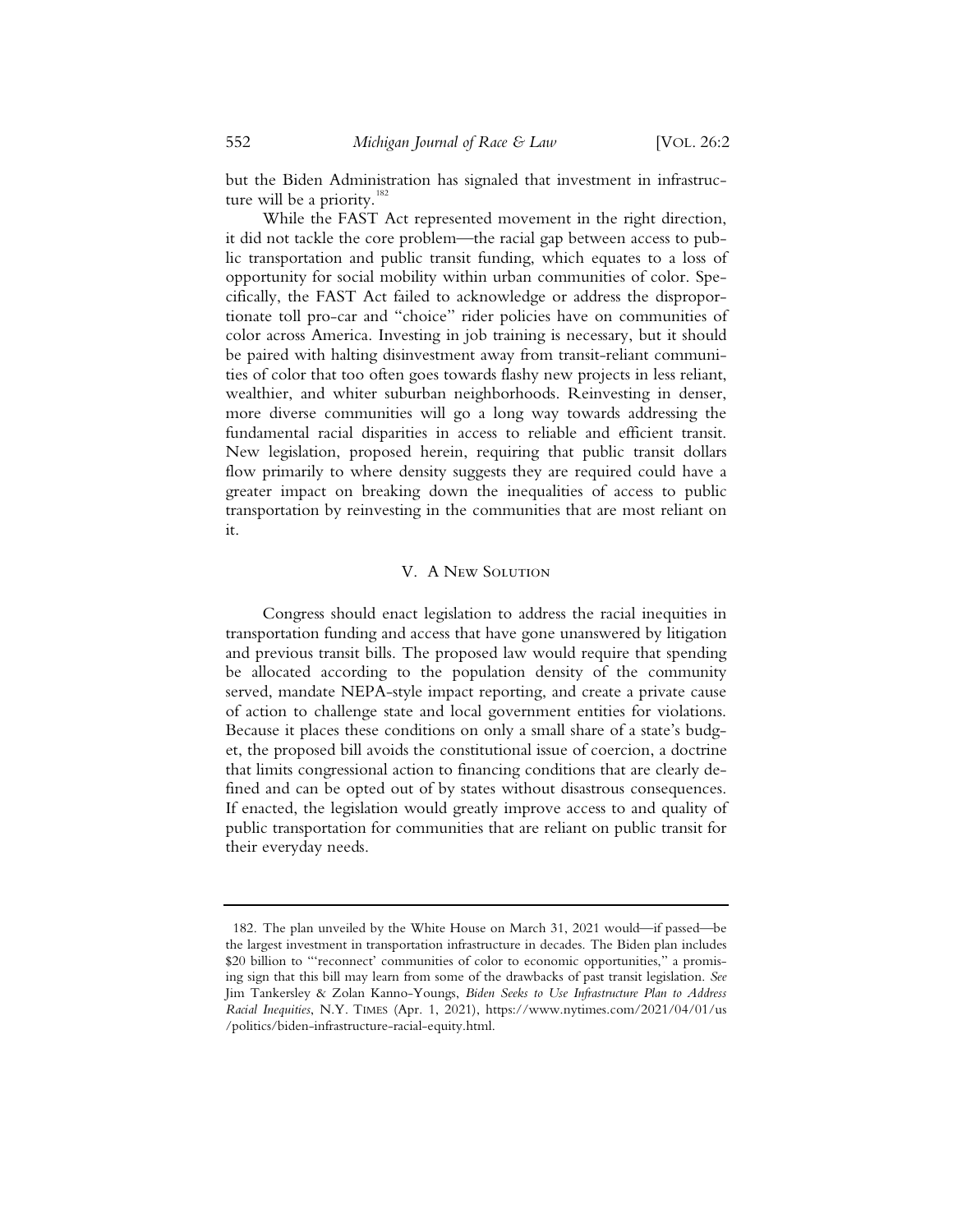# A. *The Proposed Bill*

The proposed solution for addressing the disparate public transportation funding to communities of color is a bill ("the Act") that would place conditions upon federal spending for state and local government transit projects. Three key provisions set out these conditions. First, the Act would require that any project receiving federal funding to allocate its spending according to population density as the primary consideration. Second, it would require state and local governments to report the racial, ethnic, and economic impacts of all proposed public transportation projects. Third, the Act would include a citizen suit provision to provide standing for private citizens or citizen groups to challenge state and local governmental failure to comply with the statute. With these provisions, the Act learns from the failures of prior litigation attempts and legislative actions, and borrows from other, more successful, areas of statutory regulation such as environmental law.

# 1. Allocating Spending to Projects According to Population Density

The first of the Act's major provisions would use Congress' spending authority to require that state and municipal governments apportion their public transportation funding to projects according to the population density of the neighborhoods served if the project is to receive federal funding.<sup>183</sup> The federal government, predominantly via the Urbanized Area Formula program, which apportions funds to cities with populations larger than 50,000, currently apportions its funding using population density as one of many factors.<sup>184</sup> However, once that money is allocated to the states and municipalities, the Urbanized Area Formula has no condition that the money be spent according to the needs or density of any given area.<sup>185</sup>

The proposed density requirement would, in practice, mean that the respective state or local governing entity responsible must give top priority to projects serving densely populated communities when decid-

<sup>183.</sup> In order to avoid being coercive to states more reliant on federal transportation dollars, the Act shall only condition federal dollars up to 2 percent of a state's spending in a given fiscal year. *See infra* Part V.B.

<sup>184.</sup> *See* MALLETT, *supra* note 148, at 4-5.

<sup>185.</sup> State and local governments can apply for Urbanized Area Formula funding for "eligible activities" such as the planning of transit projects, and funding is granted to the Governor or metropolitan area entity on the basis of the existing statutory formula. *See Urbanized Area Formula Grants – 5307*, FED. TRANSIT ADMIN., https:// www.transit.dot.gov/funding/grants/urbanized-area-formula-grants-5307 [https://perma.cc /NK2G-CEAG] (last visited Apr. 15, 2021).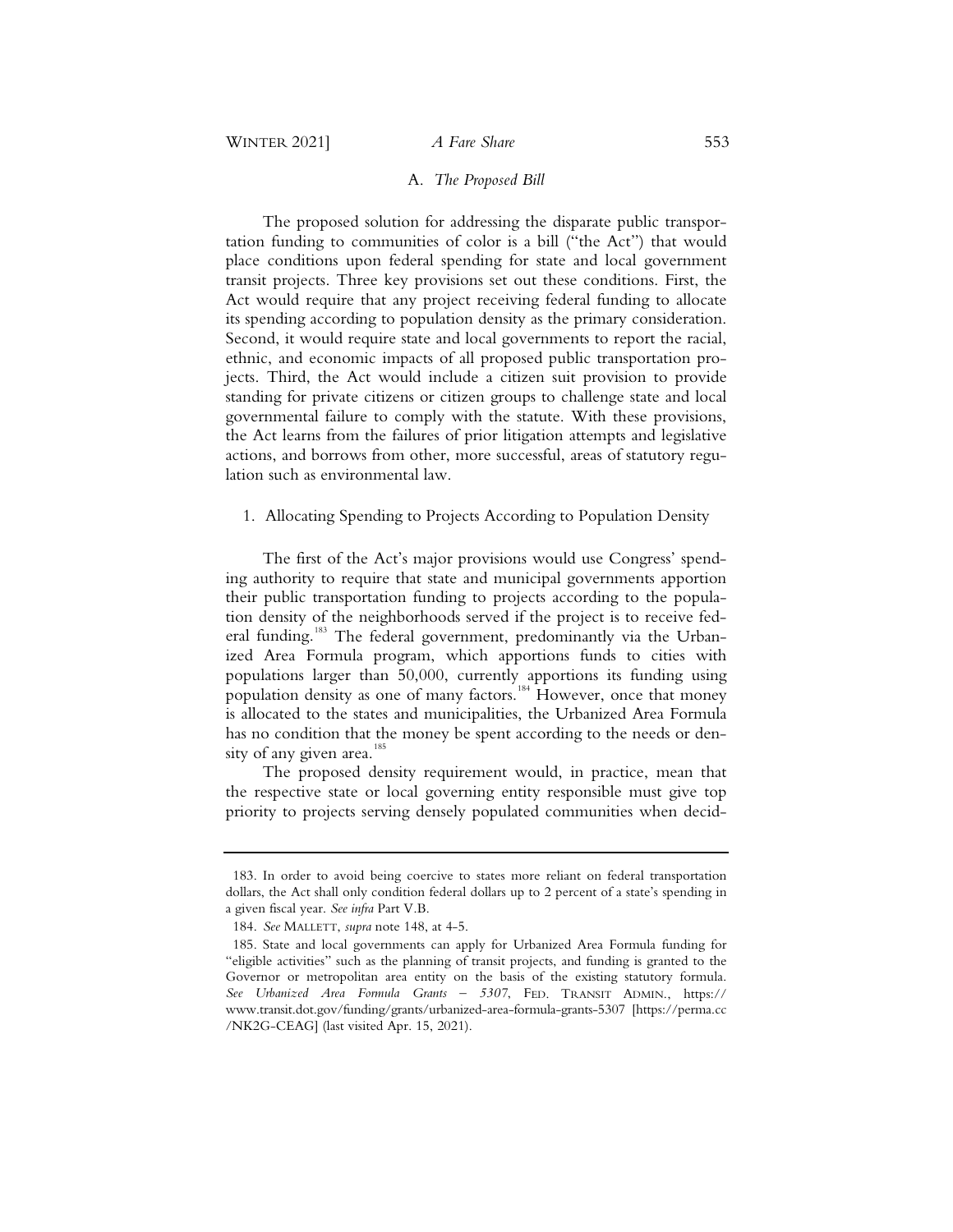ing where to allocate funding for federally supported public transit projects. This will not change the high-level formulas used to allocate federal dollars nationally, and thus should have no bearing on the ratio of money flowing to urban versus rural regions of the country or even within a given state. Instead, this provision will impose a condition on how that money, once apportioned, is spent towards transit projects in a given metropolitan area.

Like the existing Urbanized Area Formula, the Act should apply only to "urbanized areas" (UAs), which are defined by the Department of Transportation and the Census Bureau as urban regions with "50,000 or more people."<sup>186</sup> As of May 2018, there were 486 UAs holding 71.2 percent of the United States population.<sup>187</sup> Implementing the new density requirement should be straightforward because it cleanly fits alongside the existing Urbanized Area Formula; the Act simply adds conditions onto that funding. Furthermore, by focusing on money already going to urbanized areas, this Act can avoid the backlash that has occurred when transit agencies propose service or funding cuts in rural areas.<sup>188</sup> The Rural Area Formula Program receives its own funding which would not be affected by this Act in any way.

This provision should state that public transportation funding for operational improvements as well as new capital projects must be apportioned based on the population density of the served neighborhood community. This Note recommends using the neighborhood as the level of community to apportion funding. Census tracts are too small in larger, denser urban areas such that transit lines or stops likely will not pass through every tract, while the county level is far too large and would mean that large groups of neighborhoods could be entirely ignored. Thus, to receive federal funding for public transit projects, projects that serve denser neighborhoods must be prioritized. This does not mean that less-dense areas will get no funding, or that all funding must flow to areas that already have plenty of transit. Instead, it would require that when state or local governments decide where to apportion funding for improvements or new projects, they must prioritize investment in denser

<sup>186.</sup> These UAs are defined geographically around one or more "central places" with surrounding densely populated "urban fringes." *Urban and Rural*, U.S. CENSUS BUREAU (Dec. 7, 2020), https://www.census.gov/programs-surveys/geography/guidance/geoareas/urban-rural.html [https://perma.cc/534Q-QBGB].

<sup>187.</sup> *Urban Area Facts*, U.S. CENSUS BUREAU (May 15, 2018), https://www.census.gov /programs-surveys/geography/guidance/geo-areas/urban-rural/ua-facts.html [https://perma.cc /7TRT-SKBS].

<sup>188.</sup> *See, e.g*., *Amtrak Faces Rural Backlash Over Proposal to Cut Long-Distance Routes*, WALL ST. J. (July 16, 2019, 6:59 AM), https://www.wsj.com/video/amtrak-faces-ruralbacklash-over-proposal-to-cut-long-distance-routes/F2E6CBB0-A3F4-4AF2-8D3C-D4878C21165D.html [https://perma.cc/F66F-SMSL].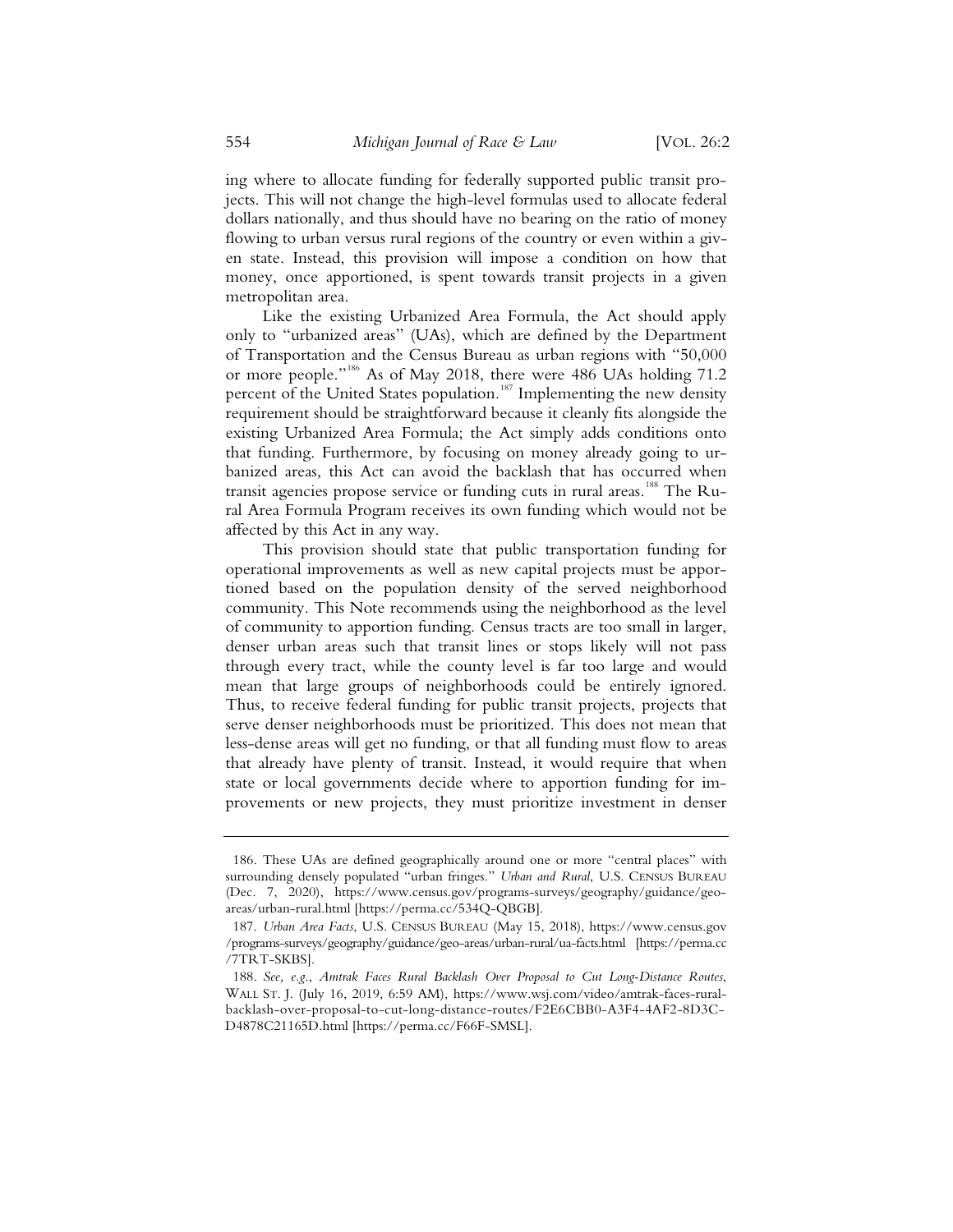neighborhoods.<sup>189</sup> In setting such a strong standard for where transit spending will go, this provision meets the goals of the Act in reducing opportunities for discretionary spending that perpetuates racial divides in quality of, and access to, good public transportation.

Despite the many benefits of such a presumption towards densitybased spending, there are circumstances where exceptions must be allowed to meet equity goals of transit planning. One potential concern is that this provision would overly restrict MPOs, preventing spending in less dense areas for the purpose of transit-oriented development (TOD). TOD, as the name suggests, seeks to build transit infrastructure with the purpose of attracting residents and businesses to a new area, and so by its nature looks to invest and construct in lower-density areas.<sup>190</sup> The Act can address this concern by creating the ability to apply for federal waivers to fund TOD projects that would otherwise violate the requirements of the Act. Conversely, the Act should also allow waivers for overinvestment in the densest neighborhoods if needed to address historic underinvestment.

To again analogize to environmental law, the Clean Water Act sets restrictions on emissions into waterways but allows a limited exception for "fundamentally different factors," i.e., truly unique circumstances beyond the financial cost.<sup>191</sup> Similarly, the Act can and should include an exception for municipalities with a well-developed TOD plan to apply for a waiver with the Department of Transportation. Like the fundamentally different factors exception in the Clean Water Act, these TOD waivers should require a high bar to be granted (for example, by matching the bar for Low Income Housing Tax Credit projects),  $192$  in order to

<sup>189.</sup> This provision would only apply to initial transit funding allocations. Cost overruns or other changes later on in the project's development should not have negative consequences for funding to that community.

<sup>190.</sup> The Rosslyn-Ballston corridor in Arlington County, Virginia is a prime example of transit-oriented development. When the Washington, D.C. Metro's Orange Line was being built out into the county, the first four stations were placed underground at greater expense with the goal of rezoning the area around each station. Several decades later, the effects can be seen in the density around metro stops in the Rosslyn-Ballston corridor relative to the elevated stations with little rezoning further out into the suburbs. *See Transit Oriented Development Advances*, NEW URBANISM, http://www.newurbanism.org /bookstore/todadvances.html [https://perma.cc/7Y9M-C4VV] (last visited Mar. 8, 2021).

<sup>191. 33</sup> U.S.C.A. § 1311(n) (Westlaw through Pub. L. No. 116-259).

<sup>192.</sup> In order to qualify for the LIHTC, developers must meet at least one requirement of a three-pronged income test; for example, that at least 40 percent of units are occupied by tenants with an income of 60 or less of the area median income. *See What is the Low-Income Housing Tax Credit and How Does It Work?*, TAX POL'Y CTR., https:// www.taxpolicycenter.org/briefing-book/what-low-income-housing-tax-credit-and-howdoes-it-work [https://perma.cc/HBV4-9EL8] (last visited Apr. 15, 2021).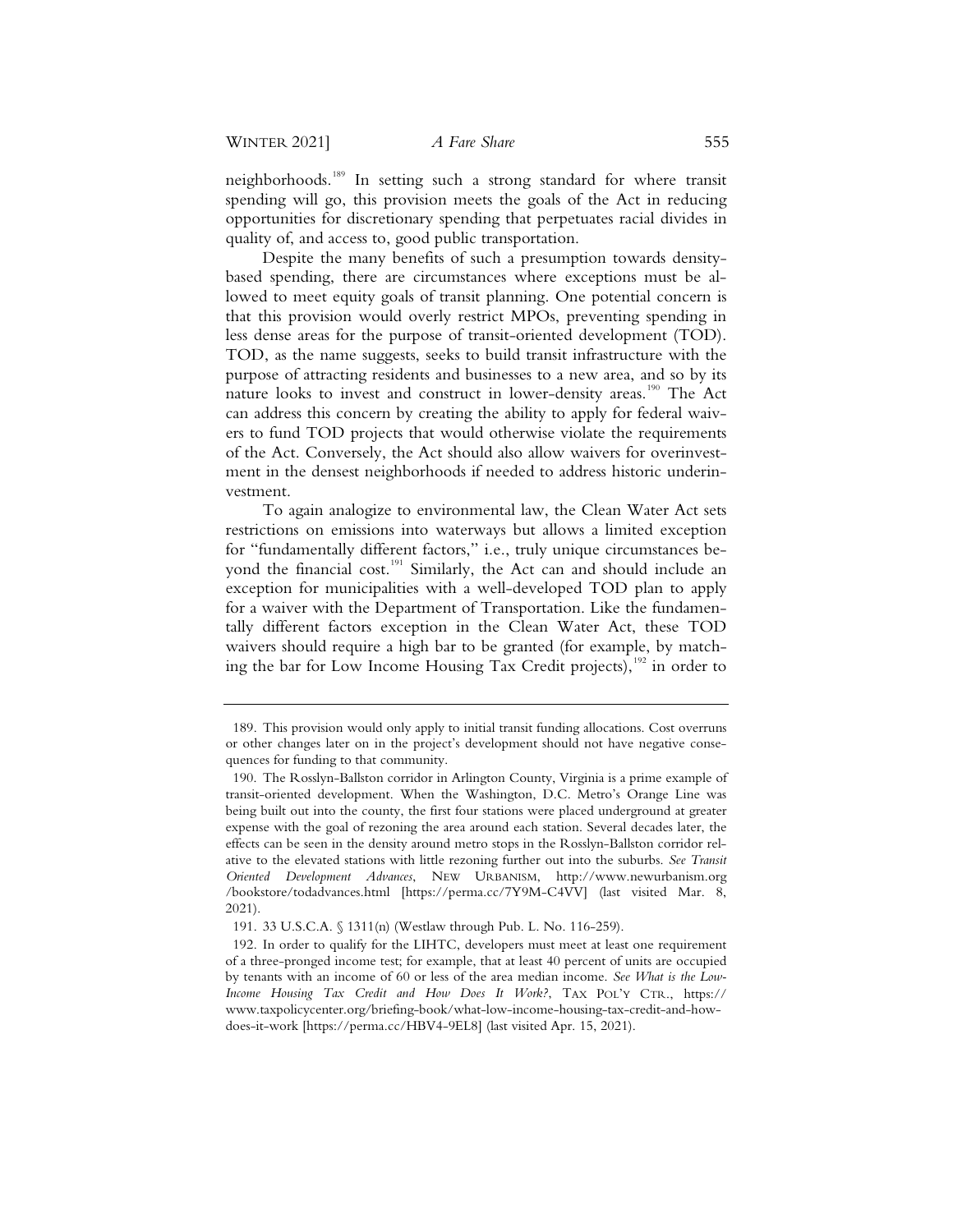prevent them from creating a loophole to the goals of this bill.<sup>193</sup> Additionally, there should be an exception to the density requirement for emergency circumstances, such as repairing a subway tunnel or a light rail track after an extreme weather event.

In practice, the density provision would ease decision-making by creating prioritizations for projects that strongly incentivizes local governments to construct projects where they are most needed.<sup>194</sup> Take the example of Baltimore, discussed previously.<sup>195</sup> Originally, both the Red Line and the Purple Line projects were approved and were slated to provide new rail service both to urban Baltimore and suburban Montgomery County, respectively.<sup>196</sup> However, the Maryland governor's decision to axe only the Red Line meant that state spending went to projects in less dense, suburban counties. If the proposed Act had been in effect at the time, the Red Line would have been prioritized over the Purple Line. Similarly, in Boston, transit dollars would start flowing into the denser neighborhoods like Roxbury, which also tend to be poorer communities of color that are in dire need of better transportation access.

Unlike both TEA-21 and its precursor ISTEA, the proposed Act would not delegate decision-making authority to state governments. Similarly, it would not suffer from the funding disputes that ultimately felled each of the TEA-line of statutes, as it creates a condition on spending rather than allocating temporary funding. Instead, the proposed Act learns from the mistakes of those earlier statutes and considers the schol-

195. *See supra* Part II.B.

<sup>193.</sup> Studies have shown that TODs often fail to attract affordable housing, and so an ideal candidate for a waiver under this provision will not only include a well-developed plan but also details for how to attract and build affordable housing. Examples of this include the M Station apartments in Austin, Texas and the Patton Park apartments in Portland, Oregon. Both of these are Low Income Housing Tax Credit projects built near new transit as part of a "coordinated transportation and land use" plan intended to expand housing supply while combating exclusionary pricing. Miriam Zuk, *Is Transit-Oriented Development Offering Access to Opportunity?*, 24 POVERTY & RACE, May/June 2015, at 1, 6-7.

<sup>194.</sup> For example, in New York City, the census tract with the highest population density is Corona, Queens (majority Hispanic). Neighborhoods like Concourse Village in the Bronx (majority Black) are similarly amongst the densest parts of the city. Thus, the proposed Act would direct more MTA dollars to these communities of color. *See*  POPULATION DENSITY BY CENSUS TRACT, NYC.GOV, www1.nyc.gov › pdf › historicalpopulation › pop\_density\_1950\_2010 [https://perma.cc/XP89-FPQM]; Matt Coneybeare, *New York City Population Density Mapped*, VIEWING NYC (Dec. 5, 2014, 10:34 AM), https://viewing.nyc/new-york-city-population-density-mapped/ [https://perma.cc /4TU6-8XW5].

<sup>196.</sup> *See* Levy, *supra* note 78 ("When Hogan was elected in 2014, there were two major rail projects in the state about to begin construction: the Red Line . . . and the Purple Line.").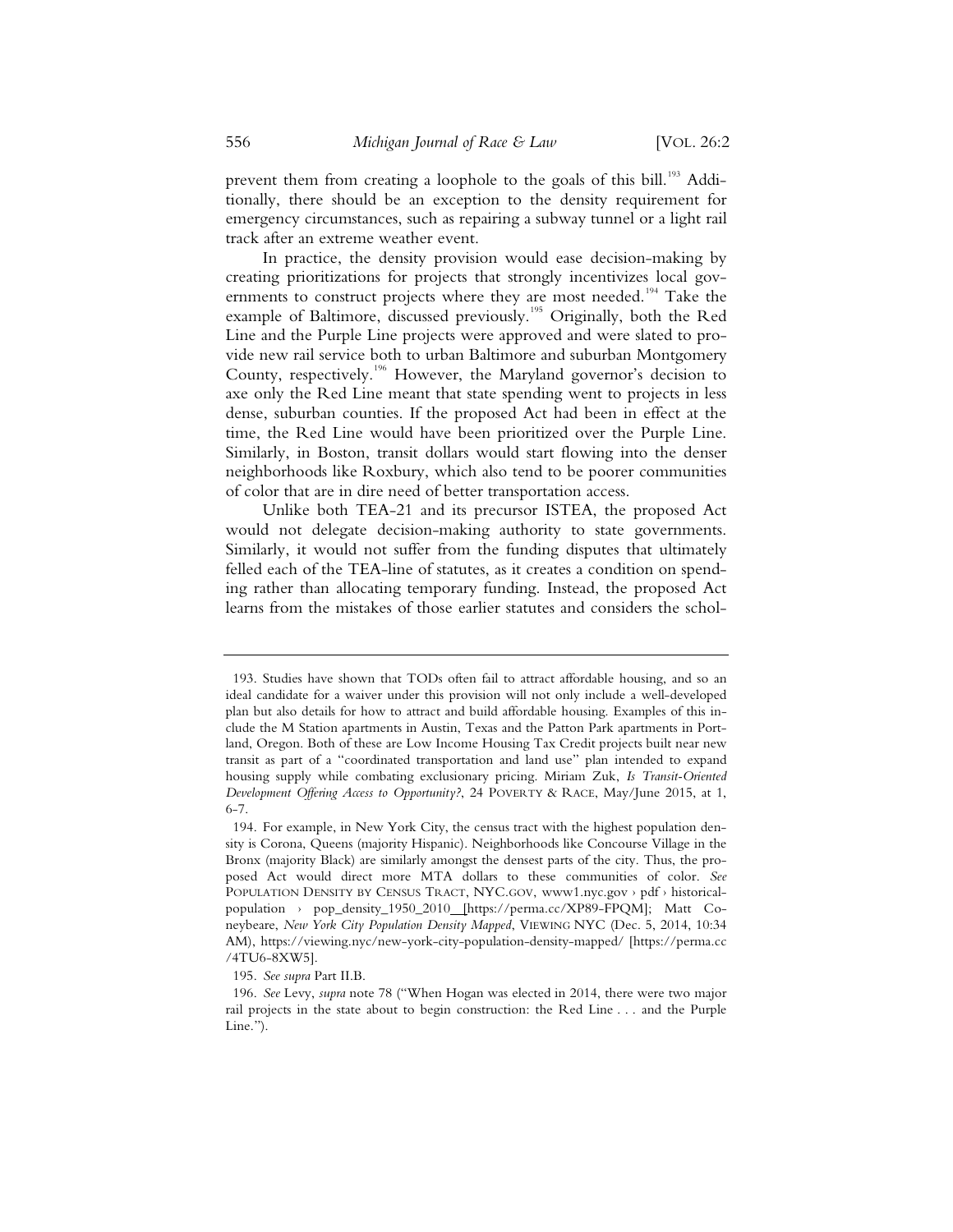arly criticisms of them, while also borrowing successful regulatory techniques from the field of environmental law. In placing a condition on existing federal spending, the Act would remove a degree of discretionary decision-making authority from state governments, allowing MPOs to spend where the population needs transit access the most, and because the conditions are on existing spending there should not be comparable funding disputes to those that led to the expiration of TEA-21.

## 2. Impact Statement Reporting Requirement

The second major provision of the proposed Act would require the agency leading any major public transportation capital project to release an impact statement to the public. This provision of the proposed Act is modeled after the environmental impact reporting required by the National Environmental Policy Act (NEPA). NEPA requires that all proposals for federal agency action "significantly affecting the quality of the human environment" must be accompanied with a detailed statement of the action's impact on the environment.<sup>197</sup> Producing and releasing such an impact statement will assist in democratizing the transit planning process by providing more information to community groups with a stake in in the allocation of funding.

Through these so-called sunlight provisions, NEPA has brought to light all manner of otherwise overlooked or under-considered environmental concerns for proposed federal projects over the decades. Some disclosures have led to real-world changes in how projects are implemented or have even resulted in projects being moved or canceled entirely.<sup>198</sup> While NEPA lacks any substantive provisions, its procedural requirements forcing agencies to "stop, look, and listen" have been successfully enforced by federal courts when not properly followed.<sup>199</sup>

Current Department of Transportation regulations promulgated under Title VI already include some affirmative reporting requirements, but these "compliance reports" only record "the extent to which members of minority groups are beneficiaries of programs receiving [f]ederal financial assistance" rather than statutorily required studies into the likely full impact on minority groups, positive and negative, from federally funded projects.<sup>200</sup> In other words, the existing requirements speak to the benefits a community might get from a specific program such as rider fare subsi-

<sup>197.</sup> National Environmental Policy Act of 1969 § 102, 42 U.S.C. § 4332 (Westlaw through Pub. L. No. 116-259).

<sup>198.</sup> *See* Pepper, *supra* note 140.

<sup>199.</sup> *See, e.g.*, Te-Moak Tribe of W. Shoshone of Nev. v. U.S. Dep't of Interior, 608 F.3d 592, 610 (9th Cir. 2010).

<sup>200. 49</sup> C.F.R. § 21.9(b) (2020); Marcantonio et al., *supra* note 126, at 1042 n.141.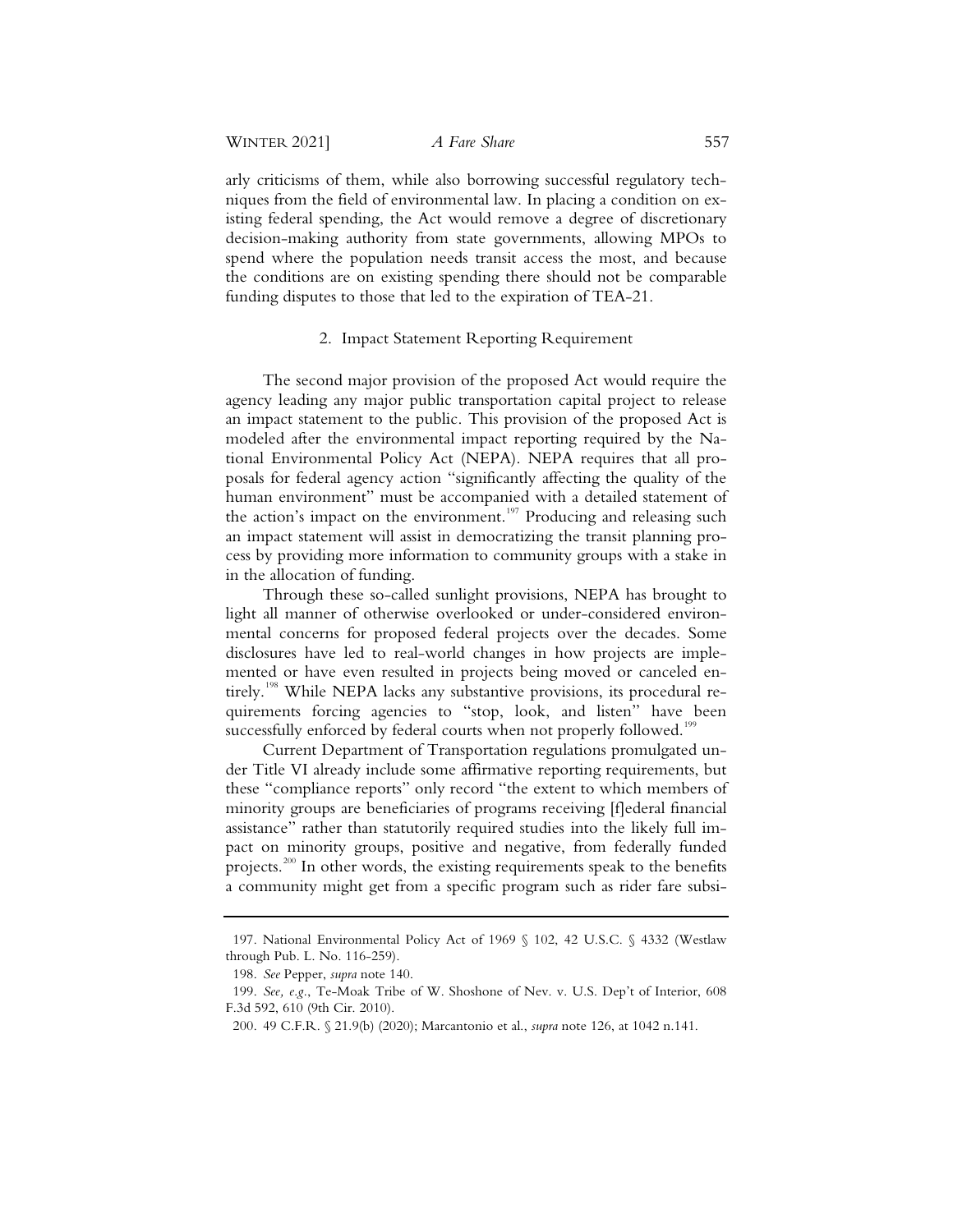dies but do not address the impacts of decisions regarding where to spend repair dollars or where to construct new transit lines. Decision-makers should take into consideration the widest possible racial, ethnic, and economic implications of their decisions, and report their findings to the public.

A lack of democratic participation in transit and planning policy has been a concern for marginalized and impacted communities for decades. From "slum clearances" for highway construction in the twentieth century that bulldozed communities of color to fulfill top-down priorities to cancellations of public transportation projects like the Red Line today, the need to democratize transit planning by engaging effected communities in actual decision-making is clear.<sup>201</sup> The proposed requirement that all public transportation projects receiving any federal funding must prepare and publicly release a statement detailing its racial, ethnic, and economic impact is a good place to start. In practice, this would provide citizen groups with access to information that they could use for public pressure campaigns and other political avenues otherwise not available to affected communities.

In environmental regulation, NEPA disclosure allows for citizen groups to not only be aware of a government project's potential impact, but also to challenge government action if the environmental assessment has not been properly conducted. An analogous citizen suit provision for the proposed transportation funding Act would help overcome some of the traditional litigation barriers described in Part III of this Note and would shed sunlight on planning decisions in a way that facilitates greater community involved in urban policy. $202$ 

# 3. A Private Right of Action

The third provision of the Act is to codify a private right of action to challenge transit funding decisions for substantive or procedural violations of this Act. The proposed Act's goal of using population density as a proxy for race in allocating public transportation spending cannot succeed unless private citizens are able to sue to enforce both its substantive and procedural requirements. For this reason, the Act must contain a private right of action.

<sup>201.</sup> *See* Alana Semuels, *The Role of Highways in American Poverty*, ATLANTIC (Mar. 18, 2016), https://www.theatlantic.com/business/archive/2016/03/role-of-highways-inamerican-poverty/474282/ [https://perma.cc/T35E-TSPK] ("[I]f they put the highway in just the right place, it would allow the city to use federal funds to eradicate what they called a slum area in the center city."); NAACP LEGAL DEF.&EDUC. FUND, *supra* note 96.

<sup>202.</sup> *See supra* Part III.A.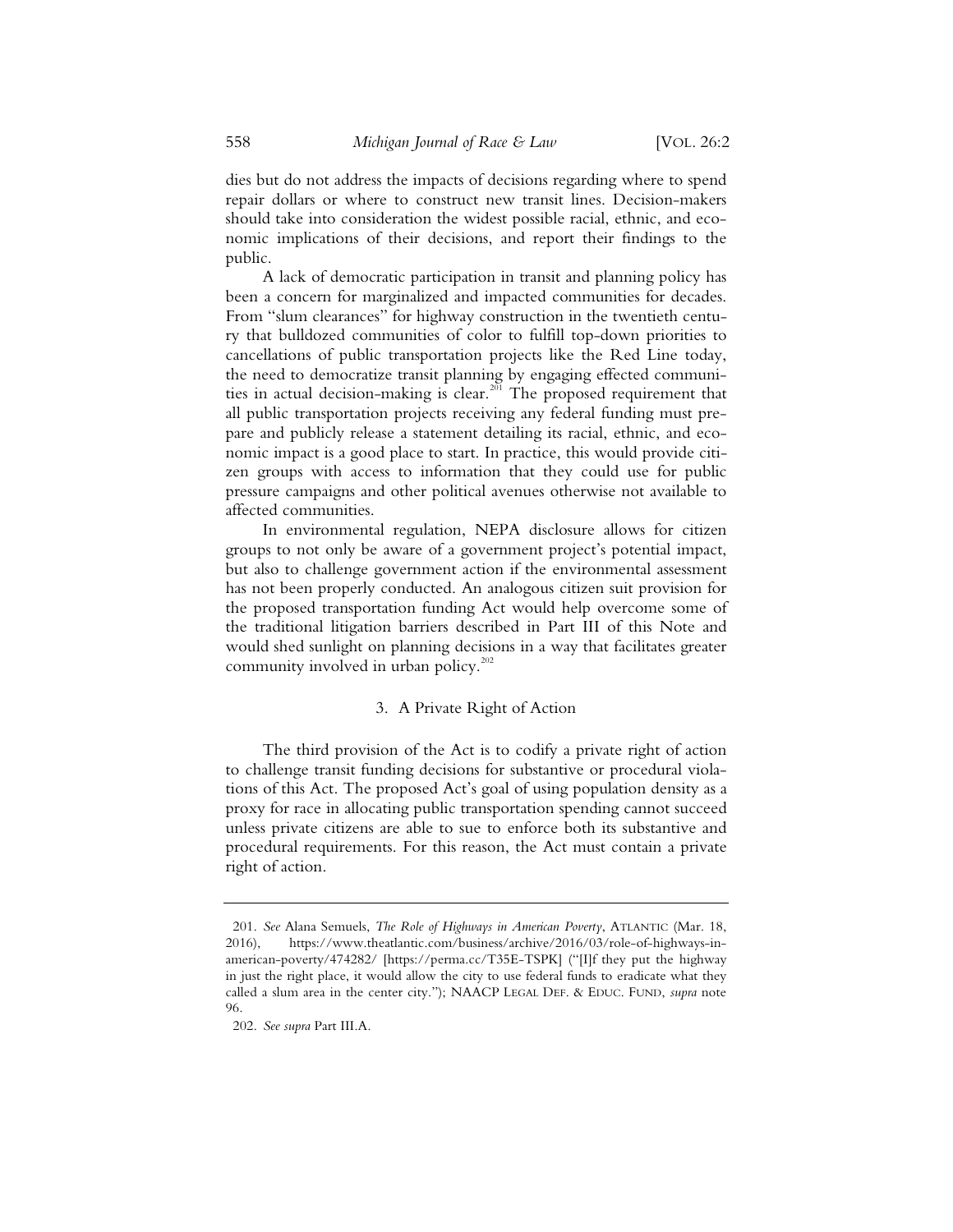Historically, lawsuits alleging racial discrimination in transportation funding and access have typically been dismissed with 12(b)(6) motions in the early stages of litigation. When lawsuits do reach the merits, plaintiffs virtually always lose because the government can justify its action with a non-racialized "substantial legitimate justification" for its spending choices (such as desire to attract new riders or to reduce congestion in cities).<sup>203</sup>

As the field of civil rights law has demonstrated, private rights of action play an important role in the achievement of progress and when that ability is limited or taken away, as the Supreme Court did in *Sandoval*, it has a negative effect on the ability of individuals facing disparate treatment to seek remedy for racially disparate impact in transportation planning decisions.<sup>204</sup> Once again, environmental law can provide lessons on how to establish a statutory regime of citizen suits powerful enough to enforce laws passed and halt major construction or development projects if they violate the law.<sup>205</sup> In order to avoid the potential for the Court to strip this Act of any implicit right to private action as it did to the Civil Rights Act of 1964 in *Sandoval*, 206 the Act should include an explicit right to private action. $207$ 

A right to private action would allow for aggrieved individuals or community organizations to sue state and local governments. For example, had this Act been on the books when the Red Line project in Baltimore was canceled, residents of neighborhoods that would have been served by the line could have used this provision to sue Governor Hogan. This provision would also mean that plaintiffs will be able to overcome the burden put in place by *Sandoval* that stripped Title VI of its im-

 <sup>203.</sup> *See id.*

 <sup>204.</sup> *See, e.g.*, Bulle-Vu, *supra* note 124, at 462-63 (explaining that private rights of action are primary tools for challenging discrimination that "fill a constitutional gap by reaching beyond state action to prohibit discrimination in the private sector; however, they are increasingly losing their enforcement potency.").

 <sup>205.</sup> *See* James R. May, *Now More Than Ever: Trends in Environmental Citizen Suits at 30*, 10 WIDENER L. REV. 1, 1-5 (2003) (explaining the benefits of citizen suits, how they work in environmental law, and how they "have transformed the environmental movement, and with it, society."); *see also* S. REP. NO. 91-1196, at 36-37 (1970) ("Authorizing citizens to bring suits for violations . . . should motivate governmental . . . enforcement and abatement proceedings.").

 <sup>206.</sup> *See* Alexander v. Sandoval, 532 U.S. 275, 293 (2001) (holding that there is no implicit right to private action in the Civil Rights Act of 1964).

 <sup>207.</sup> It should be noted that courts have, at times, precluded standing even when Congress explicitly created a private right of action. Litigants may need to demonstrate both factual as well as legal injury. However, this proposed bill will at least create the necessary legal injury. *See* Lujan v. Defenders of Wildlife, 504 U.S. 555 (1992) (holding that a procedural deprivation alone was insufficient to bring a suit under the Endangered Species Act, which includes a private right of action, without a particularized and concrete injury in fact).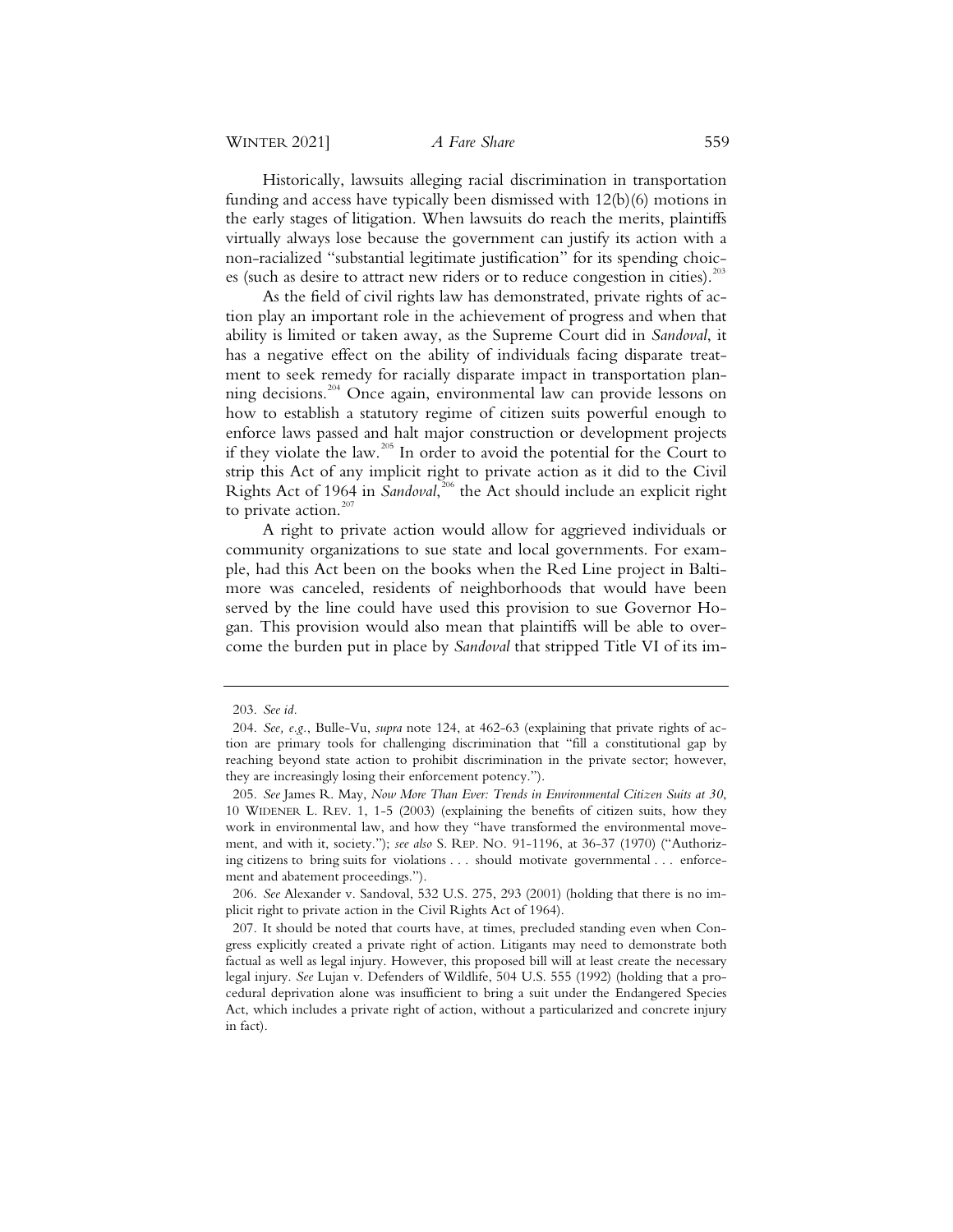plied right of action. Instead, citizens could point to a codified right of action if other provisions of this Act are violated. In partnership with the disclosure requirement of the Act, plaintiffs should also have access to more information for their pleadings necessary to overcome initial 12(b)(6) motions. Including a citizen suit provision would ensure that aggrieved populations could challenge such action without needing to meet higher pleading standards such as demonstrating intent,<sup>208</sup> and therefore will prove a vital tool for anti-racist transit advocates.

## B. *The Congressional Authority to Act*

The proposed Act falls under the power granted to Congress by the Spending Clause of the U.S. Constitution because it accomplishes its goals of reallocating transportation funding and impact analysis by placing conditions on federal spending.<sup>209</sup> The Supreme Court has long recognized Congress' authority to place terms upon the money it disperses to the states.<sup>210</sup> In *South Dakota v. Dole*, the Court identified five limits on this authority, $^{211}$  all of which are met by the Act.

First, the exercise of Congress' spending authority must be to further the "general welfare" of the United States, a deferential limit derived from the text of the Constitution itself.<sup>212</sup> In *Dole*, the Court endorsed an attempt to curb dangerous activity, specifically drunk driving, as "in pursuit of the general welfare."<sup>213</sup> The Court has stated that in determining pursuit of the general welfare it must "defer substantially to the judgment of Congress."<sup>214</sup> With respect to the proposed Act, its stated purpose is to pursue greater racial and economic equity, as well as to bolster access to public transportation for more Americans. The scale of harm racial discrimination has caused to Americans and the landmark action Congress has taken to address such discrimination over the years suggests that com-

 <sup>208.</sup> *See* Bulle-Vu, *supra* note 124, at 463 (noting that, post-*Sandoval*, courts have allowed suits if plaintiffs can prove intent and that this is a much higher standard than what was taken away when the Court "denied the existence of a private cause of action critical to the civil rights movement.").

 <sup>209.</sup> U.S. CONST. art. I, § 8, cl. 1.

 <sup>210.</sup> *See, e.g.*, Pennhurst State School and Hospital v. Halderman, 451 U.S. 1, 15 (1981) (acknowledging Congress' "power under the Spending Clause to place conditions on the grant of federal funds"); Oklahoma v. U.S. Civil Serv. Comm'n, 330 U.S. 127, 142-43 (1947) (upholding a condition on federal funding that directed suspension of an officer, citing the authority of Congress "to fix the terms upon which its money allotments to states shall be disbursed.").

 <sup>211.</sup> South Dakota v. Dole, 483 U.S. 203, 207-08, 211 (1987).

 <sup>212.</sup> *Id.* at 207.

 <sup>213.</sup> *Id.* at 203.

 <sup>214.</sup> *Id.* at 207 (citing Helvering v. Davis, 301 U.S. 619, 640-41 (1937)).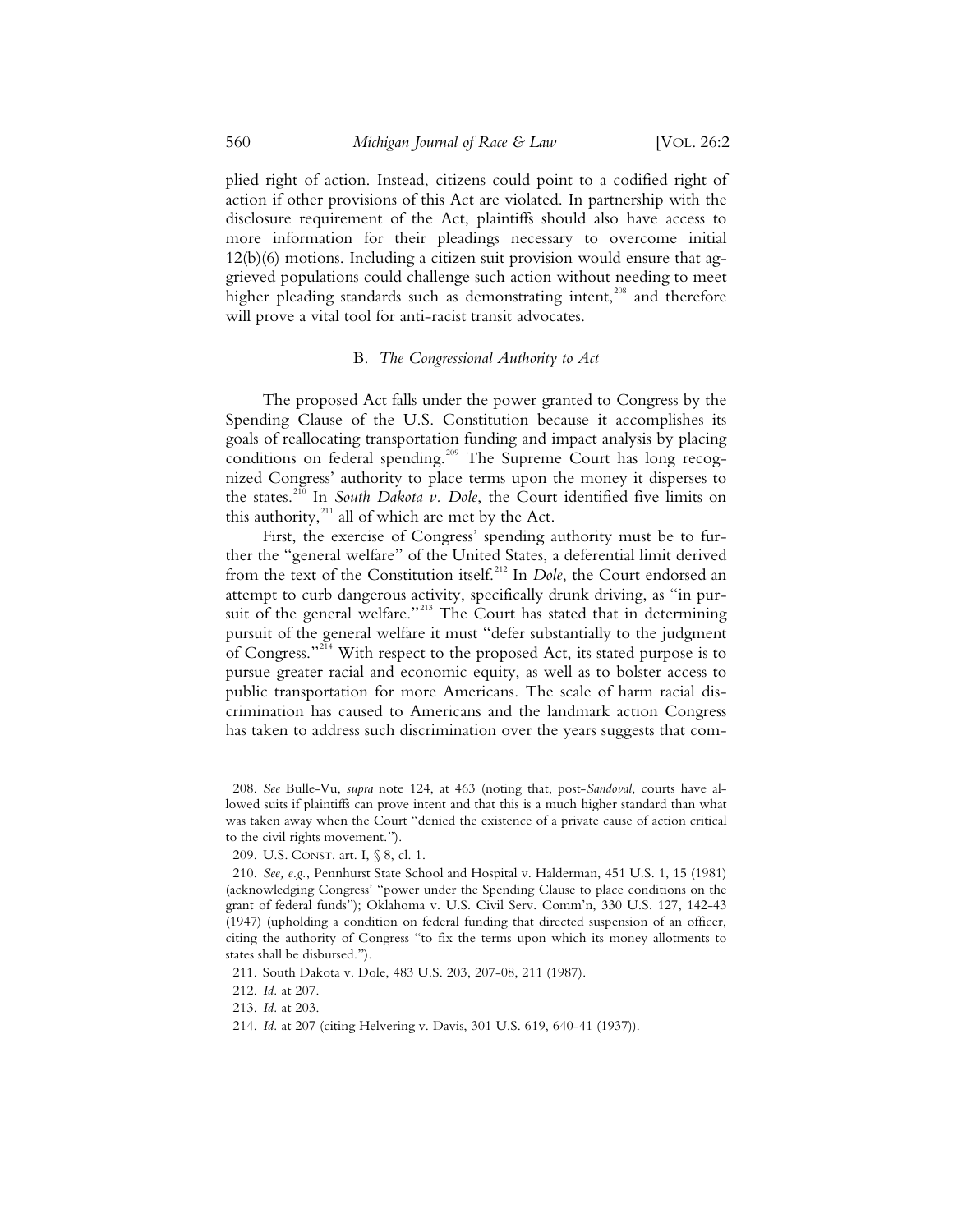batting such discrimination, including in the public transportation sphere, is well within the pursuit and furtherance of the nation's general welfare.

Second, the conditions on federal spending must be unambiguous, such that states can reasonably discern their options and choose whether to accept the conditions or not.<sup>215</sup> In the proposed Act, the contractual condition would be unambiguous: states could allocate their public transportation funding based on population density and mandate racial, ethnic, and economic impact statements, or they could refuse federal funding for such projects.

Third, the conditions placed on the funding must relate to a "federal interest" in the particular program.<sup>216</sup> In *Dole*, the Court held that raising the drinking age was germane to the federal government's interest in highway funding because it pertained to "safe interstate travel."<sup>217</sup> Here, the condition of focusing public transportation spending in denser communities is analogously germane to the federal objectives of subsidizing public transportation; namely, increasing access to affordable and reliable means of transportation for the public so as to increase access to jobs, healthcare, childcare, education, and more.

Fourth, the federal government cannot use the Spending Clause as a means of encouraging unconstitutional behavior and thus "other constitutional provisions" can bar any effort to do so.<sup>218</sup> There is no independent constitutional bar here. As past lawsuits have demonstrated, there is no statutory or constitutional barrier to apportioning transportation funds according to any non-explicitly discriminatory principle.<sup>219</sup>

Fifth, conditions on federal spending cannot be coercive, meaning that that states must have a realistic option to decline it.<sup>220</sup> The *Dole* court held that withholding five percent of federal highway funds was not coercive because it represented less than half of one percent of the state's budget.<sup>221</sup> Federal appellate courts have subsequently clarified that even conditioning 100 percent of a small fund or grant is not itself overly coercive, but if that program is large enough, such that the funding would

220. *Dole*, 483 U.S. at 211.

<sup>215.</sup> *Id.*

<sup>216.</sup> *Id.* at 207-08.

<sup>217.</sup> *Id.* at 208.

<sup>218.</sup> *Id.*

<sup>219.</sup> So long as the government has a legitimate non-discriminatory reason for its action, courts have upheld transit decisions even when challenged under Title VI. *See, e.g.*, Darensburg v. Metro. Transp. Comm'n, 636 F.3d 511, 519 (9th Cir. 2011); N.Y. Urb. League, Inc. v. New York, 71 F.3d 1031, 1039-40 (2d Cir. 1995).

<sup>221.</sup> *Id.* at 211; Nat'l Fed'n of Indep. Bus. v. Sebelius, 567 U.S. 519, 581 (2012).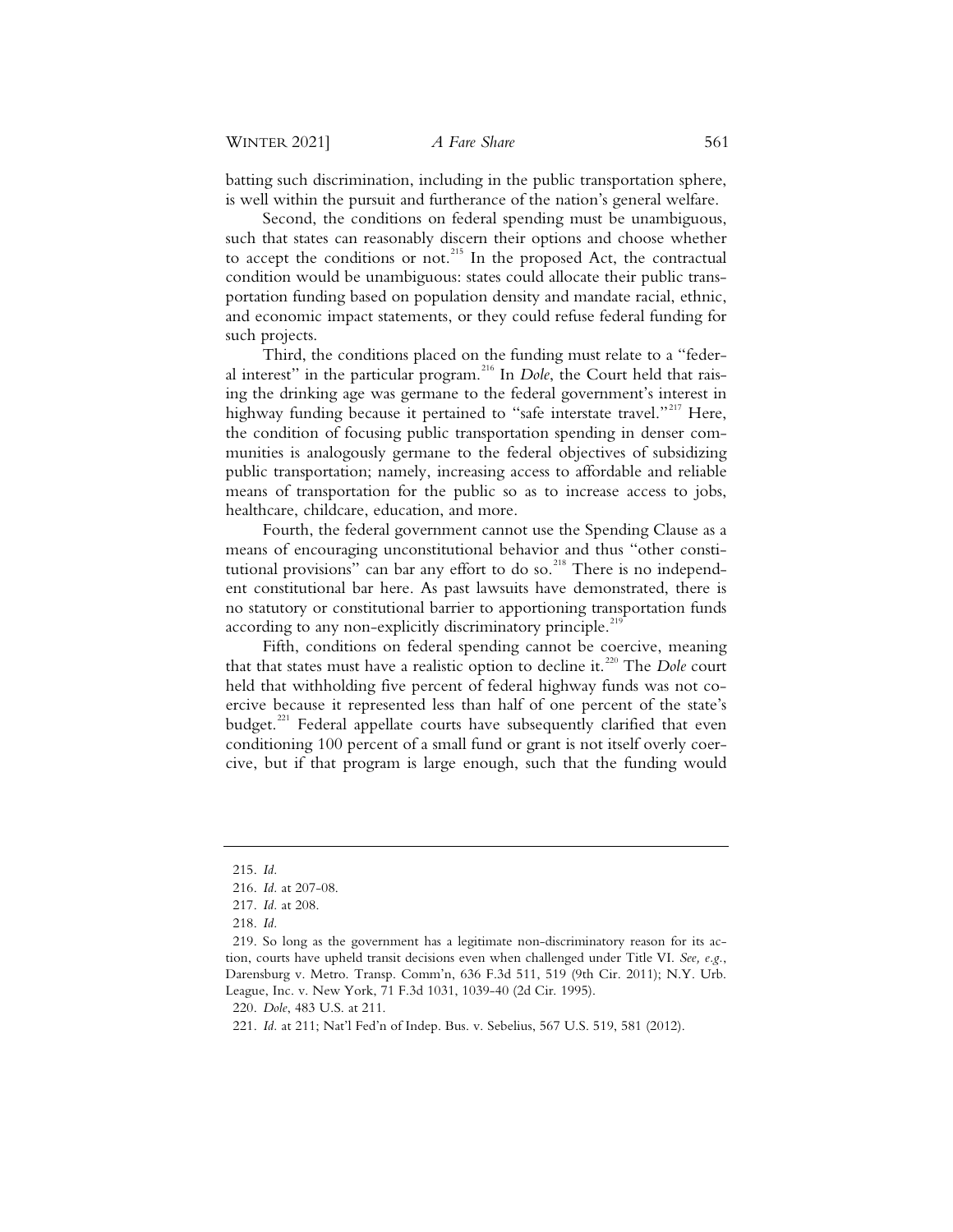constitute too large a share of the state's overall budget, then it becomes coercive.<sup>2</sup>

The Act proposed by this Note would not be coercive as it would only condition a small share of state budgets. When it comes to transportation funding, the federal government covers 8.6 percent of all operating costs and  $36.2$  percent of capital costs for all transit projects nationwide.<sup>223</sup> Typically, this equates to approximately 2 percent of a state's entire annual budget.<sup>224</sup> Two percent is closer to the half percent in *Dole* than to the 10 to 16 percent of states' budgets that federal Medicare funds represented in the *NFIB v. Sebelius* decision which struck down an overly coercive policy.<sup>225</sup> Therefore, *Dole* suggests that the spending condition in the proposed Act would be constitutionally appropriate.<sup>226</sup> However, given that some states rely more on federal transit dollars, the Act should only condition federal transportation spending up to 2 percent of each state's respective total annual spending. This way the share of federal transporta-

223. *See* MALLETT, *supra* note 148, at 4.

<sup>222.</sup> *See* Sebelius, 567 U.S. at 579-83 (holding that conditioning 100 percent of a federal program that made up between 10 and 16 percent of most states' total budgets was too high and thus constituted coercion) [hereinafter "NFIB"]; *see also* Madison v. Virginia, 474 F.3d 118, 128 (4th Cir. 2006) (holding that conditioning 100 percent of federal funding for the state prison system was not coercive as federal funding accounted for only 1.3 percent of the state's Department of Corrections budget).

<sup>224.</sup> In 2017, 17.5 percent of New York State's Department of Transportation funding came from the federal government, amounting to 1.21 percent of the State's budget for that year. *2017 Financial Condition Report: Total Spending*, OFF. OF THE N.Y. STATE COMPTROLLER, https://www.osc.state.ny.us/finance/finreports/fcr/2017/total\_ spending.htm [https://perma.cc/3YS8-UVCG]. In fiscal year 2010-2011, 26.5 percent of Virginia's Department of Transportation funding came from the federal government, amounting to approximately 2.4 percent of the state's operating budget that year. Kali Schumitz, *Budget to Drive General Assembly; Transportation, Education Are Priorities*, FAIRFAX CNTY. TIMES (Jan. 6, 2011), https://www.washingtonpost.com/wp-dyn/content/article /2011/01/04/AR2011010404725.html [https://perma.cc/D6BX-VUXD]; VA. DEP'T OF TRANSP., FISCAL YEAR 2010-2011: VDOT ANNUAL BUDGET 4 (2010), https:// www.virginiadot.org/about/resources/VDOT\_Budget.pdf [https://perma.cc/58KJ-AA3M]. In some smaller or more rural states, federal dollars may account for a larger share of transportation spending; such as Montana for which federal transit dollars were approximately 6 percent of the state's total spending in FY 2020. *See State and Local Finance Initiative – Montana*, URB. INST. (Apr.. 2021), https://www.urban.org/policycenters/cross-center-initiatives/state-and-local-finance-initiative/projects/state-fiscalbriefs/montana [https://perma.cc/7DUS-DETY]; MONT. DEP'T OF TRANSP. BUDGET, https://leg.mt.gov/content/Publications/fiscal/2021-Interim/Sept-2019/20-year /54010.pdf [https://perma.cc/PZA7-9ET3].

<sup>225.</sup> *See NFIB*, 567 U.S. at 580-81 (holding that the financial inducement of all Medicare funding was akin to a "gun to the head" for states given the large share of states' budget that money represented, and thus violated the bar on overly coercive federal spending).

<sup>226.</sup> *See id.* at 579-83.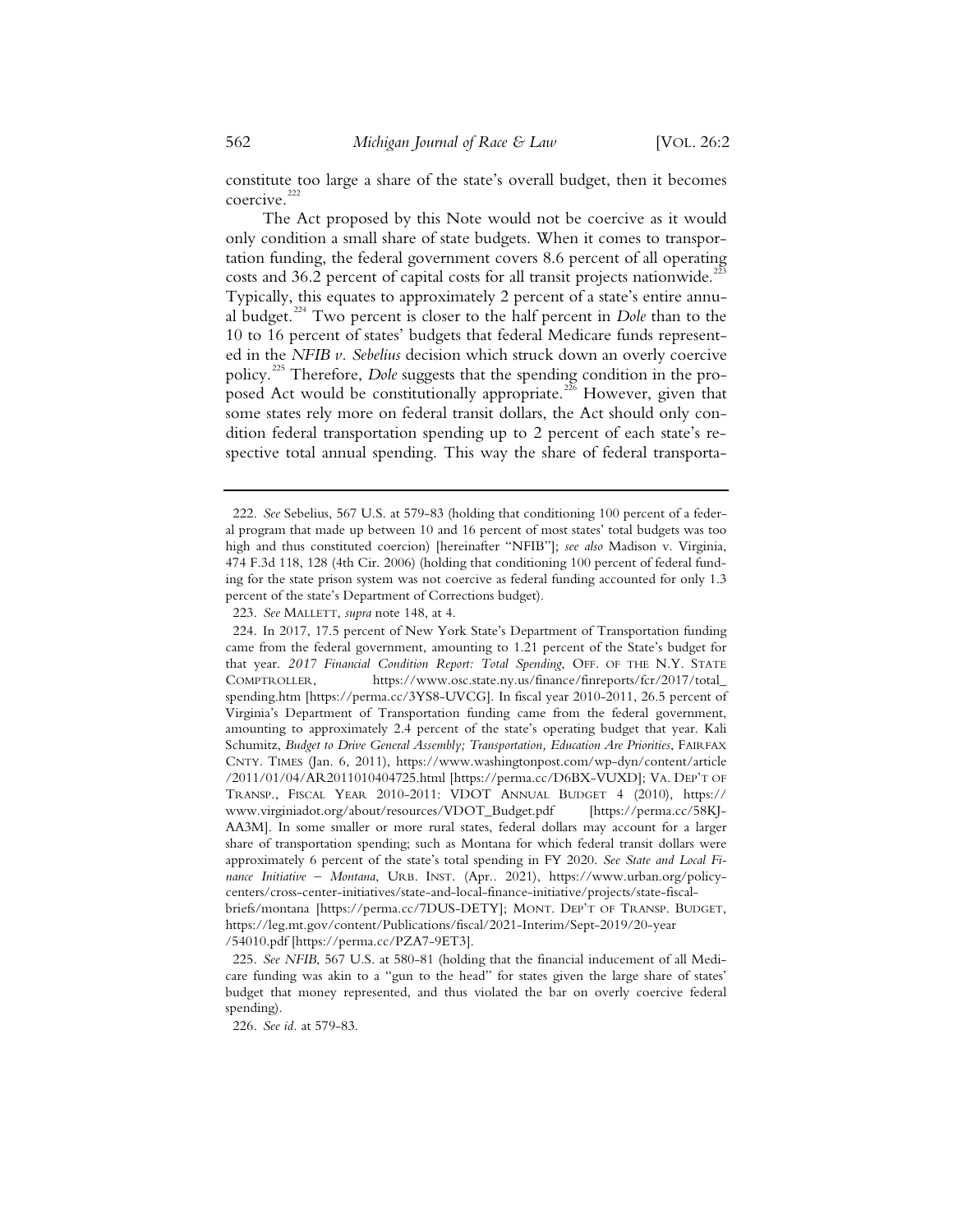tion dollars withheld would not be coercive even for states for whom federal spending represents a larger share of their budget.

The Act this Note proposes is clear, unambiguous, in pursuit of the general welfare of the United States, and conditions no more than 2 percent of a state's budget in pursuit of its goals. For these reasons, it is well within the authority of Congress to use its Spending Clause authority to incentivize states to prioritize public transit projects in denser neighborhoods. Doing so will direct more funding to transit-dependent communities of color and help to address past inequities in access to public transportation funding.

# C*. The Impact of the Act*

The proposed Act would direct more public transportation funding towards poorer communities of color that are currently not getting their fair share based on both transit needs and what they pay into most transit systems. By focusing on population density to apportion transit funding, the Act will substantially alleviate the "choice rider" problem by diverting resources into denser neighborhoods with greater need. This Act would increase access to public transit overall, which would reduce commute times and should further upward economic mobility through access to more job centers, grocery stores, and others important resources.<sup>227</sup>

In Boston, the Act would send more money to Roxbury, since the density requirement would redirect some of the funds currently flowing to wealthier suburbs with similar populations but lower density.<sup>228</sup> In Baltimore, the city could finally get its much-needed Red Line rail, as the Act would redirect more of the state's public transportation funding into Baltimore instead of wealthy suburban areas like Montgomery County.<sup>229</sup> Similar effects would ripple across the country, as cities planning public transit infrastructure improvements and new capital projects would be required to invest a larger share of their funds in denser, often poorer, communities.<sup>230</sup>

<sup>227.</sup> *See* Chetty & Hendren, *supra* note 50, at 1211; McKenzie, *supra* note 48, at 137- 38.

<sup>228.</sup> *See* sources cited *supra* note 70.

<sup>229.</sup> *See* sources cited *supra* note 99.

<sup>230.</sup> For example, the next time Nashville invests money in improvements to its bus network, this Act would mean that a larger share than before would need to be spent in some of the denser majority-minority neighborhoods in southeast Nashville that currently rank the worst in the city when it comes to factors like the number of bus shelters and frequency of bus service. *See* MUSIC CITY RIDERS UNITED, *supra* note 100, at 6, 10; *see also Population Density, Nashville, TN*, NEWBORHOOD, https://www.newborhood.com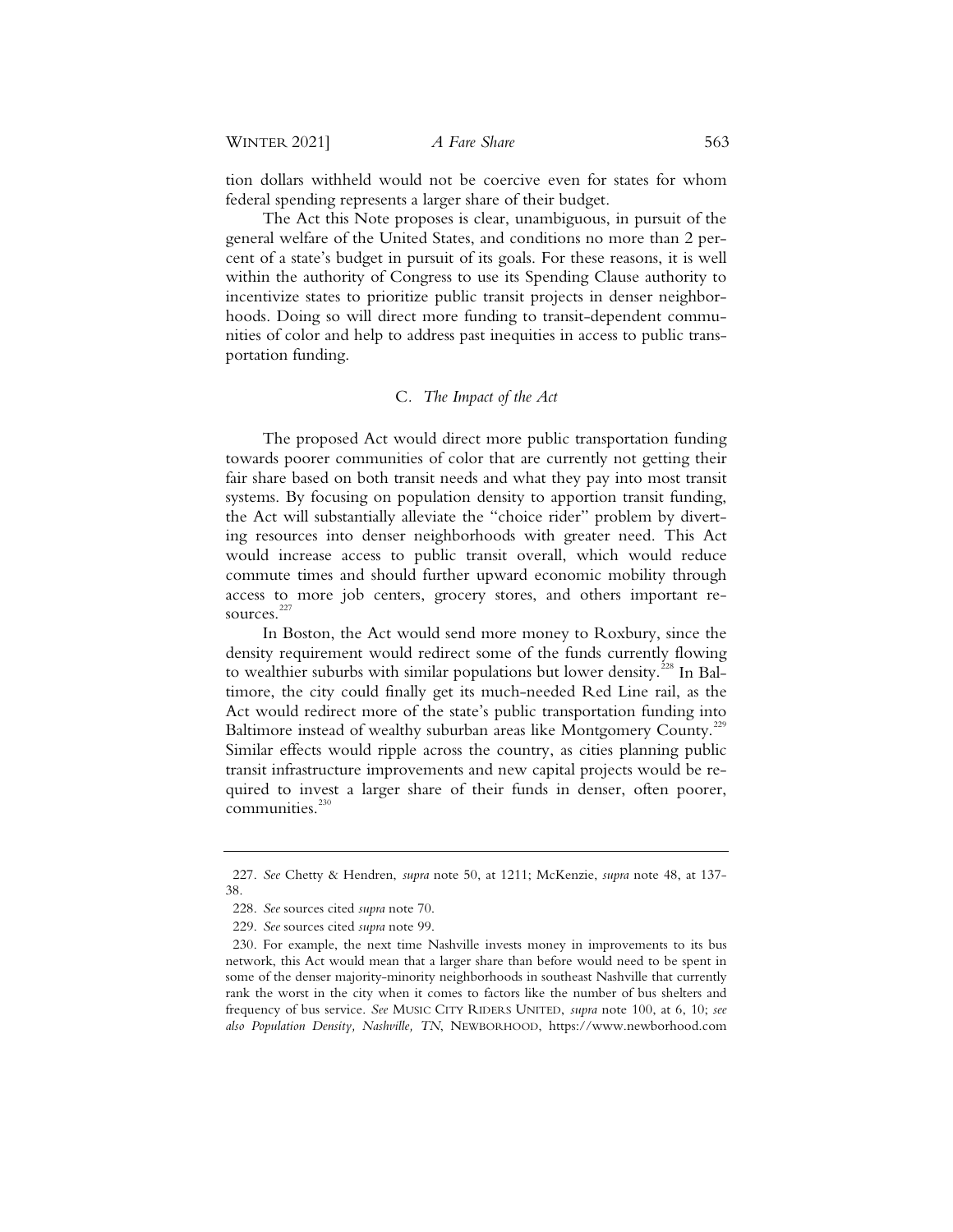In addition to the benefits of greater racial equality in public transportation, spending money according to population density will result in broader economic justice. Denser neighborhoods tend to be lower income neighborhoods, and so increasing transportation funding for these areas will have economic benefits that combat socioeconomic inequality.<sup>231</sup> Through shorter commutes and greater access to jobs, healthcare, education, food, and childcare, spending based on density can help address the challenges of inequality in America's cities.

Of course, the proposed Act would certainly not be able to alleviate all of the disparities in public transit access across racial groups. Importantly, by conditioning money already being spent, this Act does little to address the problems of urban areas that do not invest enough in public transit to begin with. However, conditioning future spending would require cities to consider the racial and economic implications of their public transit investments in a way that has never before been done.

In the short term, this Act could deliver tangible improvements for cities with well-established transit networks. These cities account for the vast majority of riders nationally, so the effects would be broad and felt across the country.<sup>232</sup> In the longer term, this Act would establish a framework for thinking about transportation spending towards equity and areas of actual need through both its substantive conditions as well as its disclosure provision. Hopefully, this would mean that as cities continue to invest in public transportation options for their citizens, they would focus their efforts on communities that are most reliant on public transit in their daily lives. In doing so, this Act could spark further improvements in housing and transit accessibility that recenters urban policy on the improvement of residents lives in a way that could change how cities plan for a more just and equitable future.<sup>233</sup>

#### CONCLUSION

Truly addressing the deep-seated structural racism and inequality that plagues American cities must be an ongoing endeavor at all levels of government and society. This Note attempts to take a modest step in this

<sup>/</sup>moving-guide/population\_density/TN/nashville [https://perma.cc/769C-5F7K] (last visited Mar. 6, 2021).

<sup>231.</sup> *See* SCHUETZ ET AL., *supra* note 55, at 12 (finding that lower income tracts have higher population density).

<sup>232.</sup> *See* MALLETT, *supra* note 148, at 2.

<sup>233.</sup> *See generally* RICHARD SCHRAGGER, CITY POWER (2016) (advancing the argument that cities can do more to improve the lives of their citizens through welfare spending rather than focus on attracting mobile capital, and that ultimately the role of urban governance is to help get their citizens through inevitable difficult times).